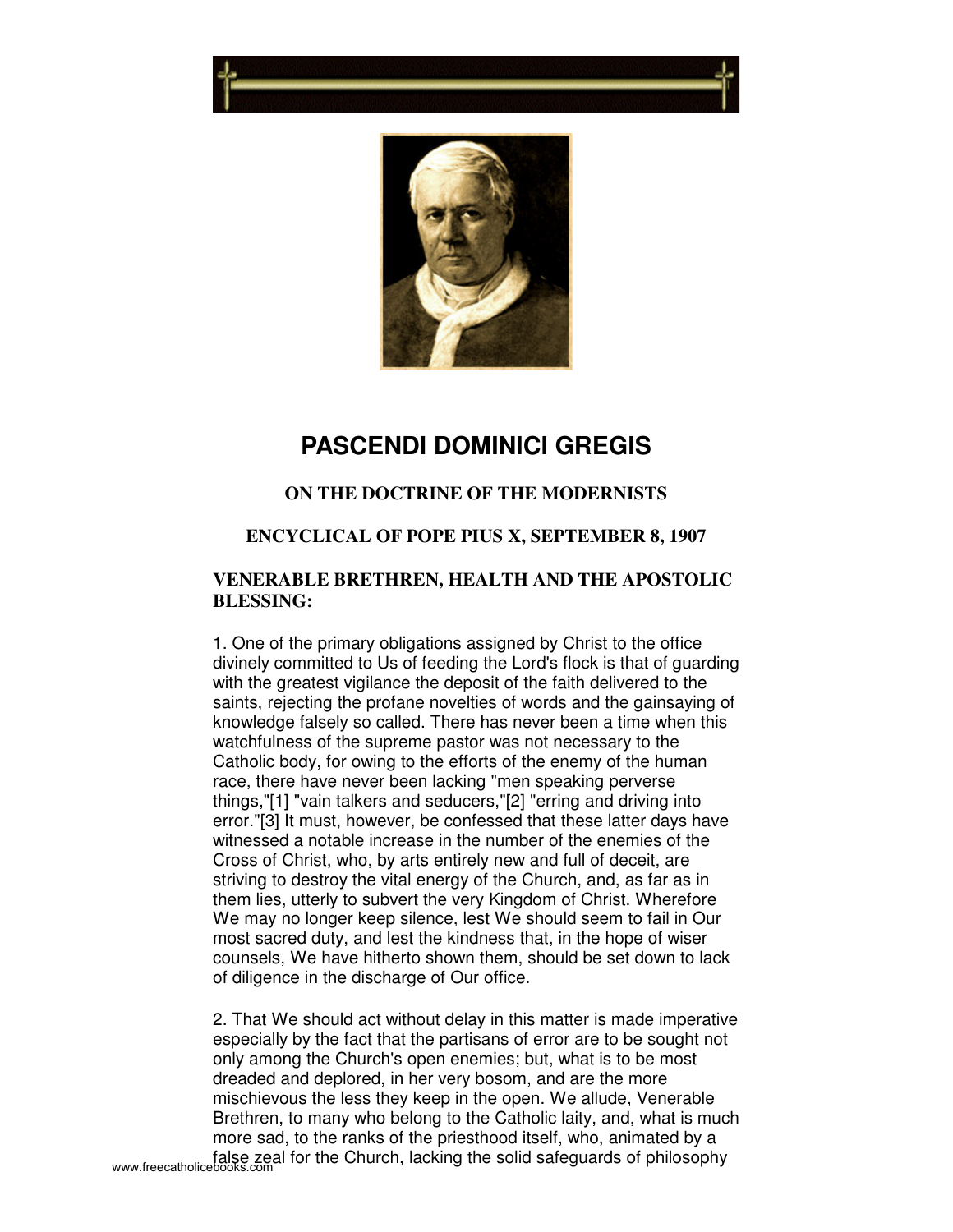and theology, nay more, thoroughly imbued with the poisonous doctrines taught by the enemies of the Church, and lost to all sense of modesty, put themselves forward as reformers of the Church; and, forming more boldly into line of attack, assail all that is most sacred in the work of Christ, not sparing even the Person of the Divine Redeemer, whom, with sacrilegious audacity, they degrade to the condition of a simple and ordinary man.

3. Although they express their astonishment that We should number them amongst the enemies of the Church, no one will be reasonably surprised that We should do so, if, leaving out of account the internal disposition of the soul, of which God alone is the Judge, he considers their tenets, their manner of speech, and their action. Nor indeed would he be wrong in regarding them as the most pernicious of all the adversaries of the Church. For, as We have said, they put into operation their designs for her undoing, not from without but from within. Hence, the danger is present almost in the very veins and heart of the Church, whose injury is the more certain from the very fact that their knowledge of her is more intimate. Moreover, they lay the ax not to the branches and shoots, but to the very root, that is, to the faith and its deepest fibers. And once having struck at this root of immortality, they proceed to diffuse poison through the whole tree, so that there is no part of Catholic truth which they leave untouched, none that they do not strive to corrupt. Further, none is more skillful, none more astute than they, in the employment of a thousand noxious devices; for they play the double part of rationalist and Catholic, and this so craftily that they easily lead the unwary into error; and as audacity is their chief characteristic, there is no conclusion of any kind from which they shrink or which they do not thrust forward with pertinacity and assurance To this must be added the fact, which indeed is well calculated to deceive souls, that they lead a life of the greatest activity, of assiduous and ardent application to every branch of learning, and that they possess, as a rule, a reputation for irreproachable morality. Finally, there is the fact which is all hut fatal to the hope of cure that their very doctrines have given such a bent to their minds, that they disdain all authority and brook no restraint; and relying upon a false conscience, they attempt to ascribe to a love of truth that which is in reality the result of pride and obstinacy.

Once indeed We had hopes of recalling them to a better mind, and to this end We first of all treated them with kindness as Our children, then with severity; and at last We have had recourse, though with great reluctance, to public reproof. It is known to you, Venerable Brethren, how unavailing have been Our efforts. For a moment they have bowed their head, only to lift it more arrogantly than before. If it were a matter which concerned them alone, We might perhaps have overlooked it; but the security of the Catholic name is at stake. Wherefore We must interrupt a silence which it would be criminal to prolong, that We may point out to the whole Church, as they really are, men who are badly disguised.

4. It is one of the cleverest devices of the Modernists (as they are commonly and rightly called) to present their doctrines without order and systematic arrangement, in a scattered and disjointed manner,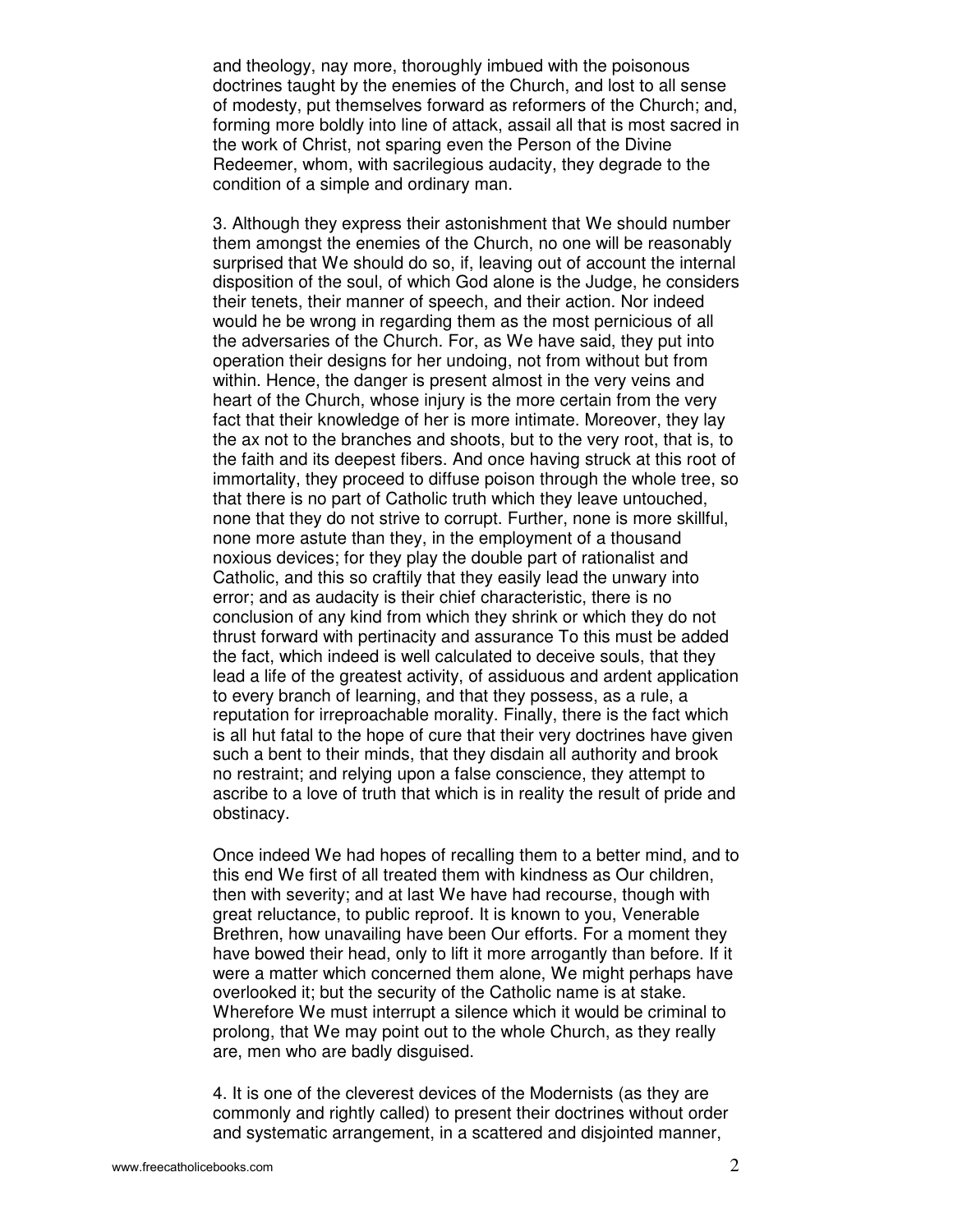so as to make it appear as if their minds were in doubt or hesitation, whereas in reality they are quite fixed and steadfast. For this reason it will be of advantage, Venerable Brethren, to bring their teachings together here into one group, and to point out their interconnection, and thus to pass to an examination of the sources of the errors, and to prescribe remedies for averting the evil results.

5. To proceed in an orderly manner in this somewhat abstruse subject, it must first of all be noted that the Modernist sustains and includes within himself a manifold personality; he is a philosopher, a believer, a theologian, an historian, a critic, an apologist, a reformer. These roles must be clearly distinguished one from another by all who would accurately understand their system and thoroughly grasp the principles and the outcome of their doctrines.

6. We begin, then, with the philosopher. Modernists place the foundation of religious philosophy in that doctrine which is commonly called Agnosticism. According to this teaching human reason is confined entirely within the field of phenomena, that is to say, to things that appear, and in the manner in which they appear: it has neither the right nor the power to overstep these limits. Hence it is incapable of lifting itself up to God, and of recognizing His existence, even by means of visible things. From this it is inferred that God can never be the direct object of science, and that, as regards history, He must not be considered as an historical subject. Given these premises, everyone will at once perceive what becomes of Natural Theology, of the motives of credibility, of external revelation. The modernists simply sweep them entirely aside; they include them in Intellectualism, which they denounce as a system which is ridiculous and long since defunct. Nor does the fact that the Church has formally condemned these portentous errors exercise the slightest restraint upon them. Yet the Vatican Council has defined, "If anyone says that the one true God, our Creator and Lord, cannot be known with certainty by the natural light of human reason by means of the things that are made, let him be anathema";[4] and also, "If anyone says that it is not possible or not expedient that man be taught, through the medium of divine revelation, about God and the worship to be paid Him, let him be anathema''; [5] and finally, "If anyone says that divine revelation cannot be made credible by external signs, and that therefore men should be drawn to the faith only by their personal internal experience or by private inspiration, let him be anathema."[6] It may be asked, in what way do the Modernists contrive to make the transition from Agnosticism, which is a state of pure nescience, to scientific and historic Atheism, which is a doctrine of positive denial; and consequently, by what legitimate process of reasoning, they proceed from the fact of ignorance as to whether God has in fact intervened in the history of the human race or not, to explain this history, leaving God out altogether, as if He really had not intervened. Let him answer who can. Yet it is a fixed and established principle among them that both science and history must be atheistic: and within their boundaries there is room for nothing but phenomena; God and all that is divine are utterly excluded. We shall soon see clearly what, as a consequence of this most absurd teaching, must be held touching the most sacred Person of Christ, and the mysteries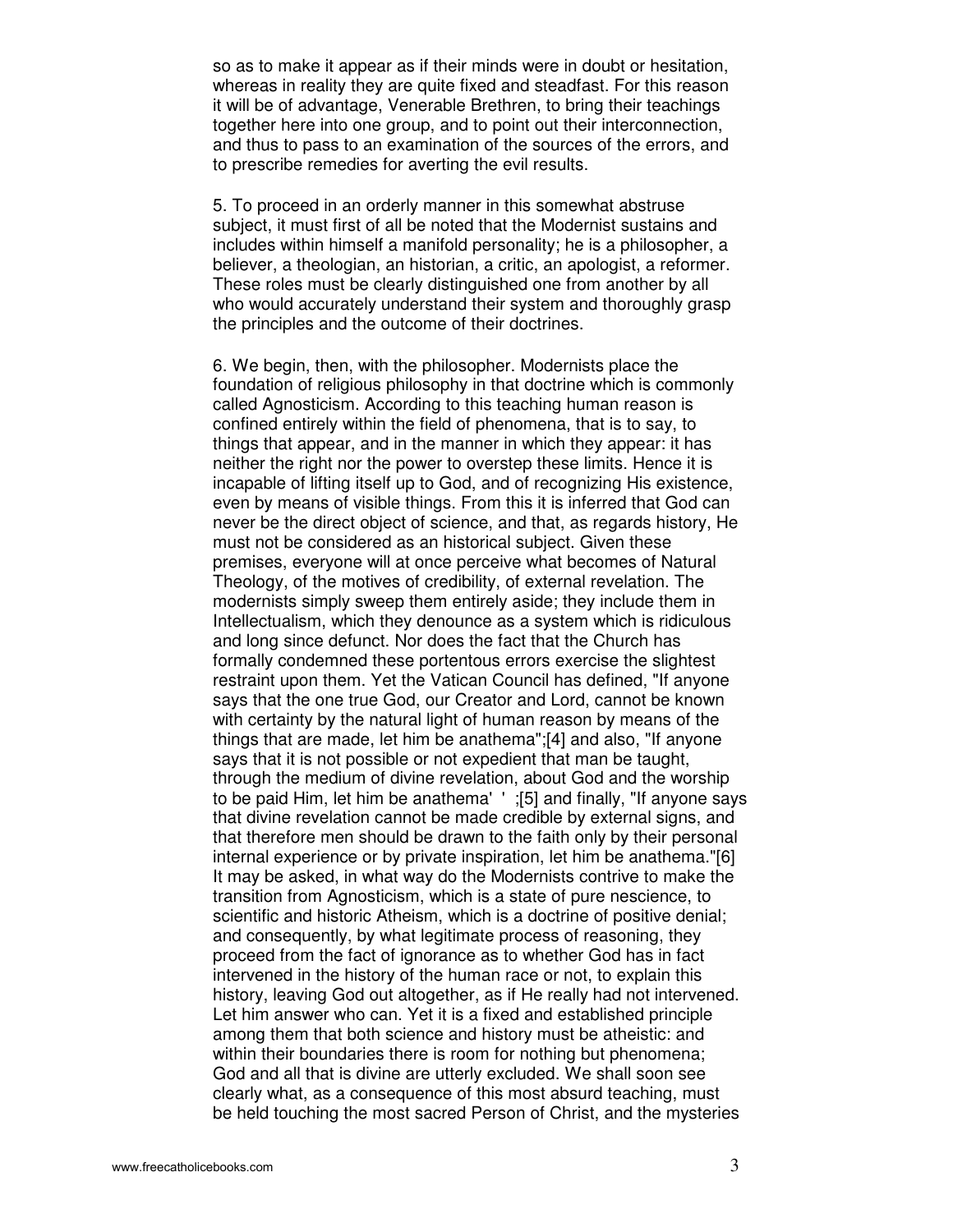of His life and death, and of His Resurrection and Ascension into Heaven.

7. However, this Agnosticism is only the negative part of the system of the Modernists: the positive part consists in what they call vital immanence. Thus they advance from one to the other. Religion, whether natural or supernatural, must, like every other fact, admit of some explanation. But when natural theology has been destroyed, and the road to revelation closed by the rejection of the arguments of credibility, and all external revelation absolutely denied, it is clear that this explanation will be sought in vain outside of man himself. It must, therefore, be looked for in man; and since religion is a form of life, the explanation must certainly be found in the life of man. In this way is formulated the principle of religious immanence. Moreover, the first actuation, so to speak, of every vital phenomenon -- and religion, as noted above, belongs to this category -- is due to a certain need or impulsion; but speaking more particularly of life, it has its origin in a movement of the heart, which movement is called a sense. Therefore, as God is the object of religion, we must conclude that faith, which is the basis and foundation of all religion, must consist in a certain interior sense, originating in a need of the divine. This need of the divine, which is experienced only in special and favorable circumstances. cannot of itself appertain to the domain of consciousness, but is first latent beneath consciousness, or, to borrow a term from modern philosophy, in the subconsciousness, where also its root lies hidden and undetected.

It may perhaps be asked how it is that this need of the divine which man experiences within himself resolves itself into religion? To this question the Modernist reply would be as follows: Science and history are confined within two boundaries, the one external, namely, the visible world, the other internal, which is consciousness. When one or other of these limits has been reached, there can be no further progress, for beyond is the unknowable. In presence of this unknowable, whether it is outside man and beyond the visible world of nature, or lies hidden within the subconsciousness, the need of the divine in a soul which is prone to religion excites -- according to the principles of Fideism, without any previous advertence of the mind - a certain special sense, and this sense possesses, implied within itself both as its own object and as its intrinsic cause, the divine reality itself, and in a way unites man with God. It is this sense to which Modernists give the name of faith, and this is what they hold to be the beginning of religion.

8. But we have not yet reached the end of their philosophizing, or, to speak more accurately, of their folly. Modernists find in this sense not only faith, but in and with faith, as they understand it, they affirm that there is also to be found revelation. For, indeed, what more is needed to constitute a revelation? Is not that religious sense which is perceptible in the conscience, revelation, or at least the beginning of revelation? Nay, is it not God Himself manifesting Himself, indistinctly, it is true, in this same religious sense, to the soul? And they add: Since God is both the object and the cause of faith, this revelation is at the same time of God and from God, that is to say, God is both the Revealer and the Revealed.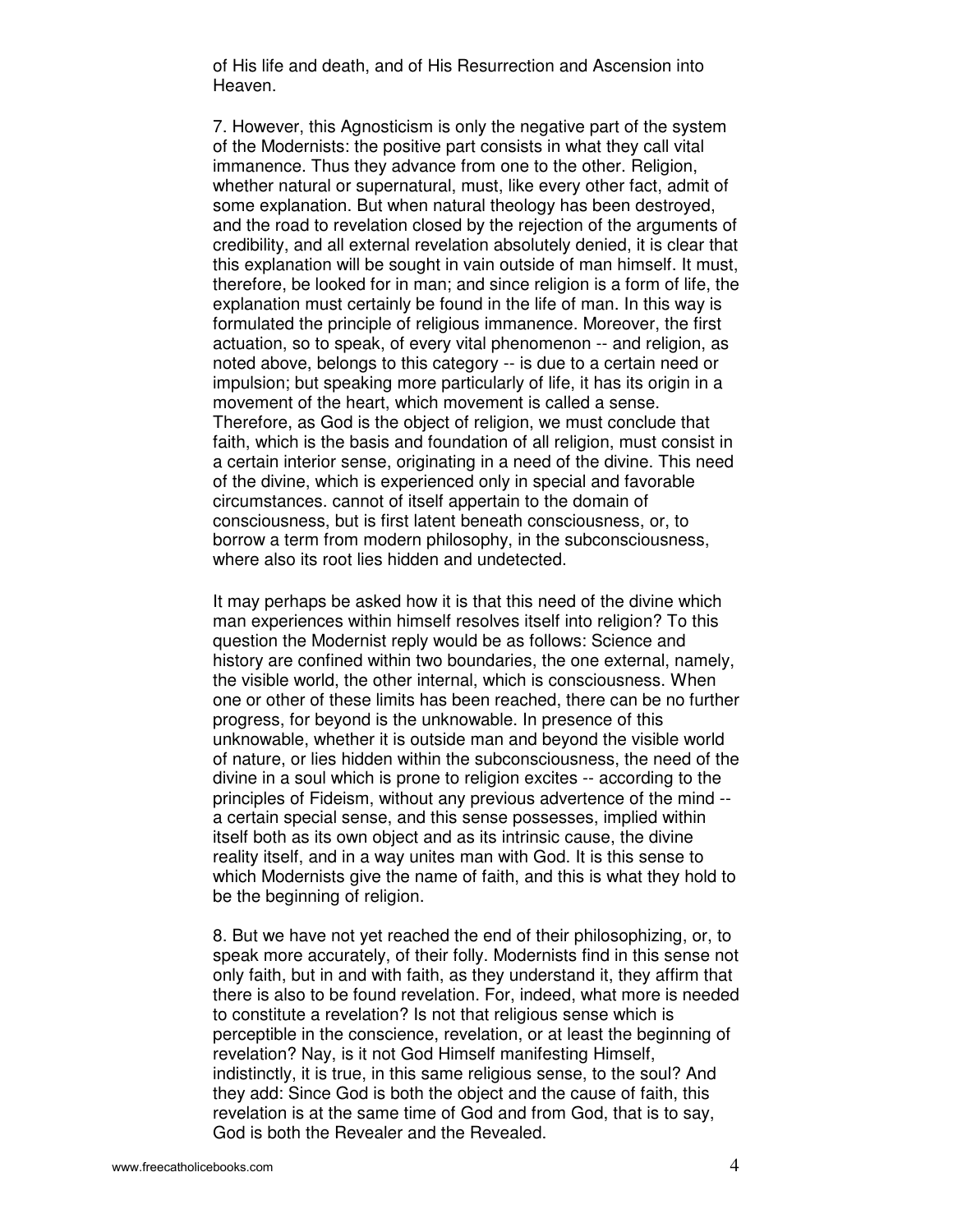From this, Venerable Brethren, springs that most absurd tenet of the Modernists, that every religion, according to the different aspect under which it is viewed, must be considered as both natural and supernatural. It is thus that they make consciousness and revelation synonymous. From this they derive the law laid down as the universal standard, according to which religious consciousness is to be put on an equal footing with revelation, and that to it all must submit, even the supreme authority of the Church, whether in the capacity of teacher, or in that of legislator in the province of sacred liturgy or discipline.

9. In all this process, from which, according to the Modernists, faith and revelation spring, one point is to be particularly noted, for it is of capital importance on account of the historicocritical corollaries which they deduce from it. The unknowable they speak of does not present itself to faith as something solitary and isolated; hut on the contrary in close conjunction with some phenomenon, which, though it belongs to the realms of science or history, yet to some extent exceeds their limits. Such a phenomenon may be a fact of nature containing within itself something mysterious; or it may be a man, whose character, actions, and words cannot, apparently, be reconciled with the ordinary laws of history. Then faith, attracted by the unknowable which is united with the phenomenon, seizes upon the whole phenomenon, and, as it were, permeates it with its own life. From this two things follow. The first is a sort of transfiguration of the phenomenon, by its elevation above its own true conditions, an elevation by which it becomes more adapted to clothe itself with the form of the divine character which faith will bestow upon it. The second consequence is a certain disfiguration -- so it may be called - of the same phenomenon, arising from the fact that faith attributes to it, when stripped of the circumstances of place and time, characteristics which it does not really possess; and this takes place especially in the case of the phenomena of the past, and the more fully in the measure of their antiquity. From these two principles the Modernists deduce two laws, which, when united with a third which they have already derived from agnosticism, constitute the foundation of historic criticism. An example may be sought in the Person of Christ. In the Person of Christ, they say, science and history encounter nothing that is not human. Therefore, in virtue of the first canon deduced from agnosticism, whatever there is in His history suggestive of the divine must be rejected. Then, according to the second canon, the historical Person of Christ was transfigured by faith; therefore everything that raises it above historical conditions must be removed. Lastly, the third canon, which lays down that the Person of Christ has been disfigured by faith, requires that everything should be excluded, deeds and words and all else, that is not in strict keeping with His character, condition, and education, and with the place and time in which He lived. A method of reasoning which is passing strange, but in it we have the Modernist criticism.

10. It is thus that the religious sense, which through the agency of vital immanence emerges from the lurking-places of the subconsciousness, is the germ of all religion, and the explanation of everything that has been or ever will be in any religion. This sense, which was at first only rudimentary and almost formless, under the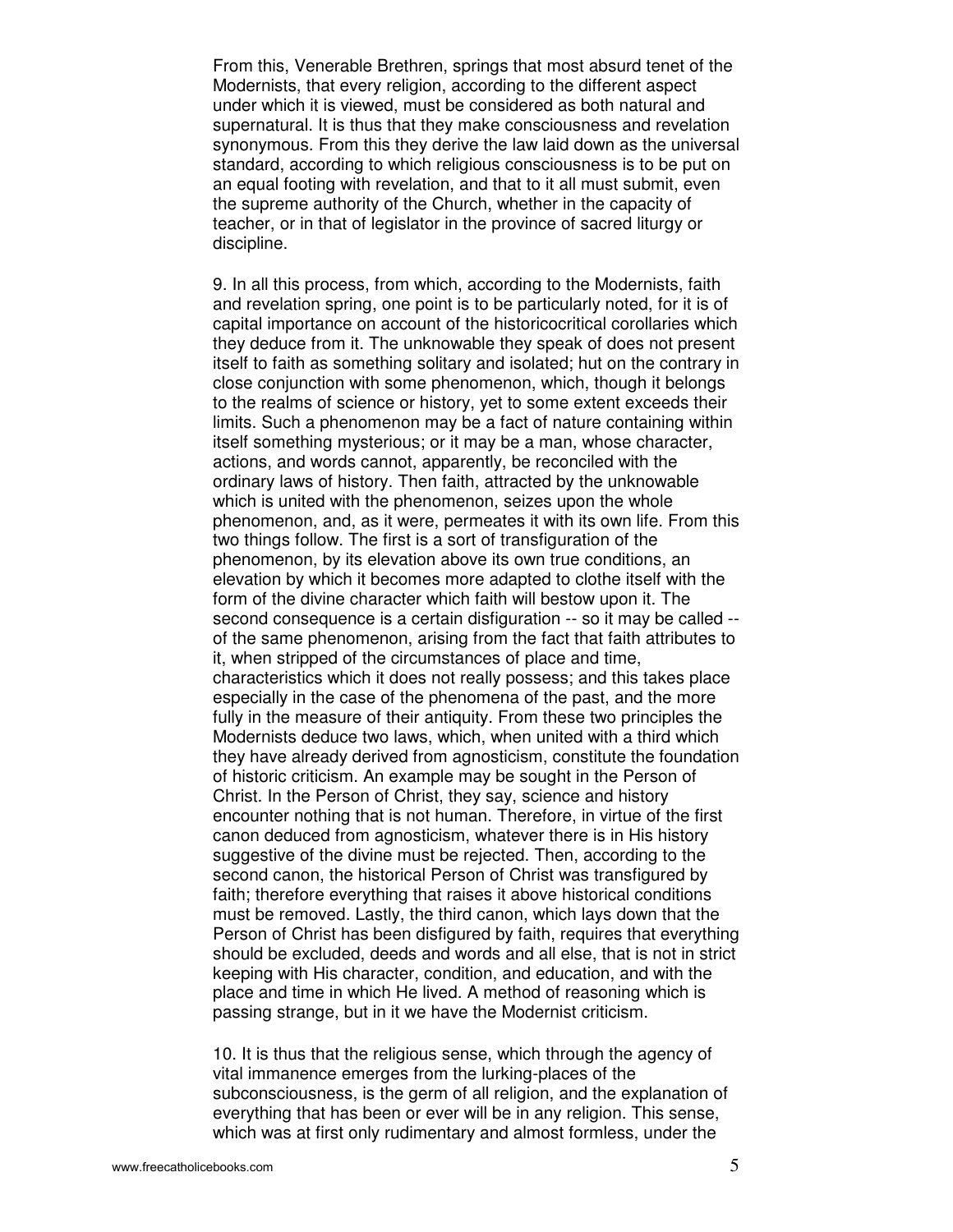influence of that mysterious principle from which it originated, gradually matured with the progress of human life, of which, as has been said, it is a certain form. This, then, is the origin of all. even of supernatural religion. For religions are mere developments of this religious sense. Nor is the Catholic religion an exception; it is quite on a level with the rest; for it was engendered, by the process of vital immanence, and by no other way, in the consciousness of Christ, who was a man of the choicest nature, whose like has never been, nor will be. In hearing these things we shudder indeed at so great an audacity of assertion and so great a sacrilege. And yet, Venerable Brethren, these are not merely the foolish babblings of unbelievers. There are Catholics, yea, and priests too, who say these things openly; and they boast that they are going to reform the Church by these ravings! The question is no longer one of the old error which claimed for human nature a sort of right to the supernatural. It has gone far beyond that, and has reached the point when it is affirmed that our most holy religion, in the man Christ as in us, emanated from nature spontaneously and of itself. Nothing assuredly could be more utterly destructive of the whole supernatural order. For this reason the Vatican Council most justly decreed: "If anyone says that man cannot be raised by God to a knowledge and perfection which surpasses nature, but that he can and should, by his own efforts and by a constant development, attain finally to the possession of all truth and good, let him be anathema."[7]

11. So far, Venerable Brethren, there has been no mention of the intellect. It also, according to the teaching of the Modernists, has its part in the act of faith. And it is of importance to see how. In that sense of which We have frequently spoken, since sense is not knowledge, they say God, indeed, presents Himself to man, but in a manner so confused and indistinct that He can hardly be perceived by the believer. It is therefore necessary that a certain light should be cast upon this sense so that God may clearly stand out in relief and be set apart from it. This is the task of the intellect, whose office it is to reflect and to analyze; and by means of it, man first transforms into mental pictures the vital phenomena which arise within him, and then expresses them in words. Hence the common saying of Modernists: that the religious man must think his faith. The mind then, encountering this .sense, throws itself upon it, and works in it after the manner of a painter who restores to greater clearness the lines of a picture that have been dimmed with age. The simile is that of one of the leaders of Modernism. The operation of the mind in this work is a double one: first, by a natural and spontaneous act it expresses its concept in a simple, popular statement; then, on reflection and deeper consideration, or, as they say, by elaborating its thought, it expresses the idea in secondary propositions, which are derived from the first, but are more precise and distinct. These secondary propositions, if they finally receive the approval of the supreme magisterium of the Church, constitute dogma.

12. We have thus reached one of the principal points in the Modernist's system, namely, the origin and the nature of dogma. For they place the origin of dogma in those primitive and simple formulas, which, under a certain aspect, are necessary to faith; for revelation, to be truly such, requires the clear knowledge of God in the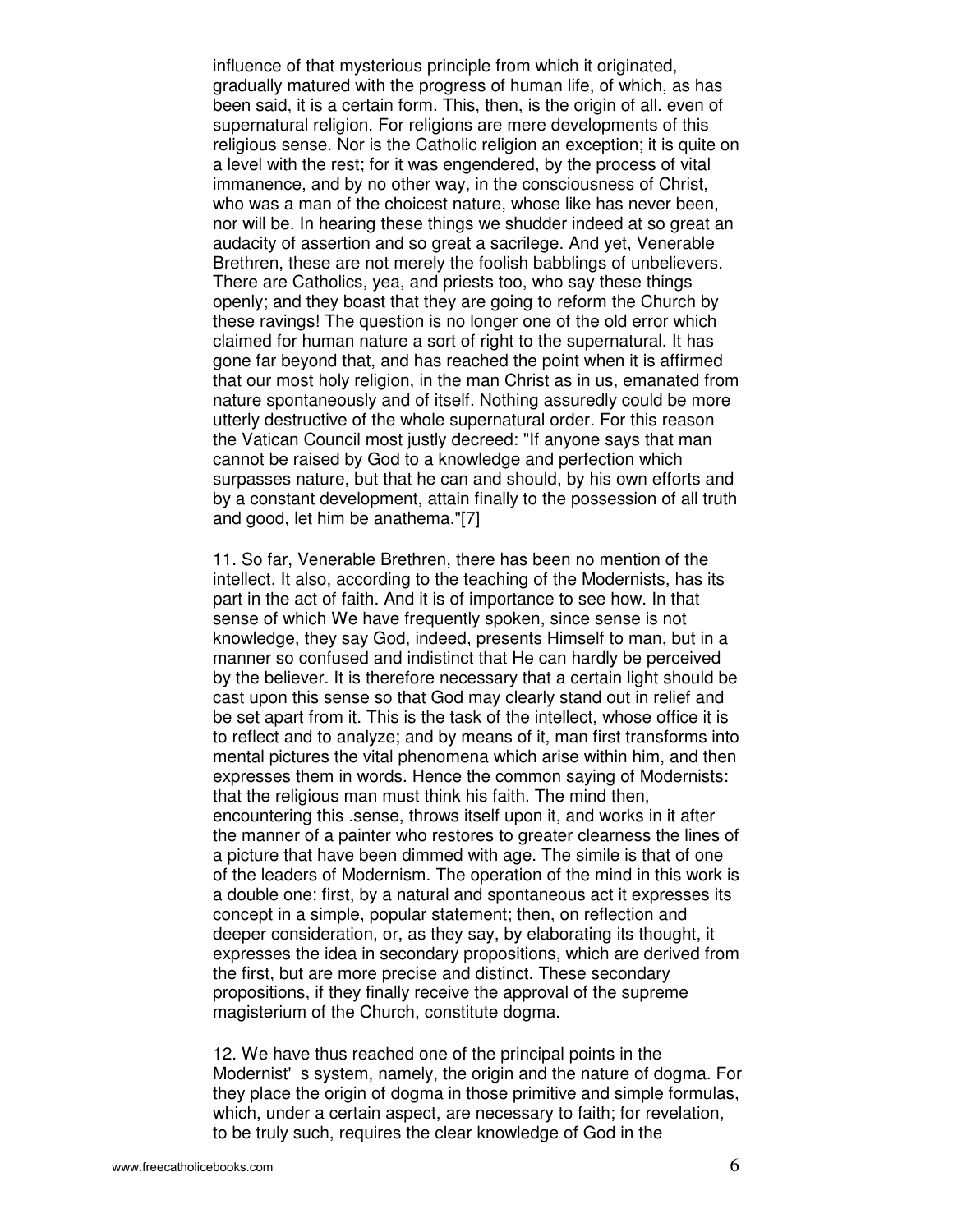consciousness. But dogma itself, they apparently hold, strictly consists in the secondary formulas .

To ascertain the nature of dogma, we must first find the relation which exists between the religious formulas and the religious sense. This will be readily perceived by anyone who holds that these formulas have no other purpose than to furnish the believer with a means of giving to himself an account of his faith. These formulas therefore stand midway between the believer and his faith; in their relation to the faith they are the inadequate expression of its object, and are usually called symbols; in their relation to the believer they are mere instruments.

Hence it is quite impossible to maintain that they absolutely contain the truth: for, in so far as they are symbols, they are the images of truth, and so must be adapted to the religious sense in its relation to man; and as instruments, they are the vehicles of truth, and must therefore in their turn be adapted to man in his relation to the religious sense. But the object of the religious sense, as something contained in the absolute, possesses an infinite variety of aspects, of which now one, now another, may present itself. In like manner he who believes can avail himself of varying conditions. Consequently, the formulas which we call dogma must be subject to these vicissitudes, and are, therefore, liable to change. Thus the way is open to the intrinsic evolution of dogma. Here we have an immense structure of sophisms which ruin and wreck all religion.

13. Dogma is not only able, but ought to evolve and to be changed. This is strongly affirmed by the Modernists, and clearly flows from their principles. For among the chief points of their teaching is the following, which they deduce from the principle of vital immanence, namely, that religious formulas if they are to be really religious and not merely intellectual speculations, ought to be living and to live the life of the religious sense. This is not to be understood to mean that these formulas, especially if merely imaginative, were to be invented for the religious sense. Their origin matters nothing, any more than their number or quality. What is necessary is that the religious sense -- with some modification when needful -- should vitally assimilate them. In other words, it is necessary that the primitive formula be accepted and sanctioned by the heart; and similarly the subsequent work from which are brought forth the .secondary formulas must proceed under the guidance of the heart. Hence it comes that these formulas, in order to be living, should be, and should remain, adapted to the faith and to him who believes. Wherefore, if for any reason this adaptation should cease to exist, they lose their first meaning and accordingly need to be changed. In view of the fact that the character and lot of dogmatic formulas are so unstable, it is no wonder that Modernists should regard them so lightly and in such open disrespect, and have no consideration or praise for anything but the religious sense and for the religious life. In this way, with consummate audacity, they criticize the Church, as having strayed from the true path by failing to distinguish between the religious and moral sense of formulas and their surface meaning, and by clinging vainly and tenaciously to meaningless formulas, while religion itself is allowed to go to ruin. "Blind'- they are, and "leaders of the blind"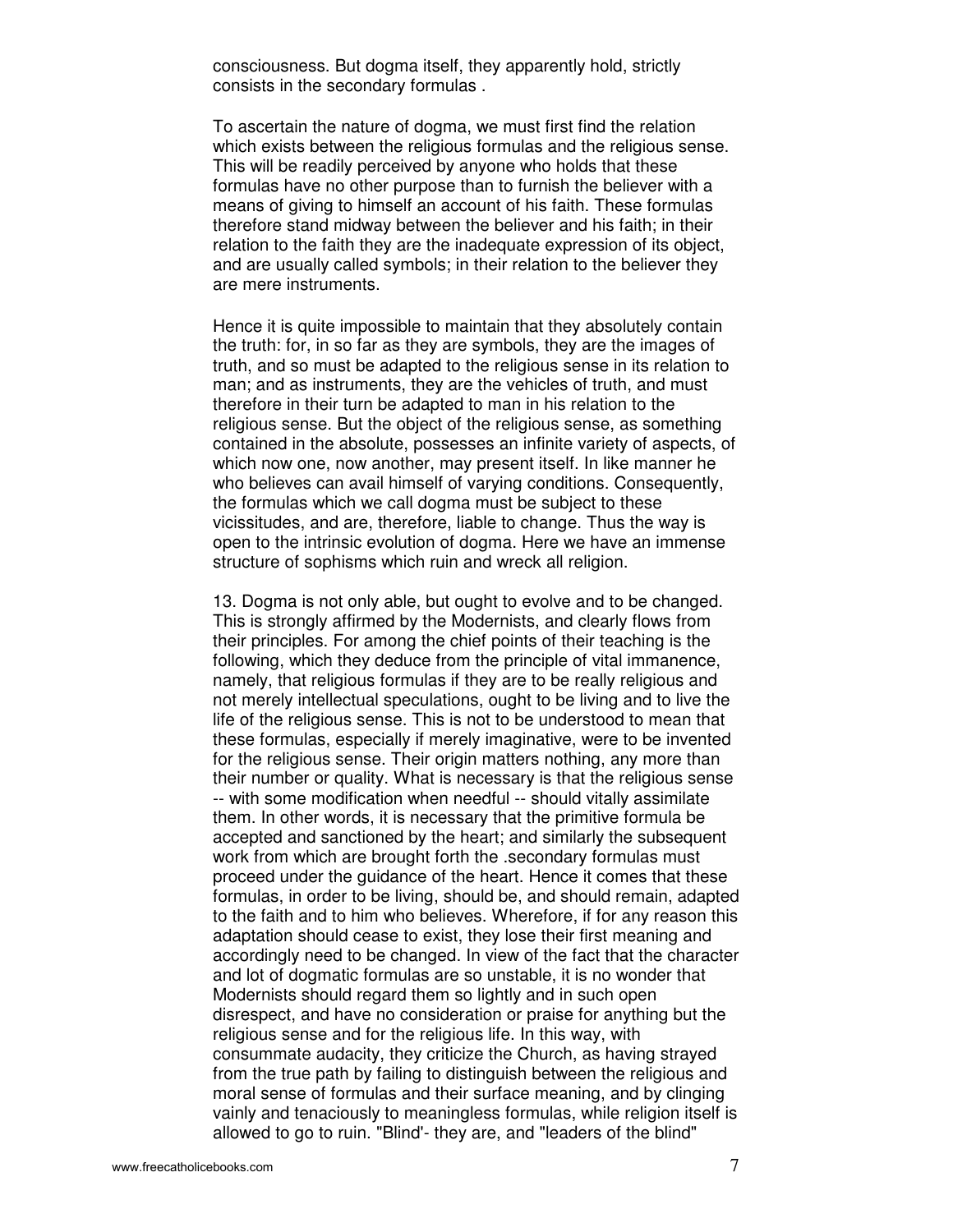puffed up with the proud name of science, they have reached that pitch of folly at which they pervert the eternal concept of truth and the true meaning of religion; in introducing a new system in which "they are seen to be under the sway of a blind and unchecked passion for novelty, thinking not at all of finding some solid foundation of truth, but despising the holy and apostolic traditions, they embrace other and vain, futile, uncertain doctrines, unapproved by the Church, on which, in the height of their vanity, they think they can base and maintain truth itself."[8]

14. Thus far, Venerable Brethren, We have considered the Modernist as a philosopher. Now if We proceed to consider him as a believer, and seek to know how the believer, according to Modernism, is marked off from the philosopher, it must be observed that, although the philosopher recognizes the reality of the divine as the object of faith, still this reality is not to be found by him but in the heart of the believer, as an object of feeling and affirmation, and therefore confined within the sphere of phenomena; but the question as to whether in itself it exists outside that feeling and affirmation is one which the philosopher passes over and neglects. For the Modernist believer, on the contrary, it is an established and certain fact that the reality of the divine does really exist in itself and quite independently of the person who believes in it. If you ask on what foundation this assertion of the believer rests, he answers: In the personal experience of the individual. On this head the Modernists differ from the Rationalists only to fall into the views of the Protestants and pseudo-mystics. The following is their manner of stating the question: In the religious sense one must recognize a kind of intuition of the heart which puts man in immediate contact with the reality of God, and infuses such a persuasion of God's existence and His action both within and without man as far to exceed any scientific conviction. They assert, therefore, the existence of a real experience, and one of a kind that surpasses all rational experience. If this experience is denied by some, like the Rationalists, they say that this arises from the fact that such persons are unwilling to put themselves in the moral state necessary to produce it. It is this experience which makes the person who acquires it to be properly and truly a believer.

How far this position is removed from that of Catholic teaching! We have already seen how its fallacies have been condemned by the Vatican Council. Later on, we shall see how these errors, combined with those which we have already mentioned, open wide the way to Atheism. Here it is well to note at once that, given this doctrine of experience united with that of symbolism, every religion, even that of paganism, must be held to be true. What is to prevent such experiences from being found in any religion? In fact, that they are so is maintained by not a few. On what grounds can Modernists deny the truth of an experience affirmed by a follower of Islam? Will they claim a monopoly of true experiences for Catholics alone? Indeed, Modernists do not deny, but actually maintain, some confusedly, others frankly, that all religions are true. That they cannot feel otherwise is obvious. For on what ground, according to their theories, could falsity be predicated of any religion whatsoever? Certainly it would be either on account of the falsity of the religious .sense or on account of the falsity of the formula pronounced by the mind. Now the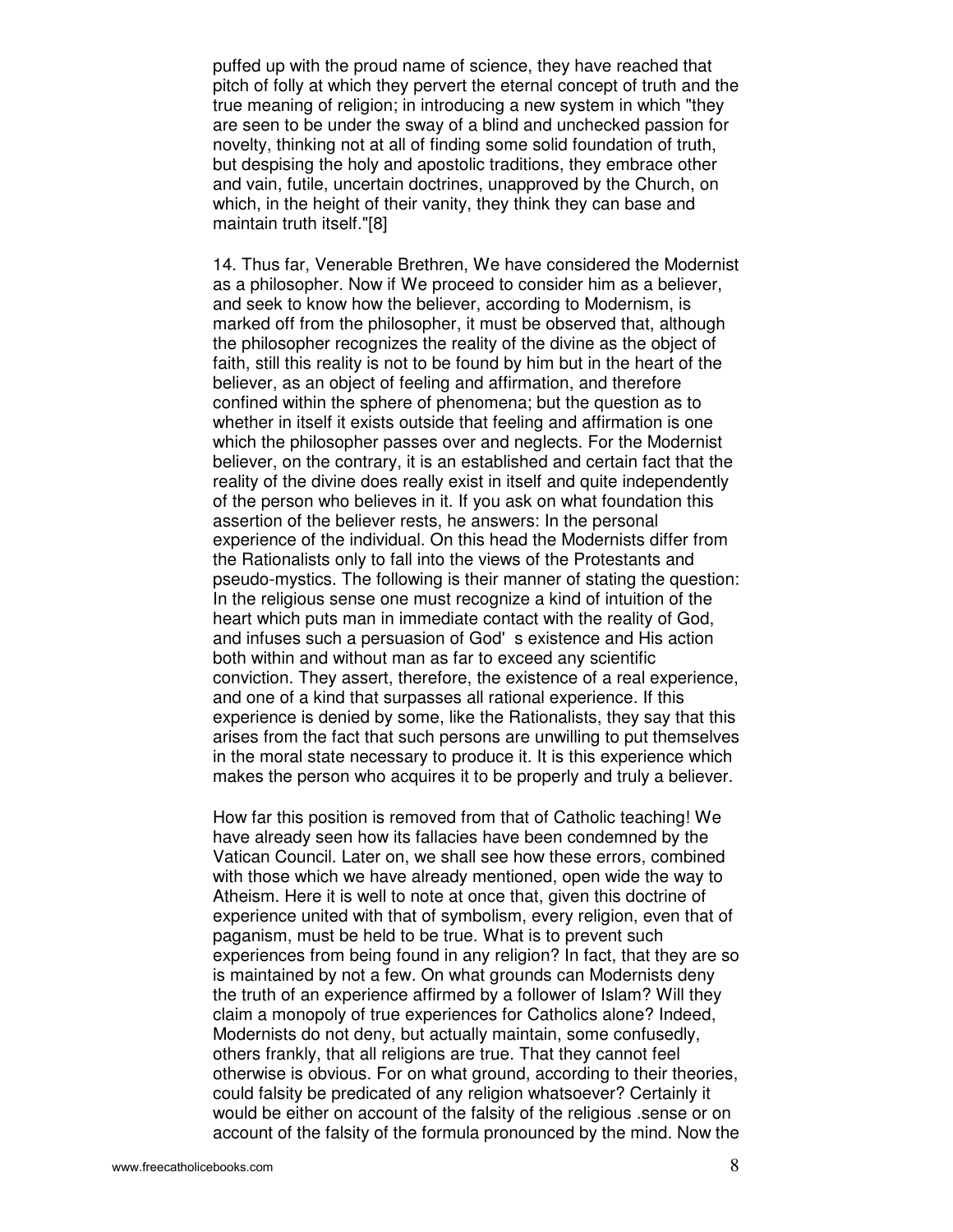religious sense, although it maybe more perfect or less perfect, is always one and the same; and the intellectual formula, in order to be true, has but to respond to the religious sense and to the believer, whatever be the intellectual capacity of the latter. In the conflict between different religions, the most that Modernists can maintain is that the Catholic has more truth because it is more vivid, and that it deserves with more reason the name of Christian because it corresponds more fully with the origins of Christianity. No one will find it unreasonable that these consequences flow from the premises. But what is most amazing is that there are Catholics and priests, who, We would fain believe, abhor such enormities, and yet act as if they fully approved of them. For they lavish such praise and bestow such public honor on the teachers of these errors as to convey the belief that their admiration is not meant merely for the persons, who are perhaps not devoid of a certain merit, but rather for the sake of the errors which these persons openly profess and which they do all in their power to propagate.

15. There is yet another element in this part of their teaching which is absolutely contrary to Catholic truth. For what is laid down as to experience is also applied with destructive effect to tradition, which has always been maintained by the Catholic Church. Tradition, as understood by the Modernists, is a communication with others of an original experience, through preaching by means of the intellectual formula. To this formula, in addition to its representative value they attribute a species of suggestive efficacy which acts firstly in the believer by stimulating the religious sense, should it happen to have grown sluggish, and by renewing the experience once acquired, and secondly, in those who do not yet believe by awakening in them for the first time the religious sense and producing the experience. In this way is religious experience spread abroad among the nations; and not merely among contemporaries by preaching, but among future generations both by books and by oral transmission from one to another. Sometimes this communication of religious experience takes root and thrives, at other times it withers at once and dies. For the Modernists, to live is a proof of truth, since for them life and truth are one and the same thing. Thus we are once more led to infer that all existing religions are equally true, for otherwise they would not survive.

16. We have proceeded sufficiently far, Venerable Brethren, to have before us enough, and more than enough, to enable us to see what are the relations which Modernists establish between faith and science -- including, as they are wont to do under that name, history. And in the first place it is to be held that the object-matter of the one is quite extraneous to and separate from the object-matter of the other. For faith occupies itself solely with something which science declares to be for it unknowable. Hence each has a separate scope assigned to it: science is entirely concerned with phenomena, into which faith does not at all enter; faith, on the contrary, concerns itself with the divine, which is entirely unknown to science. Thus it is contended that there can never be any dissension between faith and science, for if each keeps on its own ground they can never meet and therefore never can be in contradiction. And if it be objected that in the visible world there are some things which appertain to faith, such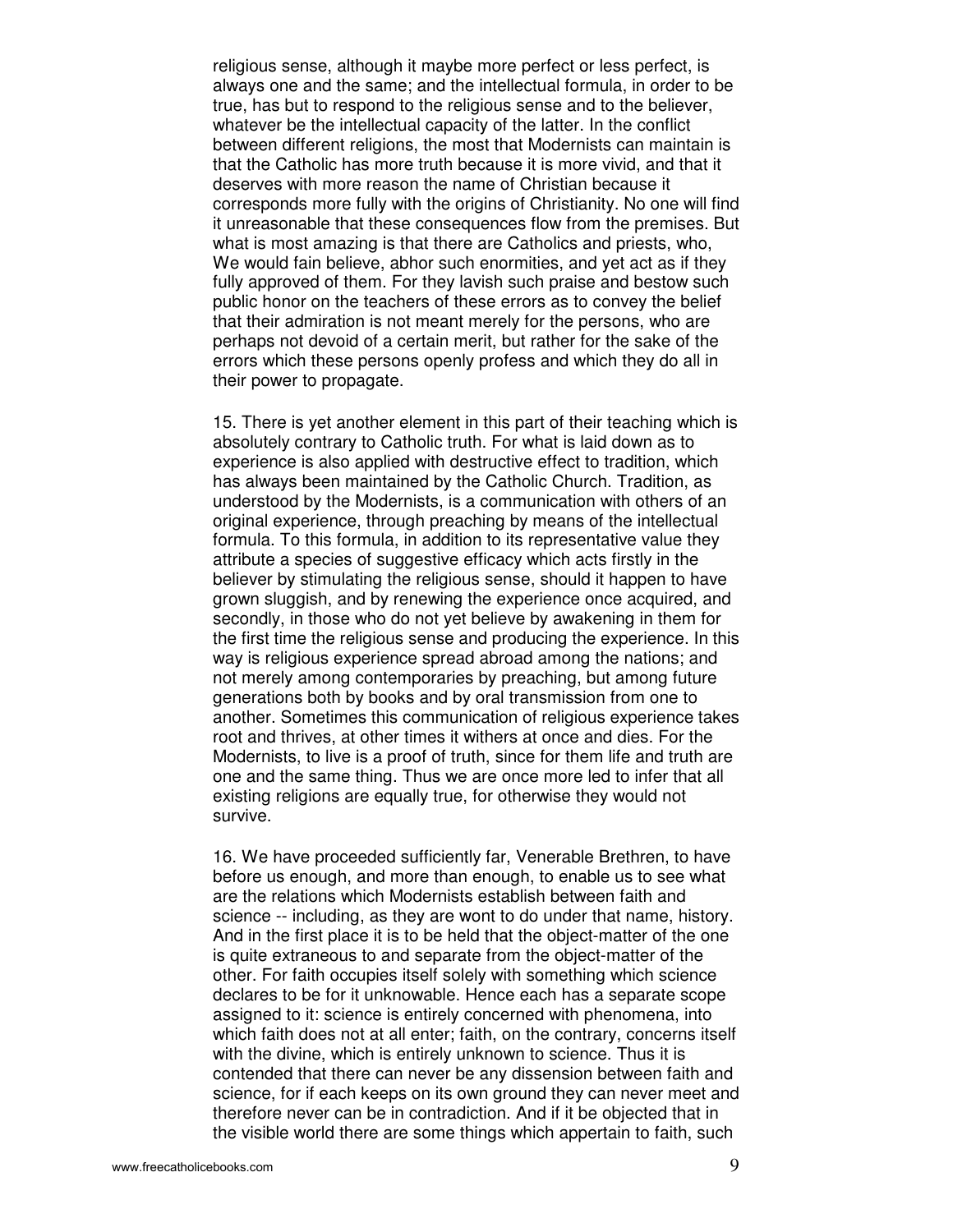as the human life of Christ, the Modernists reply by denying this. For though such things come within the category of phenomena, still in as far as they are lived by faith and in the way already described have been by faith transfigured and disfigured, they have been removed from the world of sense and transferred into material for the divine. Hence should it be further asked whether Christ has wrought real miracles, and made real prophecies, whether He rose truly from the dead and ascended into Heaven, the answer of agnostic science will be in the negative and the answer of faith in the affirmative yet there will not be, on that account, any conflict between them. For it will be denied by the philosopher as a philosopher speaking to philosophers and considering Christ only in historical reality; and it will be affirmed by the believer as a believer speaking to believers and considering the life of Christ as lived again by the faith and in the faith.

17. It would be a great mistake, nevertheless, to suppose that, according to these theories, one is allowed to believe that faith and science are entirely independent of each other. On the side of science that is indeed quite true and correct, but it is quite otherwise with regard to faith, which is subject to science, not on one but on three grounds. For in the first place it must be observed that in every religious fact, when one takes away the divine reality and the experience of it which the believer possesses, everything else, and especially the religious formulas, belongs to the sphere of phenomena and therefore falls under the control of science. Let the believer go out of the world if he will, but so long as he remains in it, whether he like it or not, he cannot escape from the laws, the observation, the judgments of science and of history. Further, although it is contended that God is the object of faith alone, the statement refers only to the divine reality, not to the idea of God. The latter also is subject to science which, while it philosophizes in what is called the logical order, soars also to the absolute and the ideal. It is therefore the right of philosophy and of science to form its knowledge concerning the idea of God, to direct it in its evolution and to purify it of any extraneous elements which may have entered into it. Hence we have the Modernist axiom that the religious evolution ought to be brought into accord with the moral and intellectual, or as one whom they regard as their leader has expressed it, ought to be subject to it. Finally, man does not suffer a dualism to exist in himself, and the believer therefore feels within him an impelling need so to harmonize faith with science that it may never oppose the general conception which science sets forth concerning the universe.

Thus it is evident that science is to be entirely independent of faith, while on the other hand, and notwithstanding that they are supposed to be strangers to each other, faith is made subject to science. All this, Venerable Brethren, is in formal opposition to the teachings of Our predecessor, Pius IX, where he lays it down that: "In matters of religion it is the duty of philosophy not to command but to serve, not to prescribe what is to be believed, but to embrace what is to be believed with reasonable obedience, not to scrutinize the depths of the mysteries of God, but to venerate them devoutly and humbly."[9]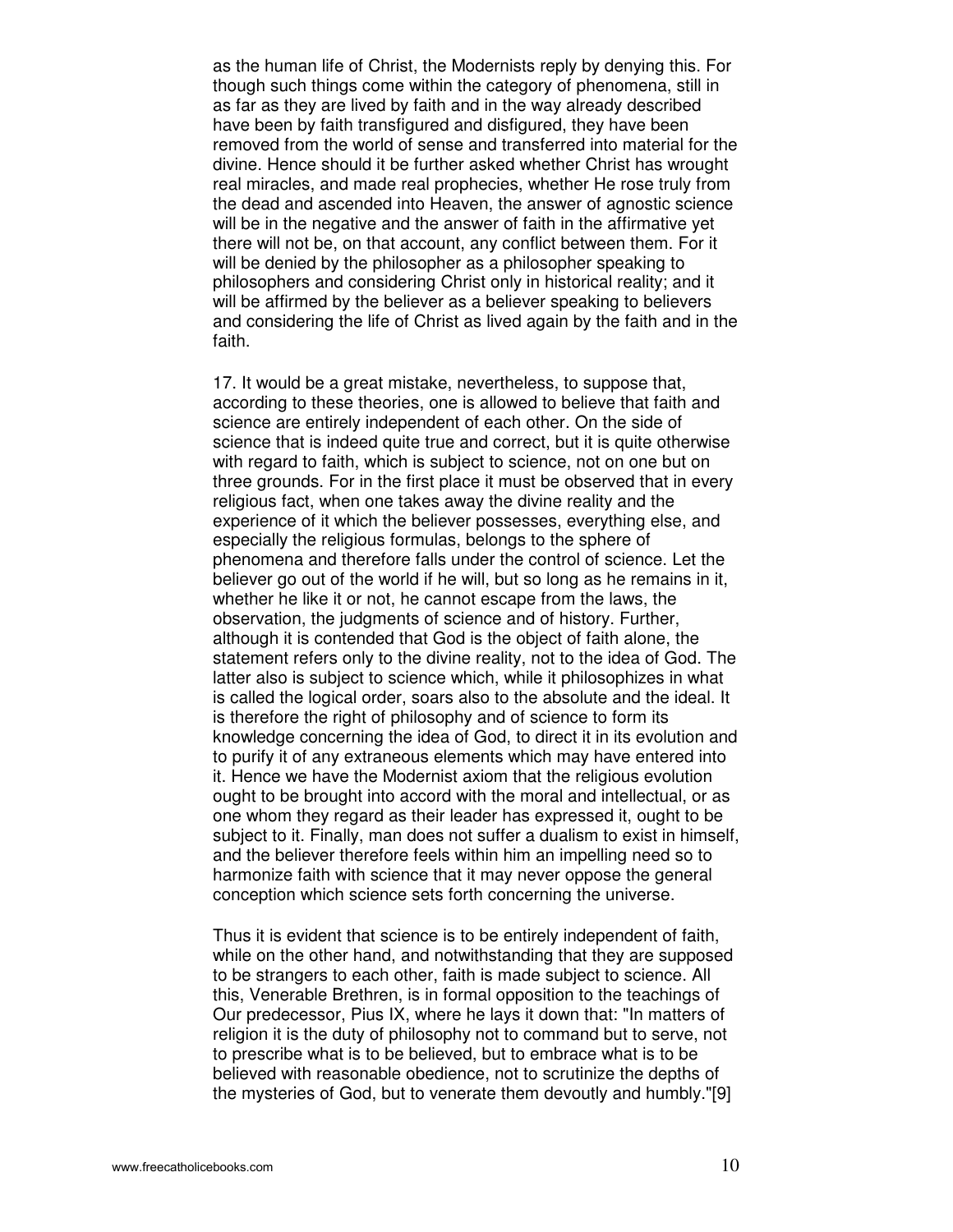The Modernists completely invert the parts, and of them may be applied the words which another of Our predecessors Gregory IX, addressed to some theologians of his time: "Some among you, puffed up like bladders with the spirit of vanity strive by profane novelties to cross the boundaries fixed by the Fathers, twisting the meaning of the sacred text...to the philosophical teaching of the rationalists, not for the profit of their hearer but to make a show of science...these men, led away by various and strange doctrines, turn the head into the tail and force the queen to serve the handmaid."[10]

18. This will appear more clearly to anybody who studies the conduct of Modernists, which is in perfect harmony with their teachings. In their writings and addresses they seem not unfrequently to advocate doctrines which are contrary one to the other, so that one would be disposed to regard their attitude as double and doubtful. But this is done deliberately and advisedly, and the reason of it is to be found in their opinion as to the mutual separation of science and faith. Thus in their books one finds some things which might well be approved by a Catholic, but on turning over the page one is confronted by other things which might well have been dictated by a rationalist. When they write history they make no mention of the divinity of Christ, but when they are in the pulpit they profess it clearly; again, when they are dealing with history they take no account of the Fathers and the Councils, but when they catechize the people, they cite them respectfully. In the same way they draw their distinctions between exegesis which is theological and pastoral and exegesis which is scientific and historical. So, too, when they treat of philosophy, history, and criticism, acting on the principle that science in no way depends upon faith, they feel no especial horror in treading in the footsteps of Luther[11] and are wont to display a manifold contempt for Catholic doctrines, for the Holy Fathers, for the Ecumenical Councils, for the ecclesiastical magisterium; and should they be taken to task for this, they complain that they are being deprived of their liberty. Lastly, maintaining the theory that faith must be subject to science, they continuously and openly rebuke the Church on the ground that she resolutely refuses to submit and accommodate her dogmas to the opinions of philosophy; while they, on their side, having for this purpose blotted out the old theology, endeavor to introduce a new theology which shall support the aberrations of philosophers.

19. At this point, Venerable Brethren, the way is opened for us to consider the Modernists in the theological arena -- a difficult task, yet one that may be disposed of briefly. It is a question of effecting the conciliation of faith with science, but always by making the one subject to the other. In this matter the Modernist theologian takes exactly the same principles which we have seen employed by the Modernist philosopher -- the principles of immanence and symbolism -- and applies them to the believer. The process is an extremely simple one. The philosopher has declared: The principle of faith is immanent; the believer has added: This principle is God; and the theologian draws the conclusion: God is immanent in man. Thus we have theological immanence. So, too, the philosopher regards it as certain that the representations of the object of faith are merely symbolical; the believer has likewise affirmed that the object of faith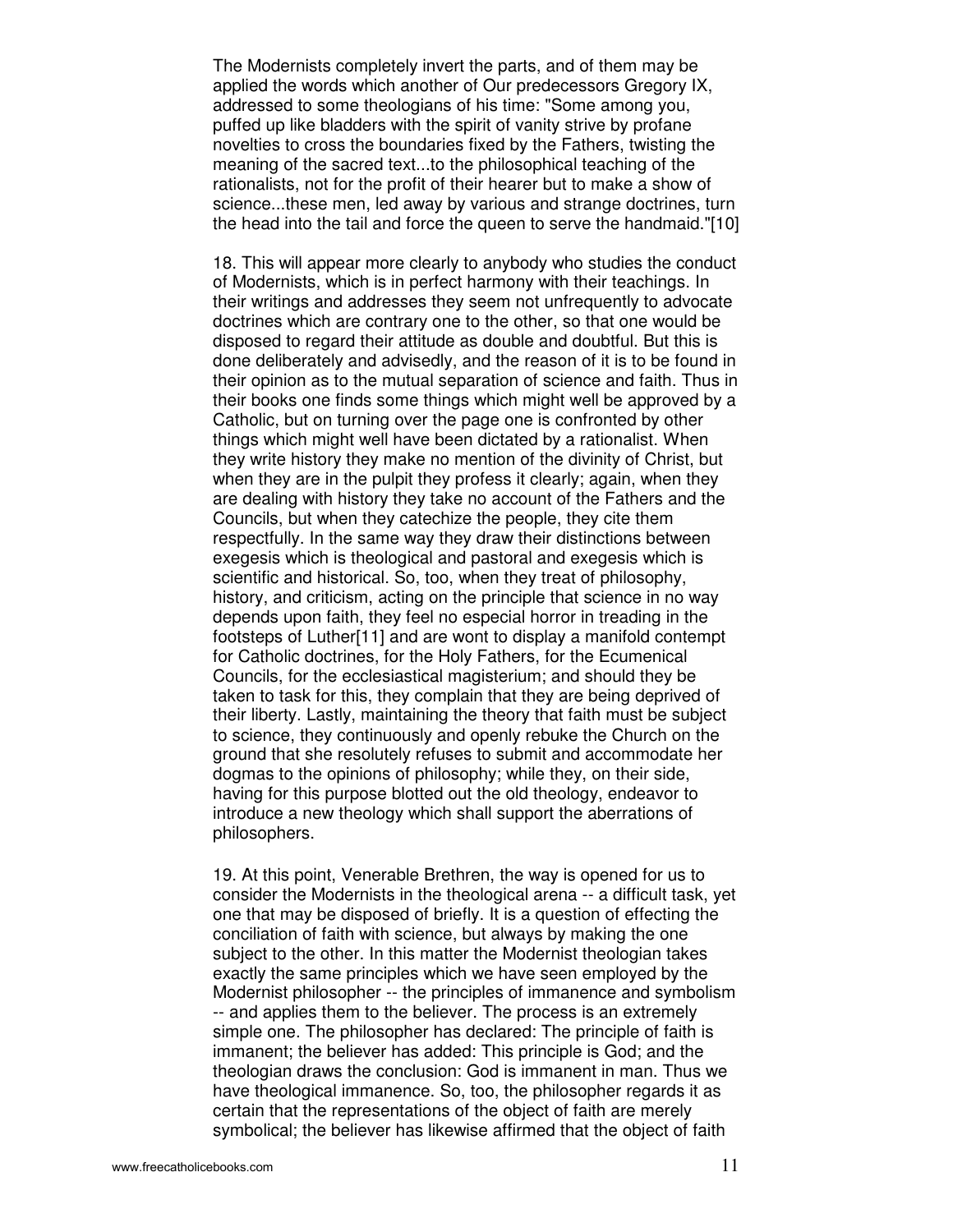is God in himself; and the theologian proceeds to affirm that: The representations of the divine reality are symbolical. And thus we have theological symbolism. These errors are truly of the gravest kind and the pernicious character of both will be seen clearly from an examination of their consequences. For, to begin with symbolism, since symbols are but symbols in regard to their objects and only instruments in regard to the believer, it is necessary first of all, according to the teachings of the Modernists, that the believer does not lay too much stress on the formula, as formula, but avail himself of it only for the purpose of uniting himself to the absolute truth which the formula at once reveals and conceals, that is to say, endeavors to express but without ever succeeding in doing so. They would also have the believer make use of the formulas only in as far as they are helpful to him, for they are given to be a help and not a hindrance; with proper regard, however, for the social respect due to formulas which the public magisterium has deemed suitable for expressing the common consciousness until such time as the same magisterium shall provide otherwise. Concerning immanence it is not easy to determine what Modernists precisely mean by it, for their own opinions on the subject vary. Some understand it in the sense that God working in man is more intimately present in him than man is even in himself; and this conception, if properly understood, is irreproachable. Others hold that the divine action is one with the action of nature, as the action of the first cause is one with the action of the secondary cause; and this would destroy the supernatural order. Others, finally, explain it in a way which savors of pantheism, and this, in truth, is the sense which best fits in with the rest of their doctrines.

20. With this principle of immanence is connected another which may be called the principle of divine permanence. It differs from the first in much the same way as the private experience differs from the experience transmitted by tradition. An example illustrating what is meant will be found in the Church and the sacraments. The Church and the sacraments according to the Modernists, are not to be regarded as having been instituted by Christ Himself. This is barred by agnosticism, which recognizes in Christ nothing more than a man whose religious consciousness has been, like that of all men, formed by degrees; it is also barred by the law of immanence, which rejects what they call external application; it is further barred by the law of evolution, which requires, for the development of the germs, time and a certain series of circumstances; it is finally, barred by history, which shows that such in fact has been the course of things. Still it is to he held that both Church and sacraments have been founded mediately by Christ. But how? In this way: All Christian consciences were, they affirm, in a manner virtually included in the conscience of Christ as the plant is included in the seed. But as the branches live the life of the seed, so, too, all Christians are to be said to live the life of Christ. But the life of Christ, according to faith, is divine, and so, too, is the life of Christians. And if this life produced, in the course of ages, both the Church and the sacraments, it is quite right to say that their origin is from Christ and is divine. In the same way they make out that the Holy Scriptures and the dogmas are divine. And in this, the Modernist theology may be said to reach its completion. A slender provision, in truth, but more than enough for the theologian who professes that the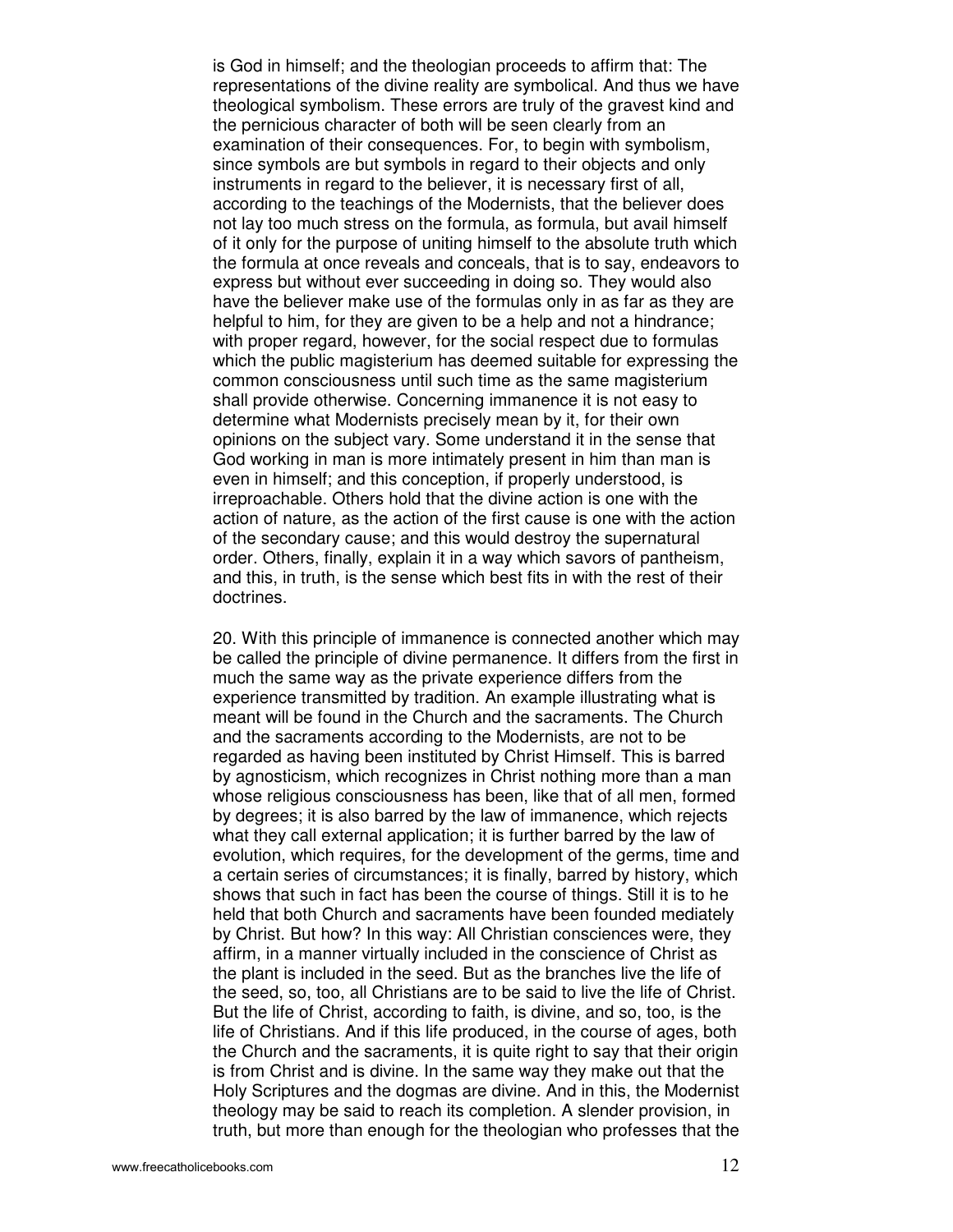conclusions of science, whatever they may be, must always be accepted! No one will have any difficulty in making the application of these theories to the other points with which We propose to deal.

21. Thus far We have touched upon the origin and nature of faith. But as faith has many branches, and chief among them the Church, dogma, worship, devotions, the Books which we call "sacred," it concerns us to know what the Modernists teach concerning them. To begin with dogma, We have already indicated its origin and nature. Dogma is born of a sort of impulse or necessity by virtue of which the believer elaborates his thought so as to render it clearer to his own conscience and that of others. This elaboration consists entirely in the process of investigating and refining the primitive mental formula, not indeed in itself and according to any logical explanation, but according to circumstances, or vitally as the Modernists somewhat less intelligibly describe it. Hence it happens that around this primitive formula secondary formulas, as We have already indicated, gradually continue to be formed, and these subsequently grouped into one body, or one doctrinal construction and further sanctioned by the public magisterium as responding to the common consciousness, are called dogma. Dogma is to be carefully distinguished from the speculations of theologians which, although not alive with the life of dogma, are not without their utility as serving both to harmonize religion with science and to remove opposition between them, and to illumine and defend religion from without, and it may be even to prepare the matter for future dogma. Concerning worship there would not be much to be said, were it not that under this head are comprised the sacraments, concerning which the Modernist errors are of the most serious character. For them the sacraments are the resultant of a double impulse or need -- for, as we have seen, everything in their system is explained by inner impulses or necessities. The first need is that of giving some sensible manifestation to religion; the second is that of expressing it, which could not be done without some sensible form and consecrating acts, and these are called sacraments. But for the Modernists, sacraments are bare symbols or signs, though not devoid of a certain efficacy - an efficacy, they tell us, like that of certain phrases vulgarly described as having caught the popular ear, inasmuch as they have the power of putting certain leading ideas into circulation, and of making a marked impression upon the mind. What the phrases are to the ideas, that the sacraments are to the religious sense, that and nothing more. The Modernists would express their mind more clearly were they to affirm that the sacraments are instituted solely to foster the faith but this is condemned by the Council of Trent: If anyone says that these sacraments are instituted solely to foster the faith, let him be anathema.[12]

22. We have already touched upon the nature and origin of the Sacred Books. According to the principles of the Modernists they may be rightly described as a summary of experiences, not indeed of the kind that may now and again come to anybody, but those extraordinary and striking experiences which are the possession of every religion. And this is precisely what they teach about our books of the Old and New Testament. But to suit their own theories they note with remarkable ingenuity that, although experience is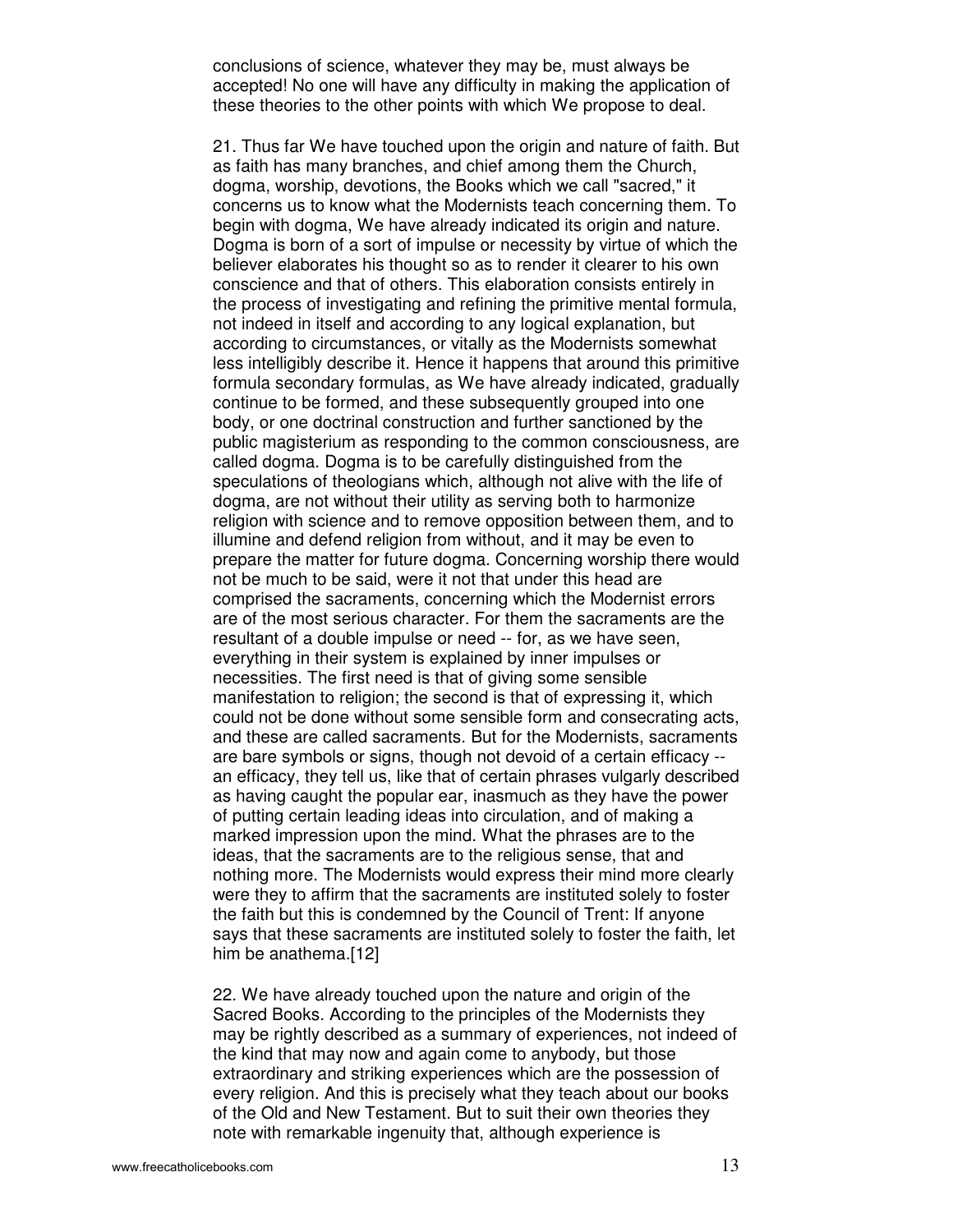something belonging to the present, still it may draw its material in like manner from the past and the future inasmuch as the believer by memory lives the past over again after the manner of the present, and lives the future already by anticipation. This explains how it is that the historical and apocalyptic books are included among the Sacred Writings. God does indeed speak in these books through the medium of the believer, but according to Modernist theology, only by immanence and vital permanence. We may ask, what then becomes of inspiration? Inspiration, they reply, is in nowise distinguished from that impulse which stimulates the believer to reveal the faith that is in him by words of writing, except perhaps by its vehemence. It is something like that which happens in poetical inspiration, of which it has been said: There is a God in us, and when he stirreth he sets us afire. It is in this sense that God is said to be the origin of the inspiration of the Sacred Books. The Modernists moreover affirm concerning this inspiration, that there is nothing in the Sacred Books which is devoid of it. In this respect some might be disposed to consider them as more orthodox than certain writers in recent times who somewhat restrict inspiration, as, for instance, in what have been put forward as so-called tacit citations. But in all this we have mere verbal conjuring. For if we take the Bible, according to the standards of agnosticism, namely, as a human work, made by men for men, albeit the theologian is allowed to proclaim that it is divine by immanence, what room is there left in it for inspiration? The Modernists assert a general inspiration of the Sacred Books, but they admit no inspiration in the Catholic sense.

23. A wider field for comment is opened when we come to what the Modernist school has imagined to be the nature of the Church. They begin with the supposition that the Church has its birth in a double need; first, the need of the individual believer to communicate his faith to others, especially if he has had some original and special experience, and secondly, when the faith has become common to many, the need of the collectivity to form itself into a society and to guard, promote, and propagate the common good. What, then, is the Church? It is the product of the collective conscience, that is to say, of the association of individual consciences which, by virtue of the principle of vital permanence, depend all on one first believer, who for Catholics is Christ. Now every society needs a directing authority to guide its members towards the common end, to foster prudently the elements of cohesion, which in a religious society are doctrine and worship. Hence the triple authority in the Catholic Church, disciplinary, dogmatic, liturgical. The nature of this authority is to be gathered from its origin, and its rights and duties from its nature. In past times it was a common error that authority came to the Church from without, that is to say directly from God; and it was then rightly held to be autocratic. But this conception has now grown obsolete. For in the same way as the Church is a vital emanation of the collectivity of consciences, so too authority emanates vitally from the Church itself. Authority, therefore, like the Church, has its origin in the religious conscience, and, that being so, is subject to it. Should it disown this dependence it becomes a tyranny. For we are living in an age when the sense of liberty has reached its highest development. In the civil order the public conscience has introduced popular government. Now there is in man only one conscience, just as there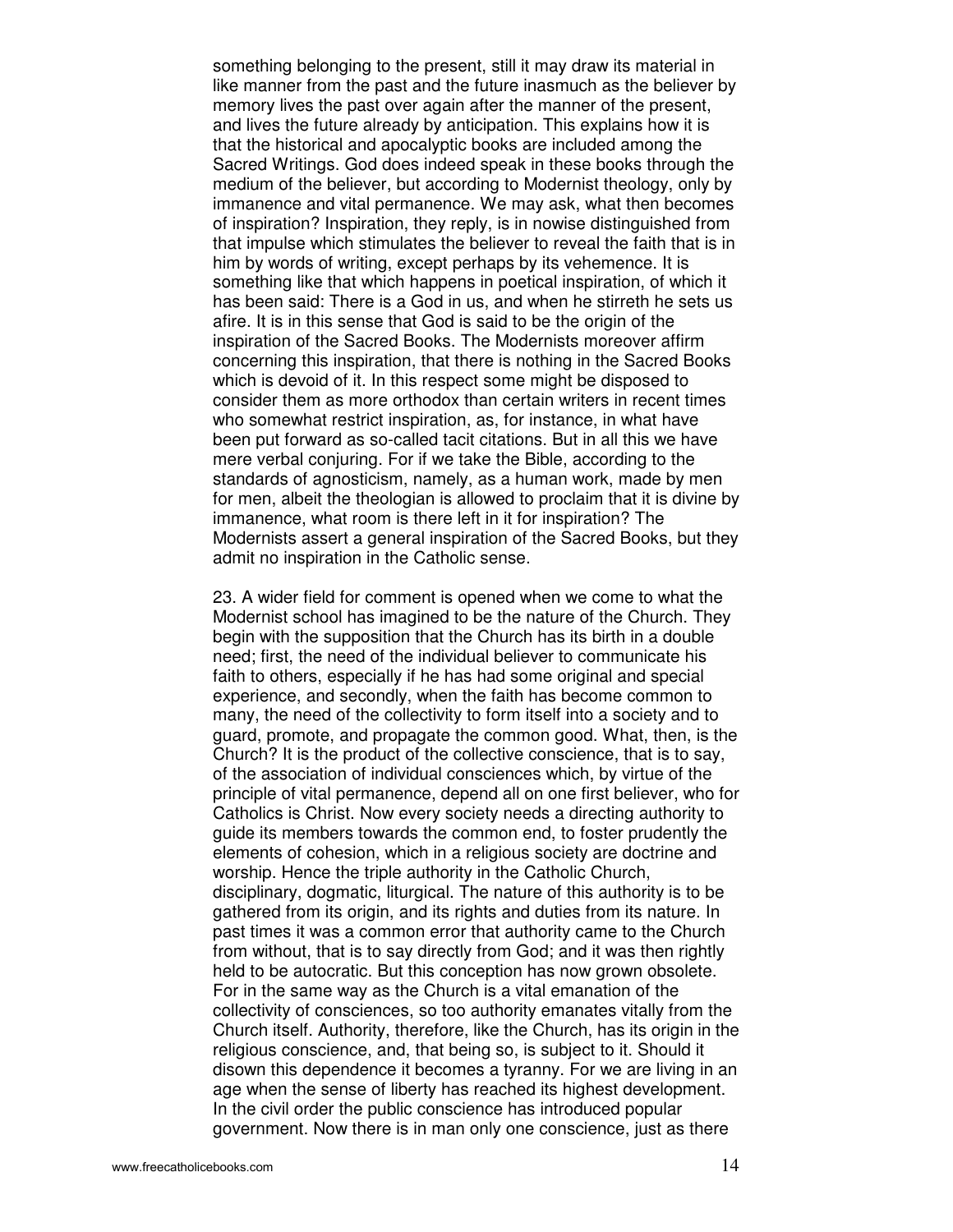is only one life. It is for the ecclesiastical authority, therefore, to adopt a democratic form, unless it wishes to provoke and foment an intestine conflict in the consciences of mankind. The penalty of refusal is disaster. For it is madness to think that the sentiment of liberty, as it now obtains, can recede. Were it forcibly pent up and held in bonds, the more terrible would be its outburst, sweeping away at once both Church and religion. Such is the situation in the minds of the Modernists, and their one great anxiety is, in consequence, to find a way of conciliation between the authority of the Church and the liberty of the believers.

24. But it is not only within her own household that the Church must come to terms. Besides her relations with those within, she has others with those who are outside. The Church does not occupy the world all by herself; there are other societies in the world., with which she must necessarily have dealings and contact. The rights and duties of the Church towards civil societies must, therefore, be determined, and determined, of course, by her own nature, that, to wit, which the Modernists have already described to us. The rules to be applied in this matter are clearly those which have been laid down for science and faith, though in the latter case the question turned upon the object, while in the present case we have one of ends. In the same way, then, as faith and science are alien to each other by reason of the diversity of their objects, Church and State are strangers by reason of the diversity of their ends, that of the Church being spiritual while that of the State is temporal. Formerly it was possible to subordinate the temporal to the spiritual and to speak of some questions as mixed, conceding to the Church the position of queen and mistress in all such, because the Church was then regarded as having been instituted immediately by God as the author of the supernatural order. But this doctrine is today repudiated alike by philosophers and historians. The state must, therefore, be separated from the Church, and the Catholic from the citizen. Every Catholic, from the fact that he is also a citizen, has the right and the duty to work for the common good in the way he thinks best, without troubling himself about the authority of the Church, without paying any heed to its wishes, its counsels, its orders -- nay, even in spite of its rebukes. For the Church to trace out and prescribe for the citizen any line of action, on any pretext whatsoever, is to be guilty of an abuse of authority, against which one is bound to protest with all one's might. Venerable Brethren, the principles from which these doctrines spring have been solemnly condemned by Our predecessor, Pius VI, in his Apostolic Constitution Auctorem fidei.[13]

25. But it is not enough for the Modernist school that the State should be separated from the Church. For as faith is to be subordinated to science as far as phenomenal elements are concerned, so too in temporal matters the Church must be subject to the State. This, indeed, Modernists may not yet say openly, but they are forced by the logic of their position to admit it. For granted the principle that in temporal matters the State possesses the sole power, it will follow that when the believer, not satisfied with merely internal acts of religion, proceeds to external acts -- such for instance as the reception or administration of the sacraments -- these will fall under the control of the State. What will then become of ecclesiastical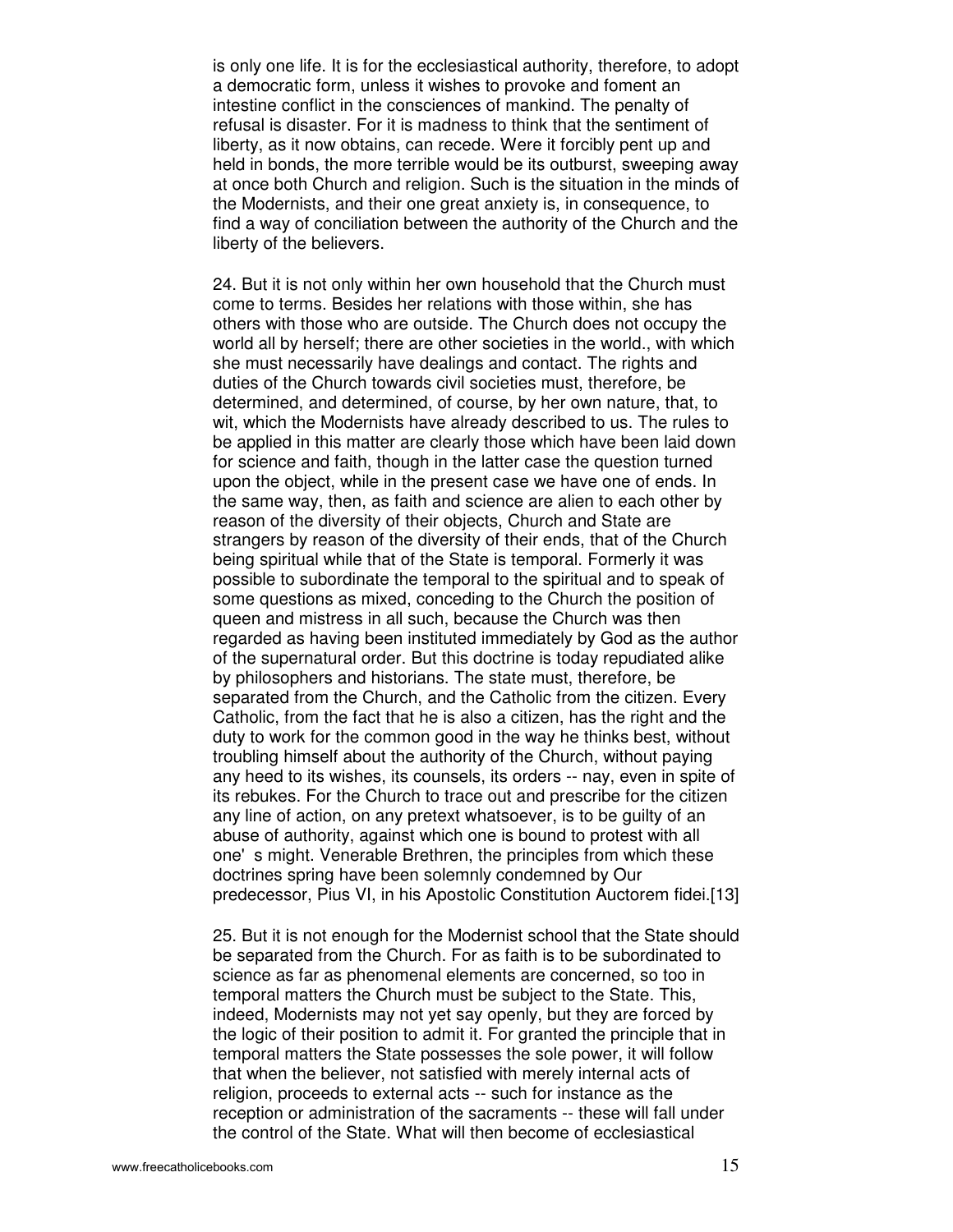authority, which can only be exercised by external acts? Obviously it will be completely under the dominion of the State. It is this inevitable consequence which urges many among liberal Protestants to reject all external worship -- nay, all external religious fellowship, and leads them to advocate what they call individual religion. If the Modernists have not yet openly proceeded so far, they ask the Church in the meanwhile to follow of her own accord in the direction in which they urge her and to adapt herself to the forms of the State. Such are their ideas about disciplinary authority. But much more evil and pernicious are their opinions on doctrinal and dogmatic authority. The following is their conception of the magisterium of the Church: No religious society, they say, can be a real unit unless the religious conscience of its members be one, and also the formula which they adopt. But this double unity requires a kind of common mind whose office is to find and determine the formula that corresponds best with the common conscience; and it must have, moreover, an authority sufficient to enable it to impose on the community the formula which has been decided upon. From the combination and, as it were, fusion of these two elements, the common mind which draws up the formula and the authority which imposes it, arises, according to the Modernists, the notion of the ecclesiastical magisterium. And, as this magisterium springs, in its last analysis, from the individual consciences and possesses its mandate of public utility for their benefit, it necessarily follows that the ecclesiastical magisterium must be dependent upon them, and should therefore be made to bow to the popular ideals. To prevent individual consciences from expressing freely and openly the impulses they feel, to hinder criticism from urging forward dogma in the path of its necessary evolution, is not a legitimate use but an abuse of a power given for the public weal. So too a due method and measure must be observed in the exercise of authority. To condemn and proscribe a work without the knowledge of the author, without hearing his explanations, without discussion, is something approaching to tyranny. And here again it is a question of finding a way of reconciling the full rights of authority on the one hand and those of liberty on the other. In the meantime the proper course for the Catholic will be to proclaim publicly his profound respect for authority, while never ceasing to follow his own judgment. Their general direction for the Church is as follows: that the ecclesiastical authority, since its end is entirely spiritual, should strip itself of that external pomp which adorns it in the eyes of the public. In this, they forget that while religion is for the soul, it is not exclusively for the soul, and that the honor paid to authority is reflected back on Christ who instituted it.

26. To conclude this whole question of faith and its various branches, we have still to consider, Venerable Brethren, what the Modernists have to say about the development of the one and the other. First of all they lay down the general principle that in a living religion everything is subject to change, and must in fact be changed. In this way they pass to what is practically their principal doctrine, namely, evolution. To the laws of evolution everything is subject under penalty of death -- dogma, Church, worship, the Books we revere as sacred, even faith itself. The enunciation of this principle will not be a matter of surprise to anyone who bears in mind what the Modernists have had to say about each of these subjects. Having laid down this law of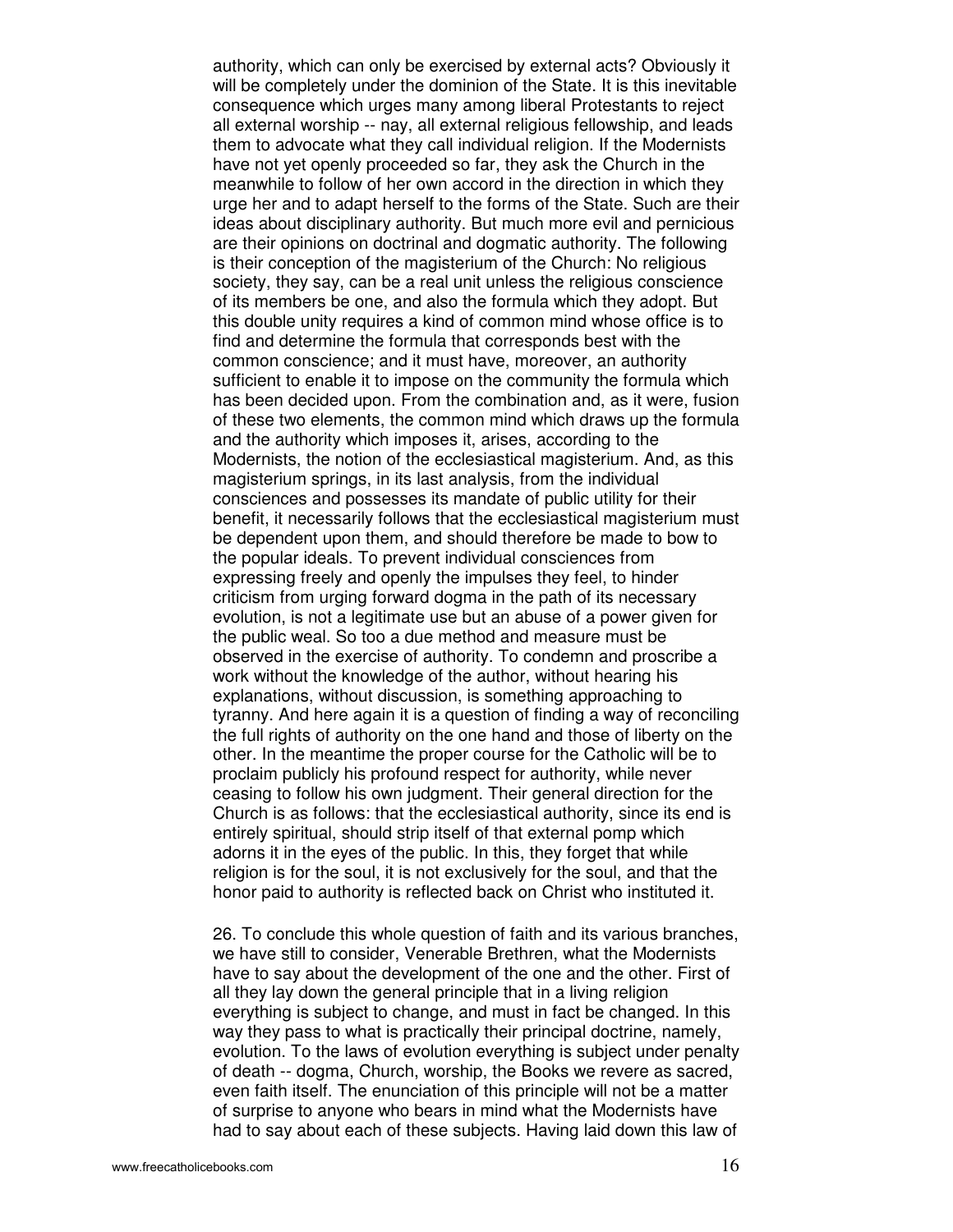evolution, the Modernists themselves teach us how it operates. And first, with regard to faith. The primitive form of faith, they tell us, was rudimentary and common to all men alike, for it had its origin in human nature and human life. Vital evolution brought with it progress, not by the accretion of new and purely adventitious forms from without, but by an increasing perfusion of the religious sense into the conscience. The progress was of two kinds: negative, by the elimination of all extraneous elements, such, for example, as those derived from the family or nationality; and positive, by that intellectual and moral refining of man, by means of which the idea of the divine became fuller and clearer, while the religious sense became more acute. For the progress of faith the same causes are to be assigned as those which are adduced above to explain its origin. But to them must be added those extraordinary men whom we call prophets -- of whom Christ was the greatest -- both because in their lives and their words there was something mysterious which faith attributed to the divinity, and because it fell to their lot to have new and original experiences fully in harmony with the religious needs of their time. The progress of dogma is due chiefly to the fact that obstacles to the faith have to be surmounted, enemies have to be vanquished, and objections have to be refuted. Add to this a perpetual striving to penetrate ever more profoundly into those things which are contained in the mysteries of faith. Thus, putting aside other examples, it is found to have happened in the case of Christ: in Him that divine something which faith recognized in Him was slowly and gradually expanded in such a way that He was at last held to be God. The chief stimulus of the evolution of worship consists in the need of accommodation to the manners and customs of peoples, as well as the need of availing itself of the value which certain acts have acquired by usage. Finally, evolution in the Church itself is fed by the need of adapting itself to historical conditions and of harmonizing itself with existing forms of society. Such is their view with regard to each. And here, before proceeding further, We wish to draw attention to this whole theory of necessities or needs, for beyond all that we have seen, it is, as it were, the base and foundation of that famous method which they describe as historical.

27. Although evolution is urged on by needs or necessities, yet, if controlled by these alone, it would easily overstep the boundaries of tradition, and thus, separated from its primitive vital principle, would make for ruin instead of progress. Hence, by those who study more closely the ideas of the Modernists, evolution is described as a resultant from the conflict of two forces, one of them tending towards progress, the other towards conservation. The conserving force exists in the Church and is found in tradition; tradition is represented by religious authority, and this both by right and in fact. By right, for it is in the very nature of authority to protect tradition: and in fact, since authority, raised as it is above the contingencies of life, feels hardly, or not at all, the spurs of progress. The progressive force, on the contrary, which responds to the inner needs, lies in the individual consciences and works in them -- especially in such of them as are in more close and intimate contact with life. Already we observe, Venerable Brethren, the introduction of that most pernicious doctrine which would make of the laity the factor of progress in the Church. Now it is by a species of covenant and compromise between these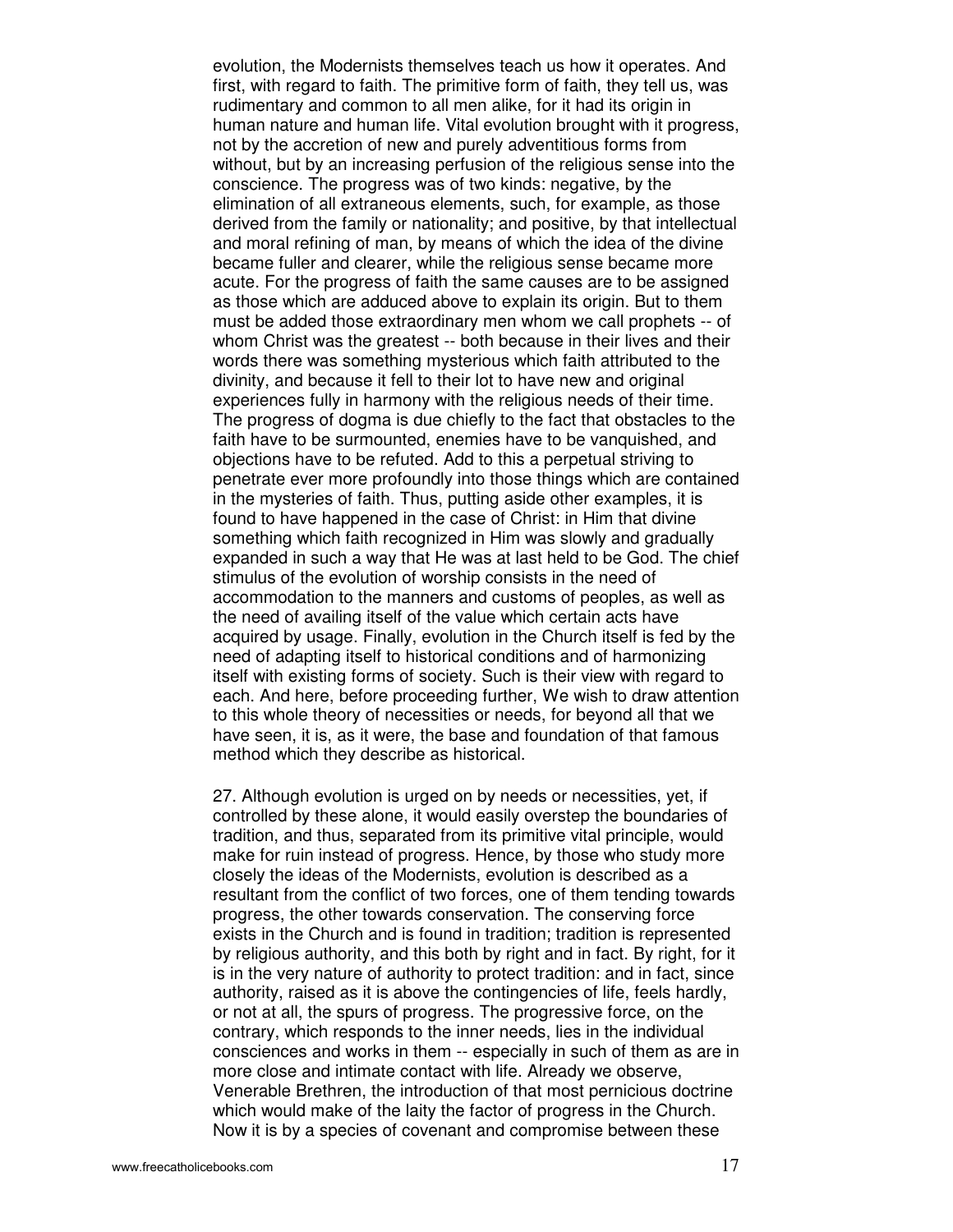two forces of conservation and progress, that is to say between authority and individual consciences, that changes and advances take place. The individual consciences, or some of them, act on the collective conscience, which brings pressure to bear on the depositories of authority to make terms and to keep to them.

With all this in mind, one understands how it is that the Modernists express astonishment when they are reprimanded or punished. What is imputed to them as a fault they regard as a sacred duty. They understand the needs of consciences better than anyone else, since they come into closer touch with them than does the ecclesiastical authority. Nay, they embody them, so to speak, in themselves. Hence, for them to speak and to write publicly is a bounden duty. Let authority rebuke them if it pleases -- they have their own conscience on their side and an intimate experience which tells them with certainty that what they deserve is not blame but praise. Then they reflect that, after all, there is no progress without a battle and no battle without its victims; and victims they are willing to be like the prophets and Christ Himself. They have no bitterness in their hearts against the authority which uses them roughly, for after all they readily admit that it is only doing its duty as authority. Their sole grief is that it remains deaf to their warnings, for in this way it impedes the progress of souls, but the hour will most surely come when further delay will be impossible, for if the laws of evolution may be checked for a while they cannot be finally evaded. And thus they go their way, reprimands and condemnations not withstanding, masking an incredible audacity under a mock semblance of humility. While they make a pretense of bowing their heads, their minds and hands are more boldly intent than ever on carrying out their purposes. And this policy they follow willingly and wittingly, both because it is part of their system that authority is to be stimulated but not dethroned, and because it is necessary for them to remain within the ranks of the Church in order that they may gradually transform the collective conscience. And in saying this, they fail to perceive that they are avowing that the collective conscience is not with them, and that they have no right to claim to be its interpreters.

28. It is thus, Venerable Brethren, that for the Modernists, whether as authors or propagandists, there is to be nothing stable, nothing immutable in the Church. Nor, indeed, are they without forerunners in their doctrines, for it was of these that Our predecessor Pius IX wrote: "These enemies of divine revelation extol human progress to the skies, and with rash and sacrilegious daring would have it introduced into the Catholic religion as if this religion were not the work of God but of man, or some kind of philosophical discovery susceptible of perfection by human efforts."[14] On the subject of revelation and dogma in particular, the doctrine of the Modernists offers nothing new. We find it condemned in the Syllabus of Pius IX, where it is enunciated in these terms: ' ' Divine revelation is imperfect, and therefore subject to continual and indefinite progress, corresponding with the progress of human reason";[15] and condemned still more solemnly in the Vatican Council: ''The doctrine of the faith which God has revealed has not been proposed to human intelligences to be perfected by them as if it were a philosophical system, but as a divine deposit entrusted to the Spouse of Christ to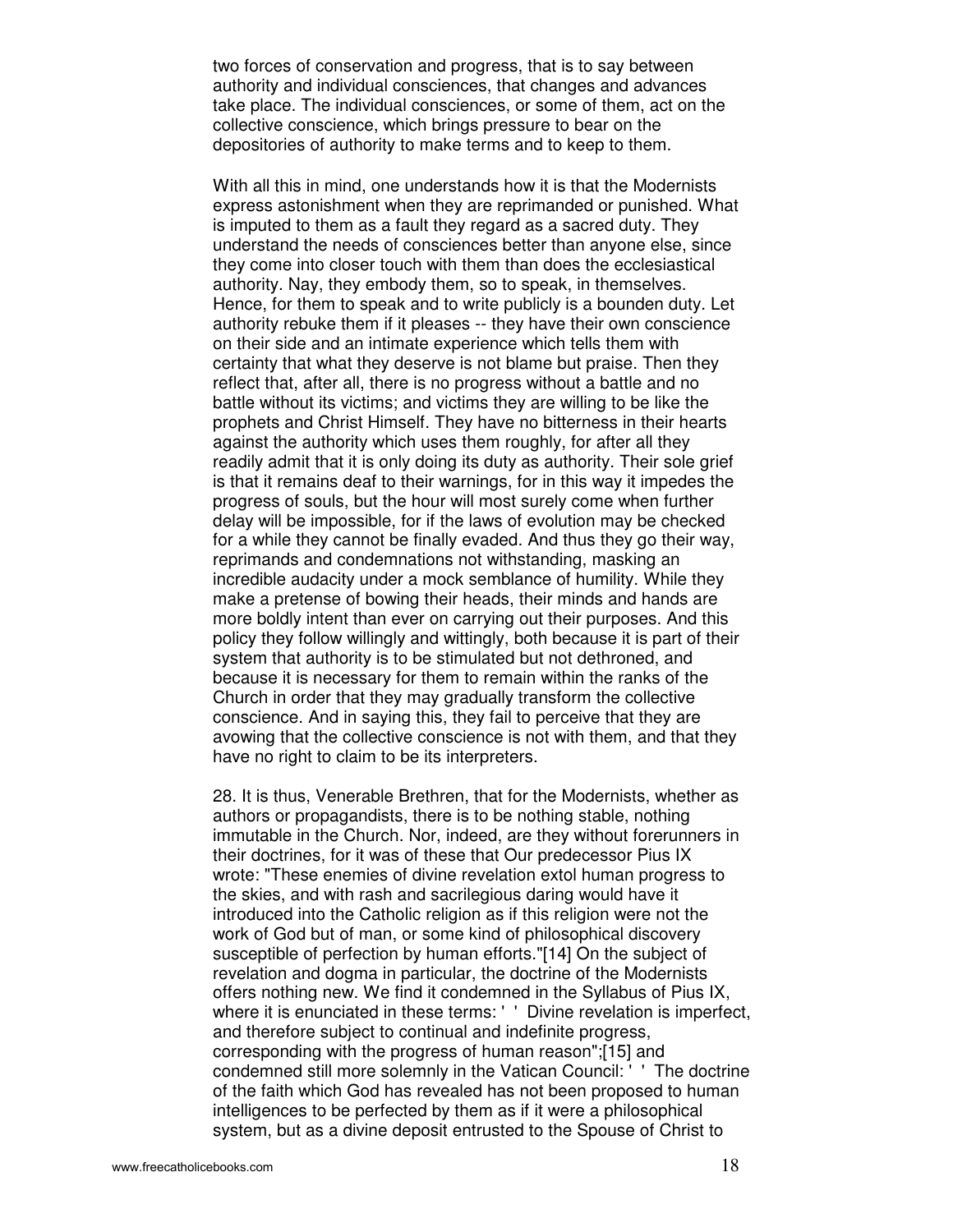be faithfully guarded and infallibly interpreted. Hence also that sense of the sacred dogmas is to be perpetually retained which our Holy Mother the Church has once declared, nor is this sense ever to be abandoned on plea or pretext of a more profound comprehension of the truth."[16] Nor is the development of our knowledge, even concerning the faith, barred by this pronouncement; on the contrary, it is supported and maintained. For the same Council continues: "Let intelligence and science and wisdom, therefore, increase and progress abundantly and vigorously in individuals, and in the mass, in the believer and in the whole Church, throughout the ages and the centuries -- but only in its own kind, that is, according to the same dogma, the same sense, the same acceptation."[17]

29. We have studied the Modernist as philosopher, believer, and theologian. It now remains for us to consider him as historian, critic, apologist, and reformer.

30. Some Modernists, devoted to historical studies, seem to be deeply anxious not to be taken for philosophers. About philosophy they profess to know nothing whatever, and in this they display remarkable astuteness, for they are particularly desirous not to be suspected of any prepossession in favor of philosophical theories which would lay them open to the charge of not being, as they call it, objective. And yet the truth is that their history and their criticism are saturated with their philosophy, and that their historico-critical conclusions are the natural outcome of their philosophical principles. This will be patent to anyone who reflects. Their three first laws are contained in those three principles of their philosophy already dealt with: the principle of agnosticism, the theorem of the transfiguration of things by faith, and that other which may be called the principle of disfiguration. Let us see what consequences flow from each of these. Agnosticism tells us that history, like science, deals entirely with phenomena, and the consequence is that God, and every intervention of God in human affairs, is to be relegated to the domain of faith as belonging to it alone. Wherefore in things where there is combined a double element, the divine and the human, as, for example, in Christ, or the Church, or the sacraments, or the many other objects of the same kind, a division and separation must be made and the human element must he left to history while the divine will he assigned to faith. Hence we have that distinction, so current among the Modernists, between the Christ of history and the Christ of faith; the Church of history and the Church of faith; the sacraments of history and the sacraments of faith, and so in similar matters. Next we find that the human element itself, which the historian has to work on, as it appears in the documents, is to be considered as having been transfigured by faith, that is to say, raised above its historical conditions. It becomes necessary, therefore, to eliminate also the accretions which faith has added, to relegate them to faith itself and to the history of faith. Thus, when treating of Christ, the historian must set aside all that surpasses man in his natural condition, according to what psychology tells us of him, or according to what we gather from the place and period of his existence. Finally, they require, by virtue of the third principle, that even those things which are not outside the sphere of history should pass through the sieve, excluding all and relegating to faith everything which, in their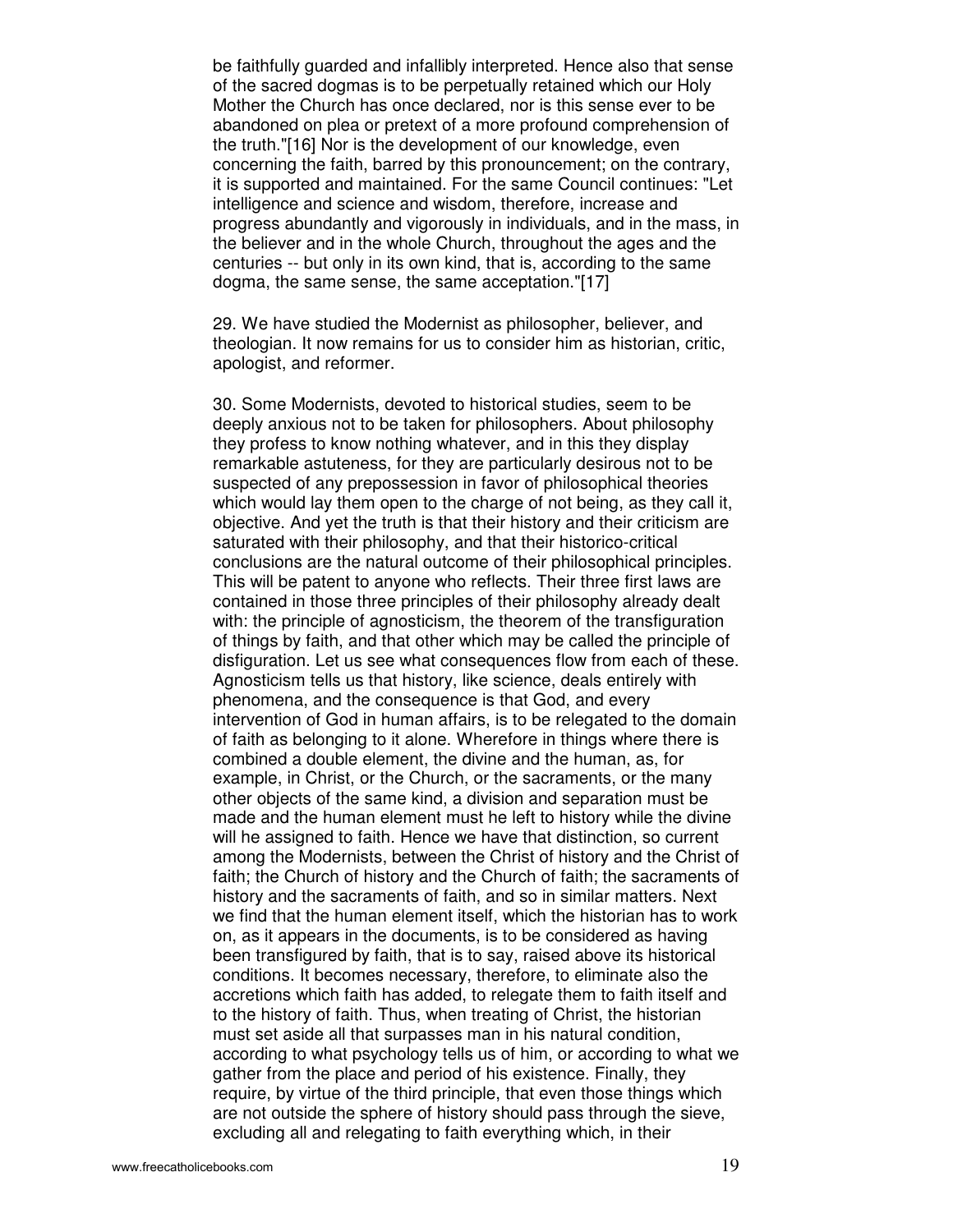judgment, is not in harmony with what they call the logic of facts or not in character with the persons of whom they are predicated. Thus, they will not allow that Christ ever uttered those things which do not seem to be within the capacity of the multitudes that listened to Him. Hence they delete from His real history and transfer to faith all the allegories found in His discourses. We may peradventure inquire on what principle they make these divisions? Their reply is that they argue from the character of the man, from his condition of life, from his education, from the complexus of the circumstances under which the facts took place; in short, if We understand them aright, on a principle which in the last analysis is merely .subjective. Their method is to put themselves into the position and person of Christ, and then to attribute to Him what they would have done under like circumstances. In this way, absolutely a priori and acting on philosophical principles which they hold but which they profess to ignore, they proclaim that Christ, according to what they call His real history, was not God and never did anything divine, and that as man He did and said only what they, judging from the time in which He lived, consider that He ought to have said or done.

31. As history takes its conclusions from philosophy, so too criticism takes its conclusions from history. The critic on the data furnished him by the historian, makes two parts of all his documents. Those that remain after the triple elimination above described go to form the real history; the rest is attributed to the history of the faith or, as it is styled, to internal history. For the Modernists distinguish very carefully between these two kinds of history, and it is to be noted that they oppose the history of the faith to real history precisely as real. Thus, as we have already said, we have a twofold Christ: a real Christ, and a Christ, the one of faith, who never really existed; a Christ who has lived at a given time and in a given place, and a Christ who never lived outside the pious meditations of the believer - the Christ, for instance, whom we find in the Gospel of St. John, which, according to them, is mere meditation from beginning to end.

32. But the dominion of philosophy over history does not end here. Given that division, of which We have spoken, of the documents into two parts, the philosopher steps in again with his dogma of vital immanence, and shows how everything in the history of the Church is to be explained by vital emanation. And since the cause or condition of every vital emanation whatsoever is to be found in some need or want, it follows that no fact can be regarded as antecedent to the need which produced it -- historically the fact must be posterior to the need. What, then, does the historian do in view of this principle? He goes over his documents again, whether they be contained in the Sacred Books or elsewhere, draws up from them his list of the particular needs of the Church, whether relating to dogma, or liturgy, or other matters which are found in the Church thus related, and then he hands his list over to the critic. The critic takes in hand the documents dealing with the history of faith and distributes them, period by period, so that they correspond exactly with the list of needs, always guided by the principle that the narration must follow the facts, as the facts follow the needs. It may at times happen that some parts of the Sacred Scriptures, such as the Epistles, themselves constitute the fact created by the need. Even so, the rule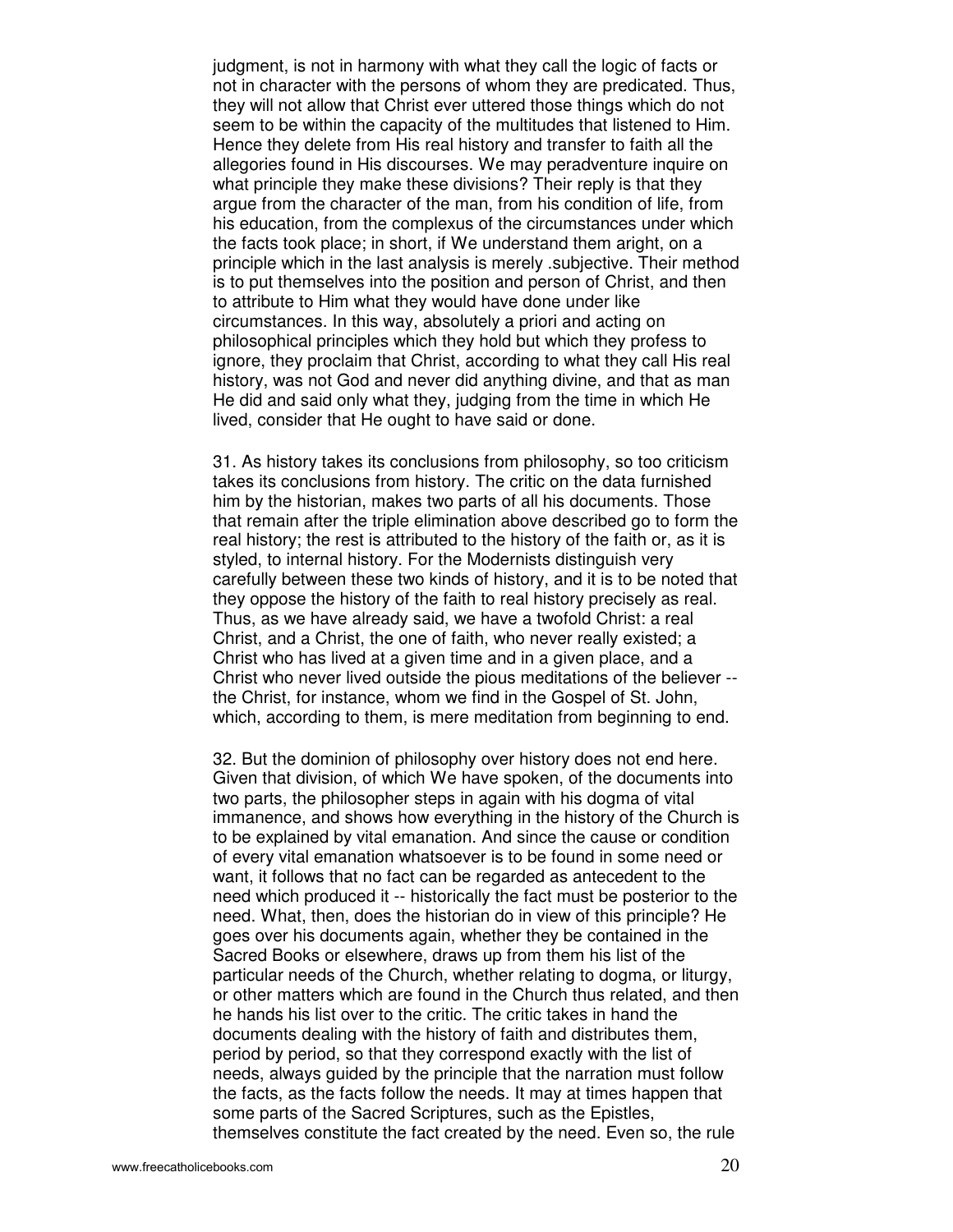holds that the age of any document can only be determined by the age in which each need has manifested itself in the Church. Further, a distinction must be made between the beginning of a fact and its development, for what is born in one day requires time for growth. Hence the critic must once more go over his documents, ranged as they are through the different ages, and divide them again into two parts, separating those that regard the origin of the facts from those that deal with their development, and these he must again arrange according to their periods.

33. Then the philosopher must come in again to enjoin upon the historian the obligation of following in all his studies the precepts and laws of evolution. It is next for the historian to scrutinize his documents once more, to examine carefully the circumstances and conditions affecting the Church during the different periods, the conserving force she has put forth, the needs both internal and external that have stimulated her to progress, the obstacles she has had to encounter, in a word, everything that helps to determine the manner in which the laws of evolution have been fulfilled in her. This done, he finishes his work by drawing up a history of the development in its broad lines. The critic follows and fits in the rest of the documents. He sets himself to write. The history is finished. Now We ask here: Who is the author of this history? The historian? The critic? Assuredly neither of these but the philosopher. From beginning to end everything in it is a priori, and an apriorism that reeks of heresy. These men are certainly to be pitied, of whom the Apostle might well say: "They became vain in their thoughts...professing themselves to be wise, they became fools.' ' [18] At the same time, they excite resentment when they accuse the Church of arranging and confusing the texts after her own fashion, and for the needs of her cause. In this they are accusing the Church of something for which their own conscience plainly reproaches them.

34. The result of this dismembering of the records, and this partition of them throughout the centuries is naturally that the Scriptures can no longer be attributed to the authors whose names they bear. The Modernists have no hesitation in affirming generally that these books, and especially the Pentateuch and the first three Gospels, have been gradually formed from a primitive brief narration, by additions, by interpolations of theological or allegorical interpretations, or parts introduced only for the purpose of joining different passages together. This means, to put it briefly and clearly, that in the Sacred Books we must admit a vital evolution, springing from and corresponding with the evolution of faith. The traces of this evolution, they tell us, are so visible in the books that one might almost write a history of it. Indeed, this history they actually do write, and with such an easy assurance that one might believe them to have seen with their own eyes the writers at work through the ages amplifying the Sacred Books. To aid them in this they call to their assistance that branch of criticism which they call textual, and labor to show that such a fact or such a phrase is not in its right place, adducing other arguments of the same kind. They seem, in fact, to have constructed for themselves certain types of narration and discourses, upon which they base their assured verdict as to whether a thing is or is not out of place. Let him who can judge how far they are qualified in this way to make such distinctions.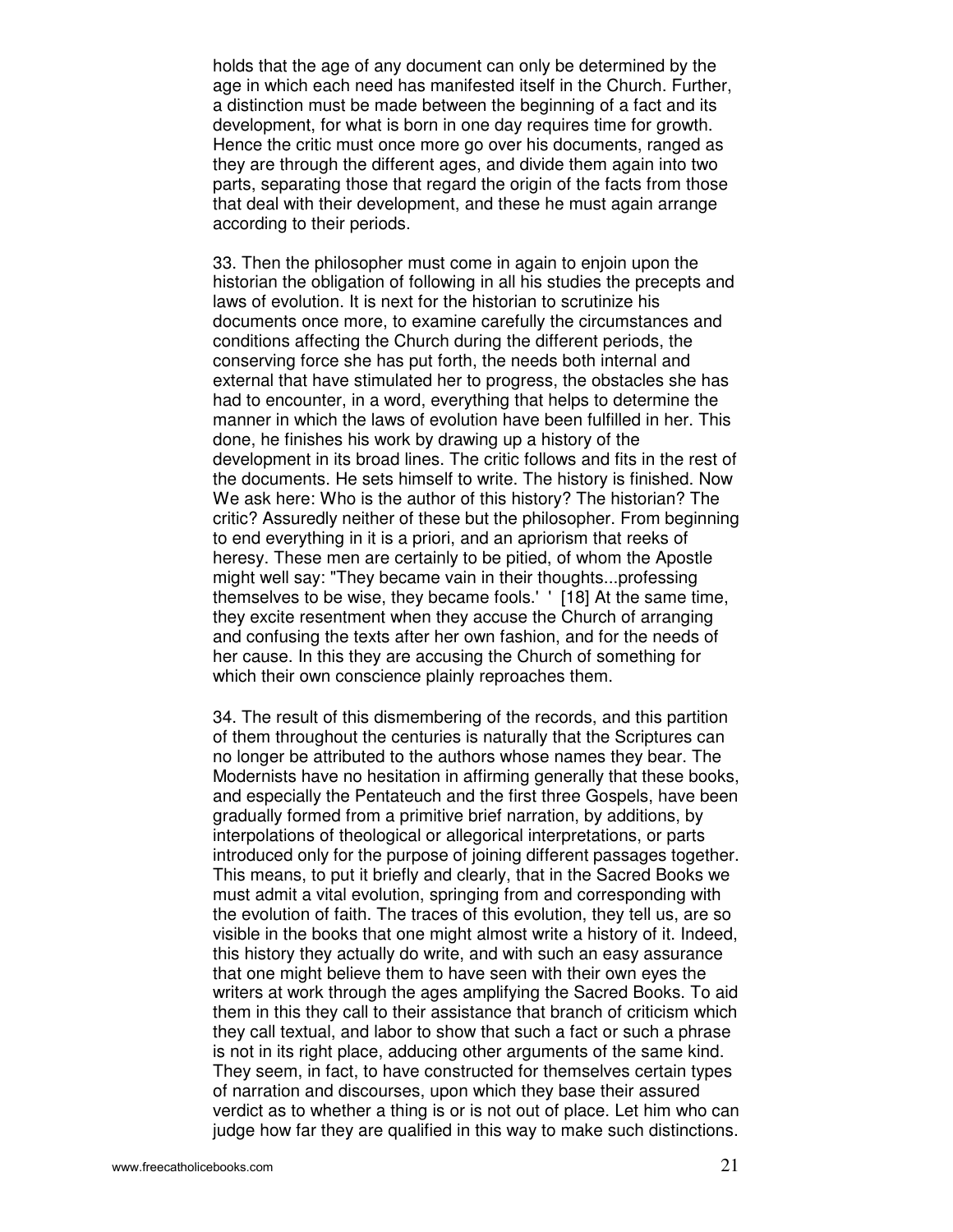To hear them descant of their works on the Sacred Books, in which they have been able to discover so much that is defective, one would imagine that before them nobody ever even turned over the pages of Scripture. The truth is that a whole multitude of Doctors, far superior to them in genius, in erudition, in sanctity, have sifted the Sacred Books in every way, and so far from finding in them anything blameworthy have thanked God more and more heartily the more deeply they have gone into them, for His divine bounty in having vouchsafed to speak thus to men. Unfortunately. these great Doctors did not enjoy the same aids to study that are possessed by the Modernists for they did not have for their rule and guide a philosophy borrowed from the negation of God, and a criterion which consists of themselves .

We believe, then, that We have set forth with sufficient clearness the historical method of the Modernists. The philosopher leads the way, the historian follows, and then in due order come the internal and textual critics. And since it is characteristic of the primary cause to communicate its virtue to causes which are secondary, it is quite clear that the criticism with which We are concerned is not any kind of criticism, but that which is rightly called agnostic, immanentist, and evolutionist criticism. Hence anyone who adopts it and employs it makes profession thereby of the errors contained in it, and places himself in opposition to Catholic teaching. This being so, it is much a matter for surprise that it should have found acceptance to such an extent among certain Catholics. Two causes may be assigned for this: first, the close alliance which the historians and critics of this school have formed among themselves independent of all differences of nationality or religion; second, their boundless effrontery by which, if one then makes any utterance, the others applaud him in chorus, proclaiming that science has made another step forward, while if an outsider should desire to inspect the new discovery for himself, they form a coalition against him. He who denies it is decried as one who is ignorant, while he who embraces and defends it has all their praise. In this way they entrap not a few, who, did they but realize what they are doing, would shrink back with horror. The domineering overbearance of those who teach the errors, and the thoughtless compliance of the more shallow minds who assent to them, create a corrupted atmosphere which penetrates everywhere, and carries infection with it. But let Us pass to the apologist.

35. The Modernist apologist depends in two ways on the philosopher. First, indirectly, inasmuch as his subject-matter is history -- history dictated, as we have seen, by the philosopher; and, secondly, directly, inasmuch as he takes both his doctrines and his conclusions from the philosopher. Hence that common axiom of the Modernist school that in the new apologetics controversies in religion must be determined by psychological and historical research. The Modernist apologists, then, enter the arena, proclaiming to the rationalists that, though they are defending religion, they have no intention of employing the data of the sacred books or the histories in current use in the Church, and written upon the old lines, but real history composed on modern principles and according to the modern method. In all this they assert that they are not using an argumentum ad hominem, because they are really of the opinion that the truth is to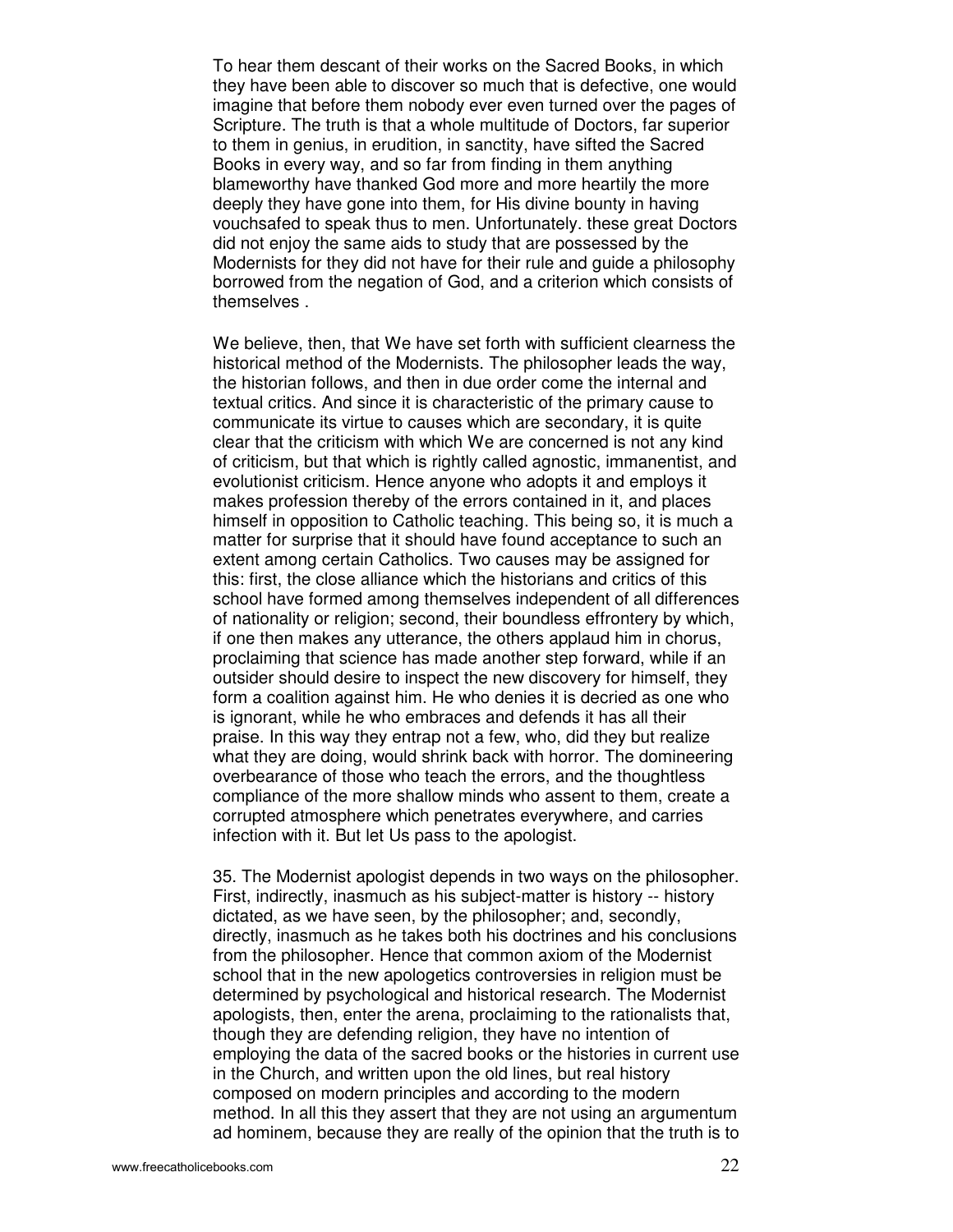be found only in this kind of history. They feel that it is not necessary for them to make profession of their own sincerity in their writings. They are already known to and praised by the rationalists as fighting under the same banner, and they not only plume themselves on these encomiums, which would only provoke disgust in a real Catholic, but use them as a counter-compensation to the reprimands of the Church. Let us see how the Modernist conducts his apologetics. The aim he sets before himself is to make one who is still without faith attain that experience of the Catholic religion which, according to the system, is the sole basis of faith. There are two ways open to him, the objective and the subjective. The first of them starts from agnosticism. It tends to show that religion, and especially the Catholic religion, is endowed with such vitality as to compel every psychologist and historian of good faith to recognize that its history hides some element of the unknown. To this end it is necessary to prove that the Catholic religion, as it exists today, is that which was founded by Jesus Christ; that is to say, that it is nothing else than the progressive development of the germ which He brought into the world. Hence it is imperative first of all to establish what this germ was, and this the Modernist claims to he able to do by the following formula: Christ announced the coming of the kingdom of God, which was to be realized within a brief lapse of time and of which He was to become the Messias, the divinely-given founder and ruler. Then it must be shown how this germ, always immanent and permanent in the Catholic religion, has gone on slowly developing in the course of history, adapting itself successively to the different circumstances through which it has passed, borrowing from them by vital assimilation all the doctrinal, cultural, ecclesiastical forms that served its purpose; whilst, on the other hand, it surmounted all obstacles, vanquished all enemies, and survived all assaults and all combats. Anyone who well and duly considers this mass of obstacles, adversaries, attacks, combats, and the vitality and fecundity which the Church has shown throughout them all, must admit that if the laws of evolution are visible in her life they fail to explain the whole of her history -- the unknown rises forth from it and presents itself before Us. Thus do they argue, not perceiving that their determination of the primitive germ is only an a priori assumption of agnostic and evolutionist philosophy, and that the germ itself has been gratuitously defined so that it may fit in with their contention.

36. But while they endeavor by this line of reasoning to prove and plead for the Catholic religion, these new apologists are more than willing to grant and to recognize that there are in it many things which are repulsive. Nay, they admit openly, and with ill-concealed satisfaction, that they have found that even its dogma is not exempt from errors and contradictions. They add also that this is not only excusable but -- curiously enough -- that it is even right and proper. In the Sacred Books there are many passages referring to science or history where, according to them, manifest errors are to he found. But, they say, the subject of these books is not science or history, but only religion and morals. In them history and science serve only as a species of covering to enable the religious and moral experiences wrapped Up in them to penetrate more readily among the masses. The masses understood science and history as they are expressed in these books, and it is clear that the expression of science and history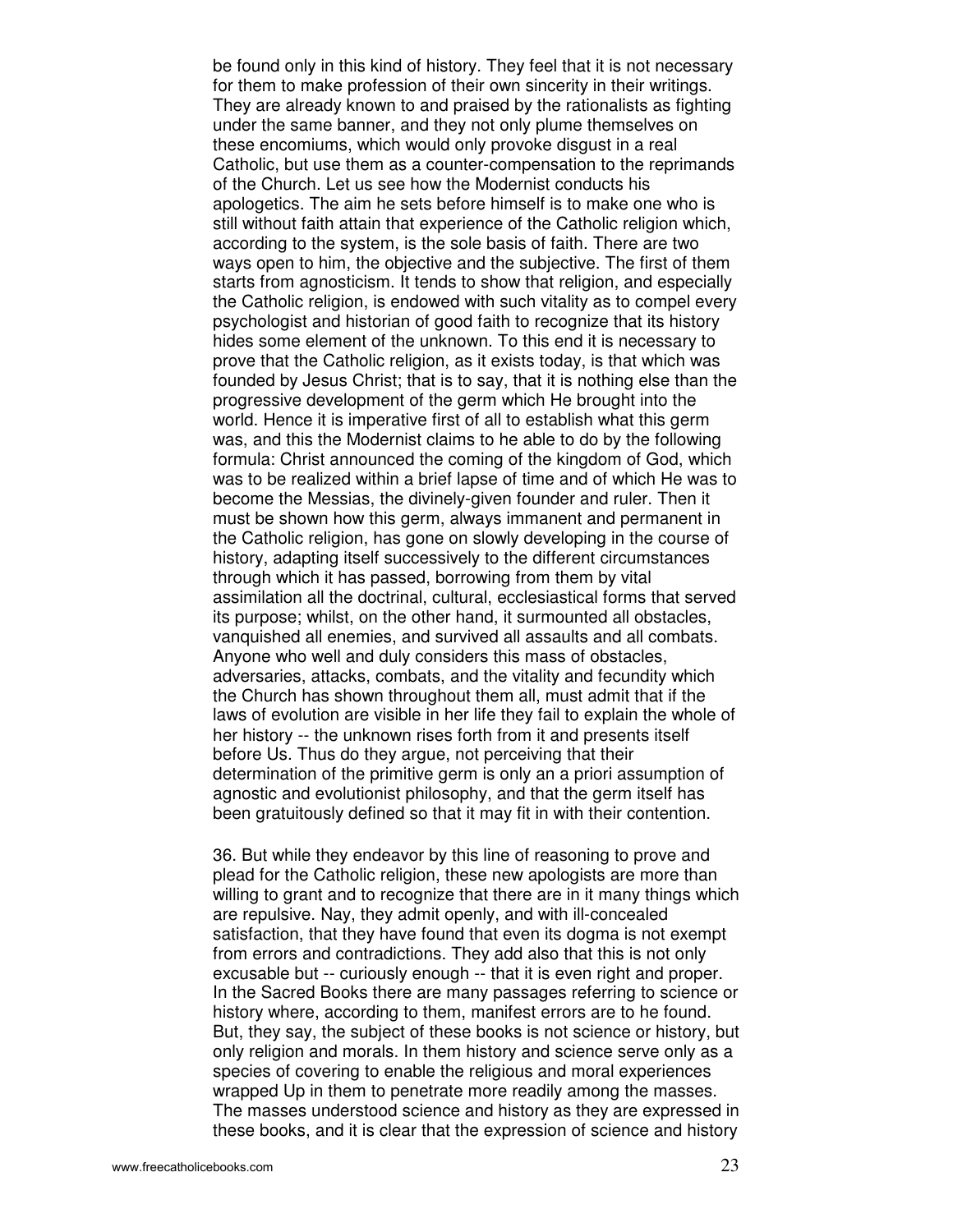in a more perfect form would have proved not so much a help as a hindrance. Moreover, they add, the Sacred Books, being essentially religious, are necessarily quick with life. Now life has its own truths and its own logic -- quite different from rational truth and rational logic, belonging as they do to a different order, viz., truth of adaptation and of proportion both with what they call the medium in which it lives and with the end for which it lives. Finally, the Modernists, losing all sense of control, go so far as to proclaim as true and legitimate whatever is explained by life.

We, Venerable Brethren, for whom there is but one and only one truth, and who hold that the Sacred Books, "written under the inspiration of the Holy Ghost, have God for their author' ' [19] declare that this is equivalent to attributing to God Himself the lie of utility or officious lie, and We say with St. Augustine: "In an authority so high, admit but one officious lie, and there will not remain a single passage of those apparently difficult to practice or to believe, which on the same most pernicious rule may not be explained as a lie uttered by the author willfully and to serve a purpose."[20] And thus it will come about, the holy Doctor continues, that "everybody will believe and refuse to believe what he likes or dislikes in them," namely, the Scriptures. But the Modernists pursue their way eagerly. They grant also that certain arguments adduced in the Sacred Books in proof of a given doctrine, like those, for example, which are based on the prophecies, have no rational foundation to rest on. But they defend even these as artifices of preaching, which are justified by life. More than that. They are ready to admit, nay, to proclaim that Christ Himself manifestly erred in determining the time when the coming of the Kingdom of God was to take place; and they tell us that we must not be surprised at this since even He Himself was subject to the laws of life! After this what is to become of the dogmas of the Church? The dogmas bristle with flagrant contradictions, but what does it matter since, apart from the fact that vital logic accepts them, they are not repugnant to symbolical truth. Are we not dealing with the infinite, and has not the infinite an infinite variety of aspects? In short, to maintain and defend these theories they do not hesitate to declare that the noblest homage that can be paid to the Infinite is to make it the object of contradictory statements! But when they justify even contradictions, what is it that they will refuse to justify?

37. But it is not solely by objective arguments that the non-believer may be disposed to faith. There are also those that are subjective, and for this purpose the modernist apologists return to the doctrine of immanence. They endeavor, in fact, to persuade their non-believer that down in the very depths of his nature and his life lie hidden the need and the desire for some religion, and this not a religion of any kind, but the specific religion known as Catholicism, which, they say, is absolutely postulated by the perfect development of life. And here again We have grave reason to complain that there are Catholics who, while rejecting immanence as a doctrine, employ it as a method of apologetics, and who do this so imprudently that they seem to admit, not merely a capacity and a suitability for the supernatural, such as has at all times been emphasized, within due limits, by Catholic apologists, but that there is in human nature a true and rigorous need for the supernatural order. Truth to tell, it is only the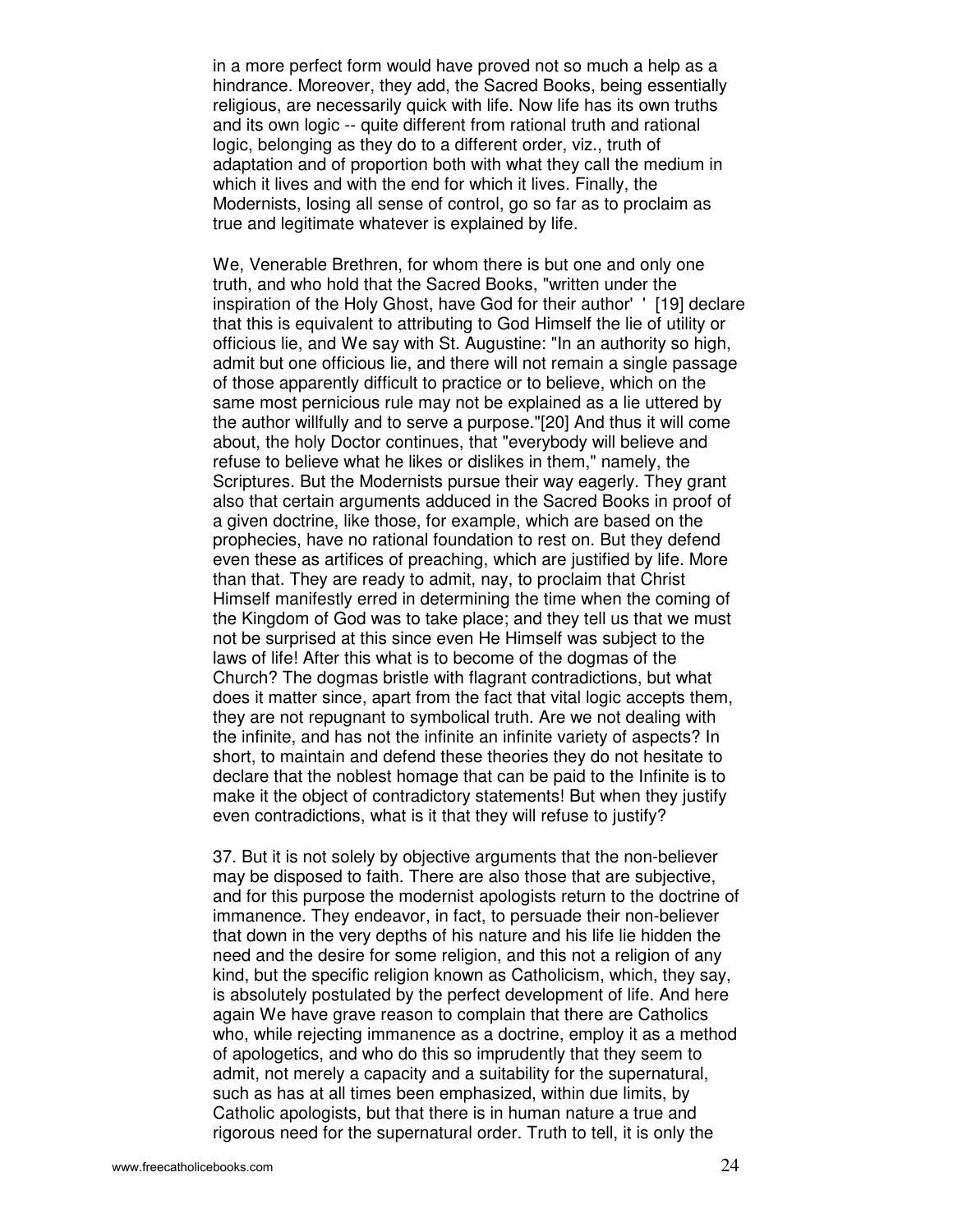moderate Modernists who make this appeal to an exigency for the Catholic religion. As for the others, who might he called integralists, they would show to the non-believer, as hidden in his being, the very germ which Christ Himself had in His consciousness, and which He transmitted to mankind. Such, Venerable Brethren, is a summary description of the apologetic method of the Modernists, in perfect harmony with their doctrines -- methods and doctrines replete with errors, made not for edification but for destruction, not for the making of Catholics but for the seduction of those who are Catholics into heresy; and tending to the utter subversion of all religion.

38. It remains for Us now to say a few words about the Modernist as reformer. From all that has preceded, it is abundantly clear how great and how eager is the passion of such men for innovation. In all Catholicism there is absolutely nothing on which it does not fasten. They wish philosophy to be reformed, especially in the ecclesiastical seminaries. They wish the scholastic philosophy to be relegated to the history of philosophy and to be classed among absolute systems, and the young men to be taught modern philosophy which alone is true and suited to the times in which we live. They desire the reform of theology: rational theology is to have modern philosophy for its foundation, and positive theology is to be founded on the history of dogma. As for history, it must be written and taught only according to their methods and modern principles. Dogmas and their evolution, they affirm, are to be harmonized with science and history. In the Catechism no dogmas are to be inserted except those that have been reformed and are within the capacity of the people. Regarding worship, they say, the number of external devotions is to he reduced, and steps must be taken to prevent their further increase, though, indeed, some of the admirers of symbolism are disposed to be more indulgent on this head. They cry out that ecclesiastical government requires to be reformed in all its branches, but especially in its disciplinary and dogmatic departments They insist that both outwardly and inwardly it must be brought into harmony with the modern conscience which now wholly tends towards democracy; a share in ecclesiastical government should therefore be given to the lower ranks of the clergy and even to the laity and authority which is too much concentrated should be decentralized The Roman Congregations and especially the index and the Holy Office, must be likewise modified The ecclesiastical authority must alter its line of conduct in the social and political world; while keeping outside political organizations it must adapt itself to them in order to penetrate them with its spirit. With regard to morals, they adopt the principle of the Americanists, that the active virtues are more important than the passive, and are to be more encouraged in practice. They ask that the clergy should return to their primitive humility and poverty, and that in their ideas and action they should admit the principles of Modernism; and there are some who, gladly listening to the teaching of their Protestant masters, would desire the suppression of the celibacy of the clergy. What is there left in the Church which is not to be reformed by them and according to their principles?

39. It may, perhaps, seem to some, Venerable Brethren, that We have dealt at too great length on this exposition of the doctrines of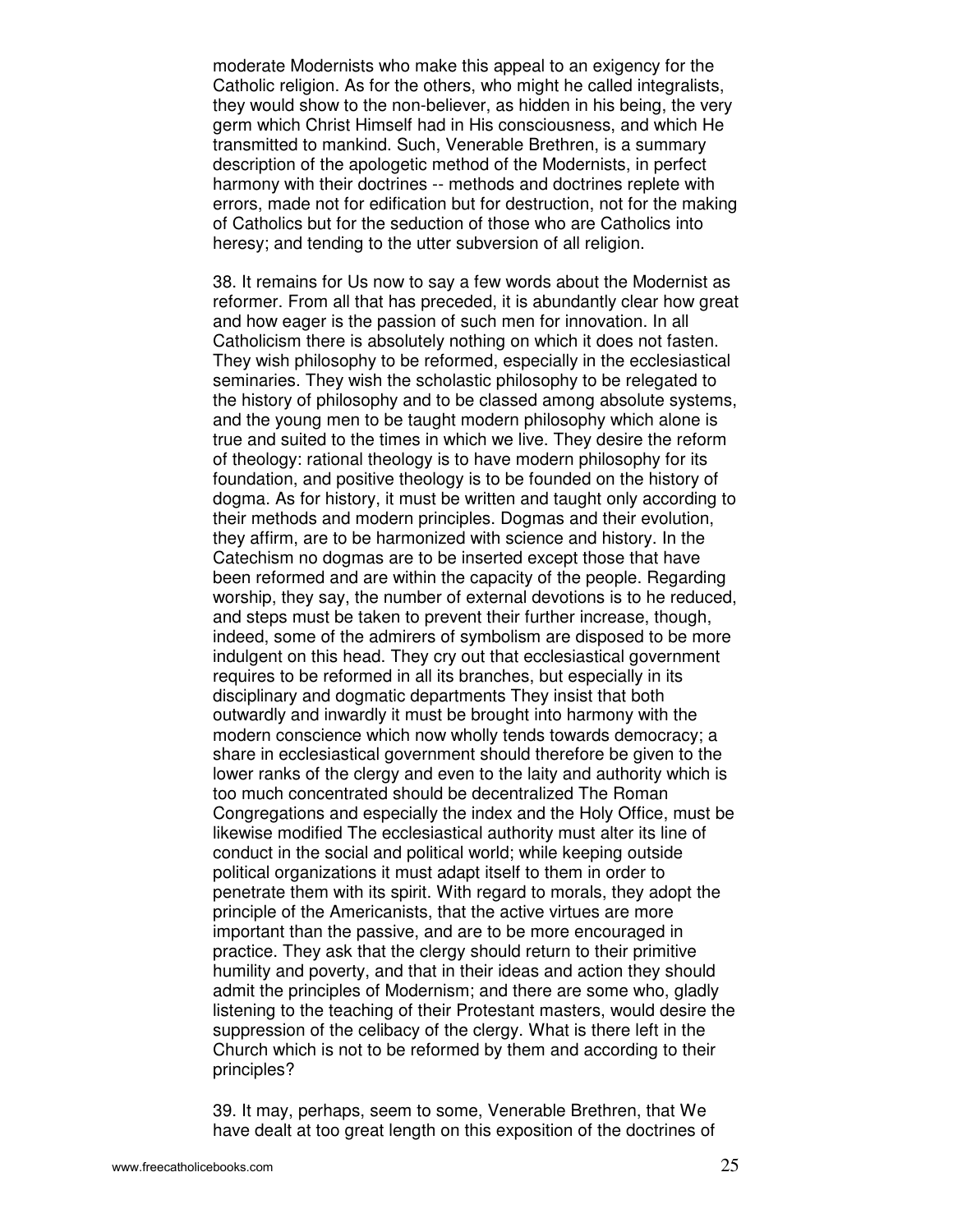the Modernists. But it was necessary that We should do so, both in order to meet their customary charge that We do not understand their ideas, and to show that their system does not consist in scattered and unconnected theories, but, as it were, in a closely connected whole, so that it is not possible to admit one without admitting all. For this reason, too, We have had to give to this exposition a somewhat didactic form, and not to shrink from employing certain unwonted terms which the Modernists have brought into use. And now with Our eyes fixed upon the whole system, no one will be surprised that We should define it to be the synthesis of all heresies. Undoubtedly, were anyone to attempt the task of collecting together all the errors that have been broached against the faith and to concentrate into one the sap and substance of them all, he could not succeed in doing so better than the Modernists have done. Nay, they have gone farther than this, for, as We have already intimated, their system means the destruction not of the Catholic religion alone, but of all religion. Hence the rationalists are not wanting in their applause, and the most frank and sincere among them congratulate themselves on having found in the Modernists the most valuable of all allies.

Let us turn for a moment, Venerable Brethren, to that most disastrous doctrine of agnosticism. By it every avenue to God on the side of the intellect is barred to man, while a better way is supposed to be opened from the side of a certain sense of the soul and action. But who does not see how mistaken is such a contention? For the sense of the soul is the response to the action of the thing which the intellect or the outward senses set before it. Take away the intelligence, and man, already inclined to follow the senses, becomes their slave. Doubly mistaken, from another point of view, for all these fantasies of the religious sense will never be able to destroy common sense, and common sense tells us that emotion and everything that leads the heart captive proves a hindrance instead of a help to the discovery of truth. We speak of truth in itself -- for that other purely subjective truth, the fruit of the internal sense and action, if it serves its purpose for the play of words, is of no benefit to the man who wants above all things to know whether outside himself there is a God into whose hands he is one day to fall. True, the Modernists call in experience to eke out their system, but what does this experience add to that sense of the soul? Absolutely nothing beyond a certain intensity and a proportionate deepening of the conviction of the reality of the object. But these two will never make the sense of the soul into anything but sense, nor will they alter its nature, which is liable to deception when the intelligence is not there to guide it; on the contrary, they but confirm and strengthen this nature, for the more intense the sense is the more it is really sense. And as we are here dealing with religious sense and the experience involved in it, it is known to you, Venerable Brethren, how necessary in such a matter is prudence, and the learning by which prudence is guided. You know it from your own dealings with souls, and especially with souls in whom sentiment predominates; you know it also from your reading of works of ascetical theology -- works for which the Modernists have but little esteem, but which testify to a science and a solidity far greater than theirs, and to a refinement and subtlety of observation far beyond any which the Modernists take credit to themselves for possessing. It seems to Us nothing short of madness, or at the least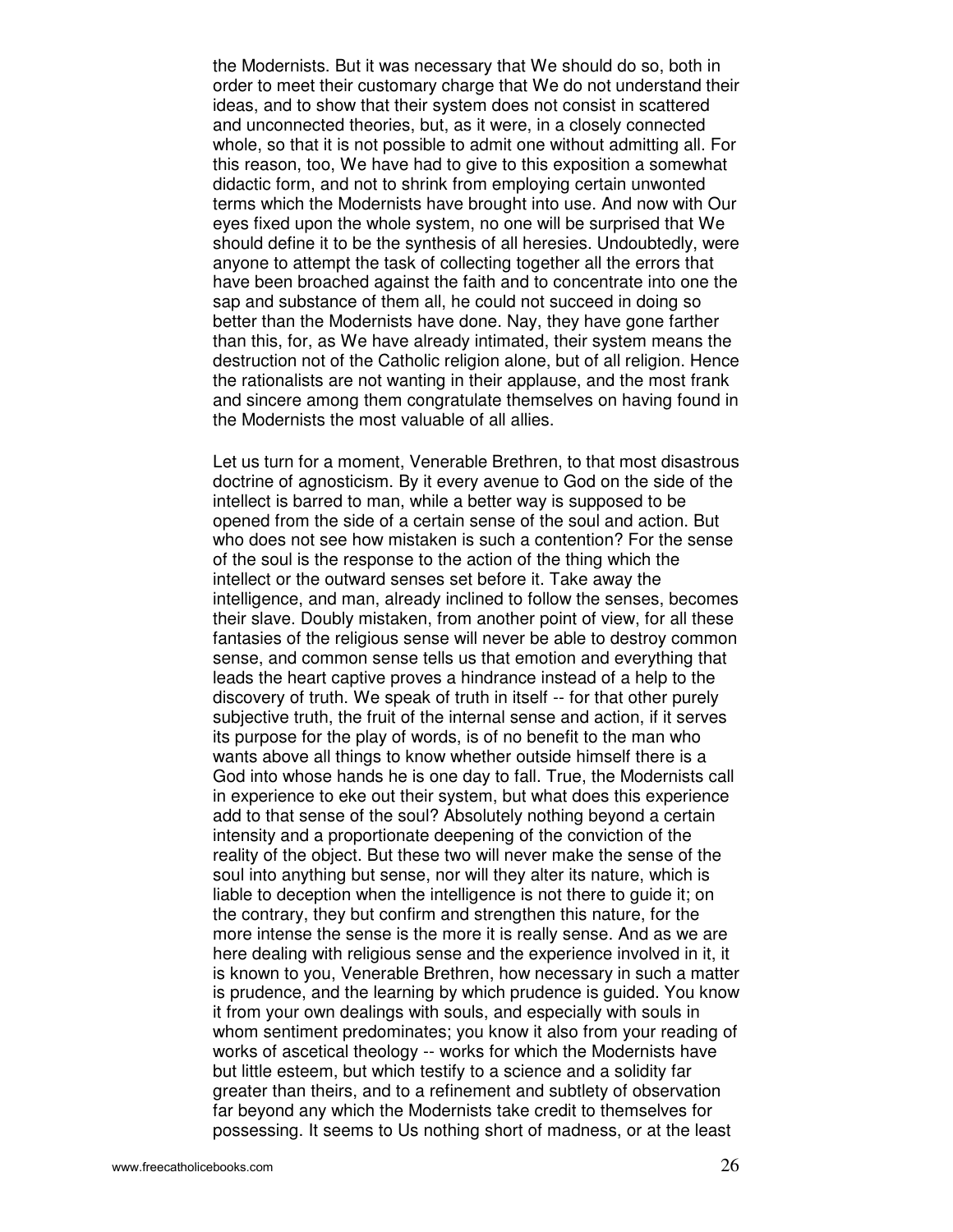consummate temerity to accept for true, and without investigation, these incomplete experiences which are the vaunt of the Modernist. Let Us for a moment put the question: If experiences have so much force and value in their estimation, why do they not attach equal weight to the experience that so many thousands of Catholics have that the Modernists are on the wrong path? Is it that the Catholic experiences are the only ones which are false and deceptive? The vast majority of mankind holds and always will hold firmly that sense and experience alone, when not enlightened and guided by reason, cannot reach to the knowledge of God. What, then, remains but atheism and the absence of all religion? Certainly it is not the doctrine of .symbolism that will save us from this. For if all the intellectual elements, as they call them, of religion are nothing more than mere symbols of God, will not the very name of God or of divine personality be also a symbol, and if this be admitted, the personality of God will become a matter of doubt and the gate will be opened to pantheism? And to pantheism pure and simple that other doctrine of the divine immanence leads directly. For this is the question which We ask: Does or does not this immanence leave God distinct from man? If it does, in what does it differ from the Catholic doctrine, and why does it reject the doctrine of external revelation? If it does not, it is pantheism. Now the doctrine of immanence in the Modernist acceptation holds and professes that every phenomenon of conscience proceeds from man as man. The rigorous conclusion from this is the identity of man with God, which means pantheism. The distinction which Modernists make between science and faith leads to the same conclusion. The object of science, they say, is the reality of the knowable; the object of faith, on the contrary, is the reality of the unknowable. Now, what makes the unknowable unknowable is the fact that there is no proportion between its object and the intellect -- a defect of proportion which nothing whatever, even in the doctrine of the Modernist, can suppress. Hence the unknowable remains and will eternally remain unknowable to the believer as well as to the philosopher. Therefore if any religion at all is possible, it can only be the religion of an unknowable reality. And why this might not be that soul of the universe, of which certain rationalists speak, is something which certainly does not seem to Us apparent. These reasons suffice to show superabundantly by how many roads Modernism leads to atheism and to the annihilation of all religion. The error of Protestantism made the first step on this path: that of Modernism makes the second; atheism makes the next.

40. To penetrate still deeper into the meaning of Modernism and to find a suitable remedy for so deep a sore, it behooves Us, Venerable Brethren, to investigate the causes which have engendered it and which foster its growth. That the proximate and immediate cause consists in an error of the mind cannot be open to doubt. We recognize that the remote causes may be reduced to two: curiosity and pride. Curiosity by itself, if not prudently regulated, suffices to account for all errors. Such is the opinion of Our predecessor, Gregory XVI, who wrote: "A lamentable spectacle is that presented by the aberrations of human reason when it yields to the spirit of novelty, when against the warning of the Apostle it seeks to know beyond what it is meant to know, and when relying too much on itself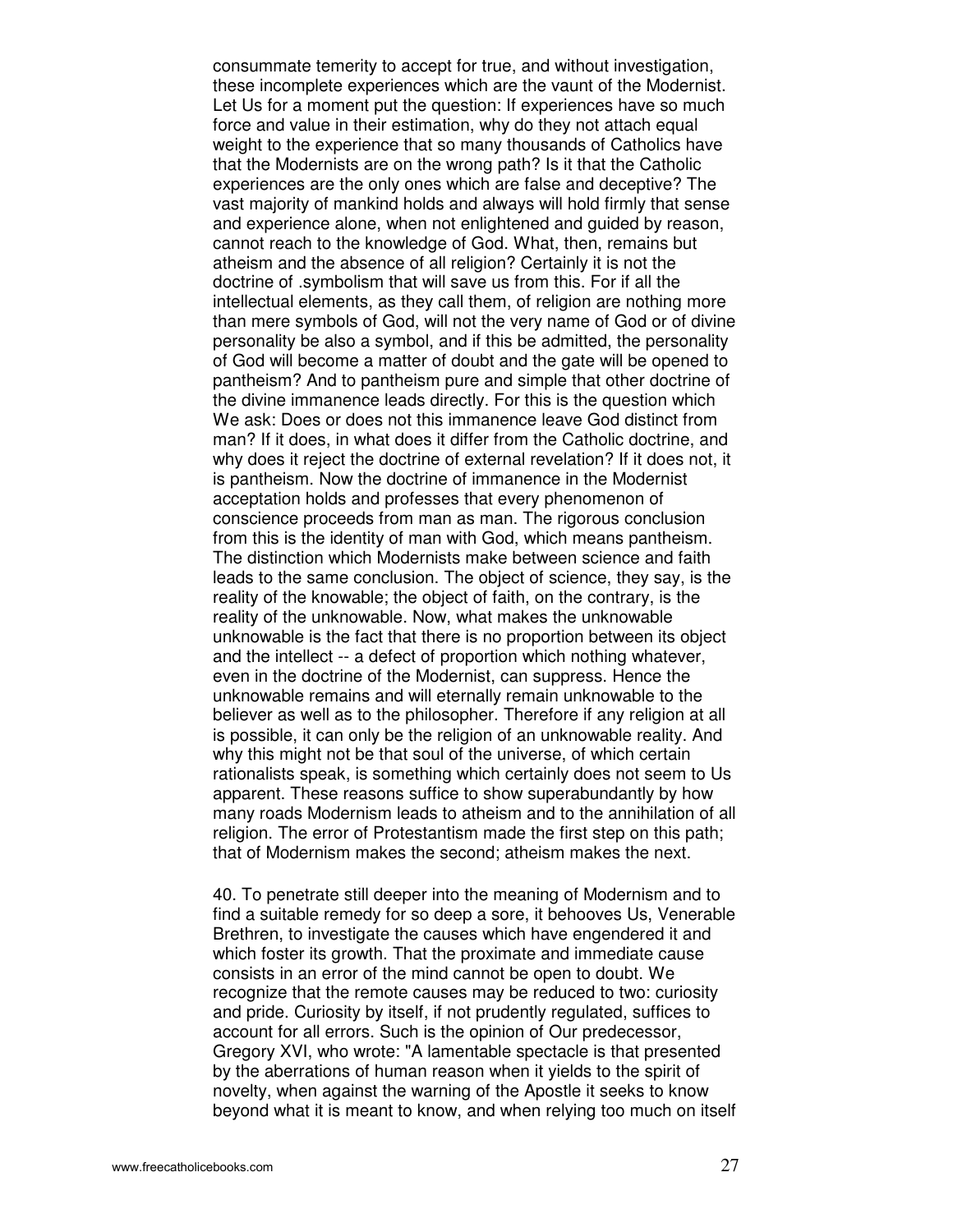it thinks it can find the truth outside the Catholic Church wherein truth is found without the slightest shadow of error."[21]

But it is pride which exercises an incomparably greater sway over the soul to blind it and lead it into error, and pride sits in Modernism as in its own house, finding sustenance everywhere in its doctrines and lurking in its every aspect. It is pride which fills Modernists with that self-assurance by which they consider themselves and pose as the rule for all. It is pride which puffs them up with that vainglory which allows them to regard themselves as the sole possessors of knowledge, and makes them say, elated and inflated with presumption, "We are not as the rest of men," and which, lest they should seem as other men, leads them to embrace and to devise novelties even of the most absurd kind. It is pride which rouses in them the spirit of disobedience and causes them to demand a compromise between authority and liberty. It is owing to their pride that they seek to be the reformers of others while they forget to reform themselves, and that they are found to be utterly wanting in respect for authority, even for the supreme authority. Truly there is no road which leads so directly and so quickly to Modernism as pride. When a Catholic layman or a priest forgets the precept of the Christian life which obliges us to renounce ourselves if we would follow Christ and neglects to tear pride from his heart, then it is he who most of all is a fully ripe subject for the errors of Modernism. For this reason, Venerable Brethren, it will be your first duty to resist such victims of pride, to employ them only in the lowest and obscurest offices. The higher they try to rise, the lower let them be placed, so that the lowliness of their position may limit their power of causing damage. Examine most carefully your young clerics by yourselves and by the directors of your seminaries, and when you find the spirit of pride among them reject them without compunction from the priesthood. Would to God that this had always been done with the vigilance and constancy which were required!

41. If we pass on from the moral to the intellectual causes of Modernism, the first and the chief which presents itself is ignorance. Yes, these very Modernists who seek to be esteemed as Doctors of the Church, who speak so loftily of modern philosophy and show such contempt for scholasticism, have embraced the one with all its false glamour, precisely because their ignorance of the other has left them without the means of being able to recognize confusion of thought and to refute sophistry. Their whole system, containing as it does errors so many and so great, has been born of the union between faith and false philosophy.

42. Would that they had but displayed less zeal and energy in propagating it! But such is their activity and such their unwearying labor on behalf of their cause, that one cannot but be pained to see them waste such energy in endeavoring to ruin the Church when they might have been of such service to her had their efforts been better directed. Their artifices to delude men's minds are of two kinds, the first to remove obstacles from their path, the second to devise and apply actively and patiently every resource that can serve their purpose. They recognize that the three chief difficulties which stand in their way are the scholastic method of philosophy, the authority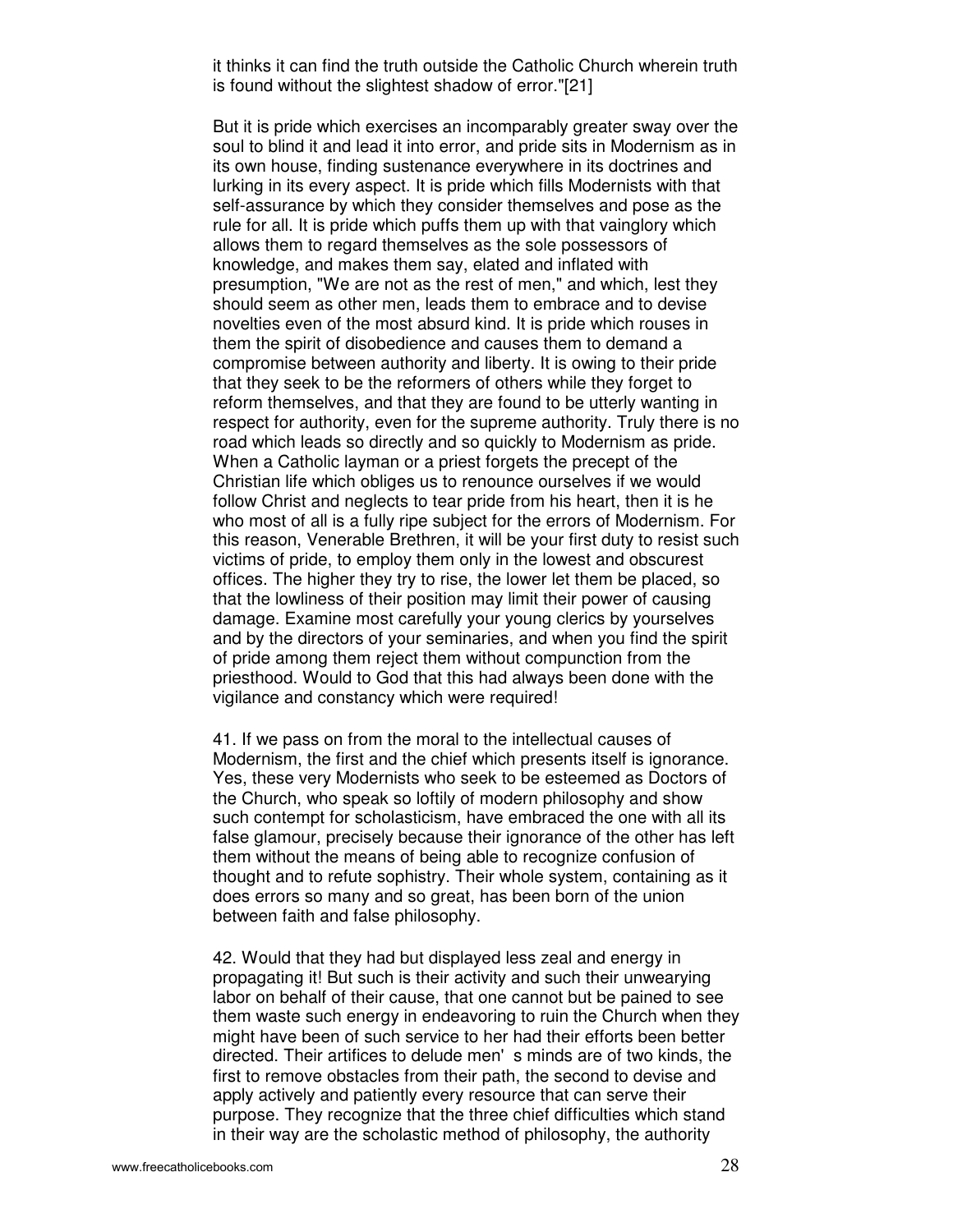and tradition of the Fathers, and the magisterium of the Church, and on these they wage unrelenting war. Against scholastic philosophy and theology they use the weapons of ridicule and contempt. Whether it is ignorance or fear, or both, that inspires this conduct in them, certain it is that the passion for novelty is always united in them with hatred of scholasticism, and there is no surer sign that a man is tending to Modernism than when he begins to show his dislike for the scholastic method. Let the Modernists and their admirers remember the proposition condemned by Pius IX: "The method and principles which have served the ancient doctors of scholasticism when treating of theology no longer correspond with the exigencies of our time or the progress of science."[22] They exercise all their ingenuity in an effort to weaken the force and falsify the character of tradition, so as to rob it of all its weight and authority. But for Catholics nothing will remove the authority of the second Council of Nicea, where it condemns those "who dare, after the impious fashion of heretics, to deride the ecclesiastical traditions, to invent novelties of some kind...or endeavor by malice or craft to overthrow any one of the legitimate traditions of the Catholic Church"; nor that of the declaration of the fourth Council of Constantinople: "We therefore profess to preserve and guard the rules bequeathed to the Holy Catholic and Apostolic Church, by the Holy and most illustrious Apostles, by the orthodox Councils, both general and local, and by everyone of those divine interpreters, the Fathers and Doctors of the Church." Wherefore the Roman Pontiffs, Pius IV and Pius IX, ordered the insertion in the profession of faith of the following declaration: "I most firmly admit and embrace the apostolic and ecclesiastical traditions and other observances and constitutions of the Church.''

The Modernists pass judgment on the holy Fathers of the Church even as they do upon tradition. With consummate temerity they assure the public that the Fathers, while personally most worthy of all veneration, were entirely ignorant of history and criticism, for which they are only excusable on account of the time in which they lived. Finally, the Modernists try in every way to diminish and weaken the authority of the ecclesiastical magisterium itself by sacrilegiously falsifying its origin, character, and rights, and by freely repeating the calumnies of its adversaries. To the entire band of Modernists may be applied those words which Our predecessor sorrowfully wrote: "To bring contempt and odium on the mystic Spouse of Christ, who is the true light, the children of darkness have been wont to cast in her face before the world a stupid calumny, and perverting the meaning and force of things and words, to depict her as the friend of darkness and ignorance, and the enemy of light, science, and progress.' ' [23] Tshi being so, Venerable Brethren, there is little reason to wonder that the Modernists vent all their bitterness and hatred on Catholics who zealously fight the battles of the Church. There is no species of insult which they do not heap upon them, but their usual course is to charge them with ignorance or obstinacy. When an adversary rises up against them with an erudition and force that renders them redoubtable, they seek to make a conspiracy of silence around him to nullify the effects of his attack. This policy towards Catholics is the more invidious in that they belaud with admiration which knows no bounds the writers who range themselves on their side, hailing their works, exuding novelty in every page, with a chorus of applause. For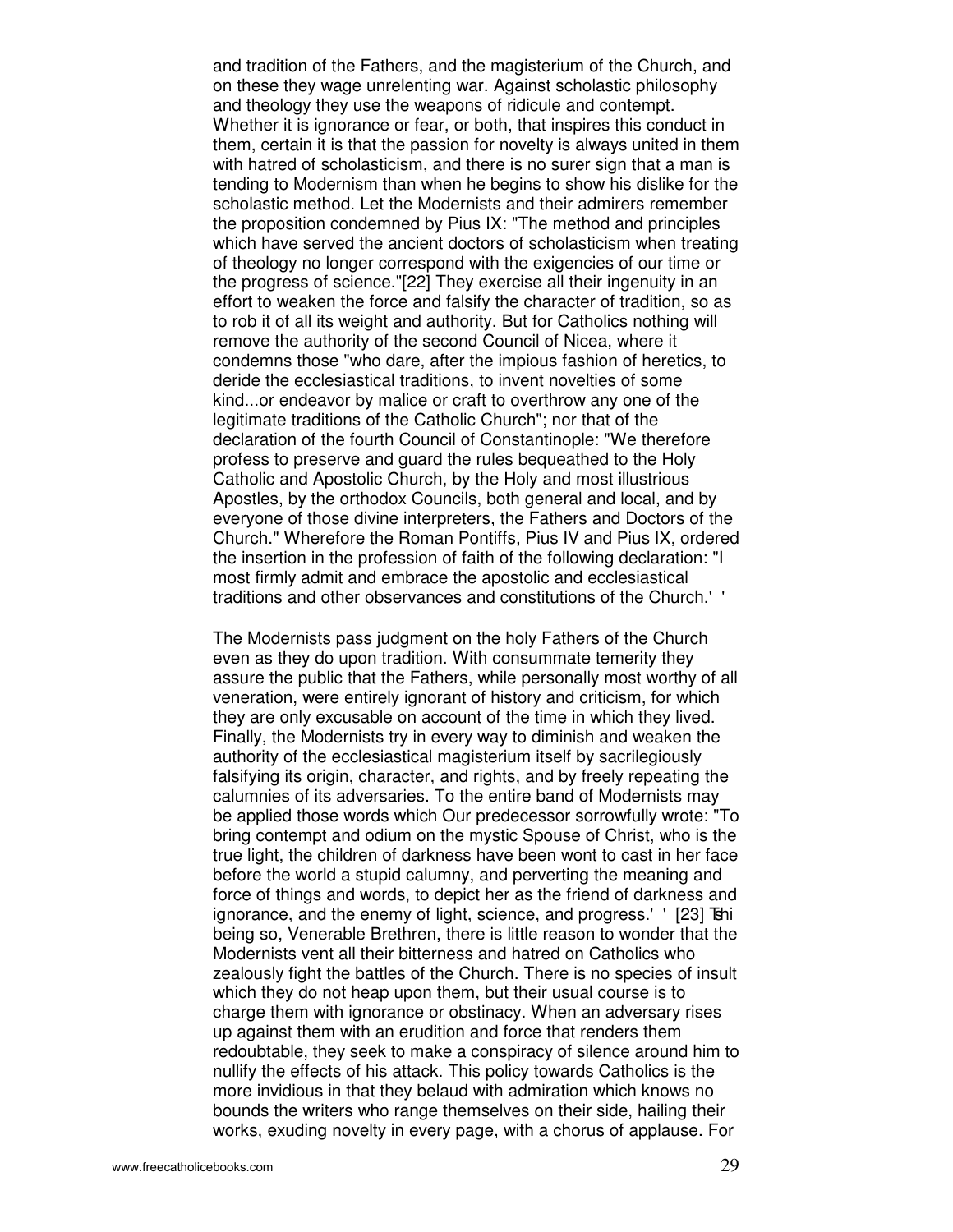them the scholarship of a writer is in direct proportion to the recklessness of his attacks on antiquity, and of his efforts to undermine tradition and the ecclesiastical magisterium. When one of their number falls under the condemnations of the Church the rest of them, to the disgust of good Catholics, gather round him, loudly and publicly applaud him, and hold him up in veneration as almost a martyr for truth. The young, excited and confused by all this clamor of praise and abuse, some of them afraid of being branded as ignorant, others ambitious to rank among the learned, and both classes goaded internally by curiosity and pride, not infrequently surrender and give themselves up to Modernism.

43. And here we have already some of the artifices employed by Modernists to exploit their wares. What efforts do they not make to win new recruits! They seize upon professorships in the seminaries and universities, and gradually make of them chairs of pestilence. In sermons from the pulpit they disseminate their doctrines, although possibly in utterances which are veiled. In congresses they express their teachings more openly. In their social gatherings they introduce them and commend them to others. Under their own names and under pseudonyms they publish numbers of books, newspapers, reviews, and sometimes one and the same writer adopts a variety of pseudonyms to trap the incautious reader into believing in a multitude of Modernist writers. In short, with feverish activity they leave nothing untried in act, speech, and writing. And with what result? We have to deplore the spectacle of many young men, once full of promise and capable of rendering great services to the Church, now gone astray. It is also a subject of grief to Us that many others who, while they certainly do not go so far as the former, have yet been so infected by breathing a poisoned atmosphere, as to think, speak, and write with a degree of laxity which ill becomes a Catholic. They are to be found among the laity, and in the ranks of the clergy, and they are not wanting even in the last place where one might expect to meet them, in religious communities If they treat of biblical questions, it is upon Modernist principles; if they write history, they carefully, and with illconcealed satisfaction, drag into the light, on the plea of telling the whole truth, everything that appears to cast a stain upon the Church. Under the sway of certain a priori conceptions they destroy as far as they can the pious traditions of the people, and bring into disrespect certain relics highly venerable from their antiquity. They are possessed by the empty desire of having their names upon the lips of the public, and they know they would never succeed in this were they to say only what has always been said by all men. Meanwhile it may be that they have persuaded themselves that in all this they are really serving God and the Church. In reality they only offend both, less perhaps by their works in themselves than by the spirit in which they write, and by the encouragement they thus give to the aims of the Modernists.

44. Against this host of grave errors, and its secret and open advance, Our predecessor Leo Xlll, of happy memory, worked strenuously, both in his words and his acts, especially as regards the study of the Bible. But, as we have seen, the Modernists are not easily deterred by such weapons. With an affectation of great submission and respect, they proceeded to twist the words of the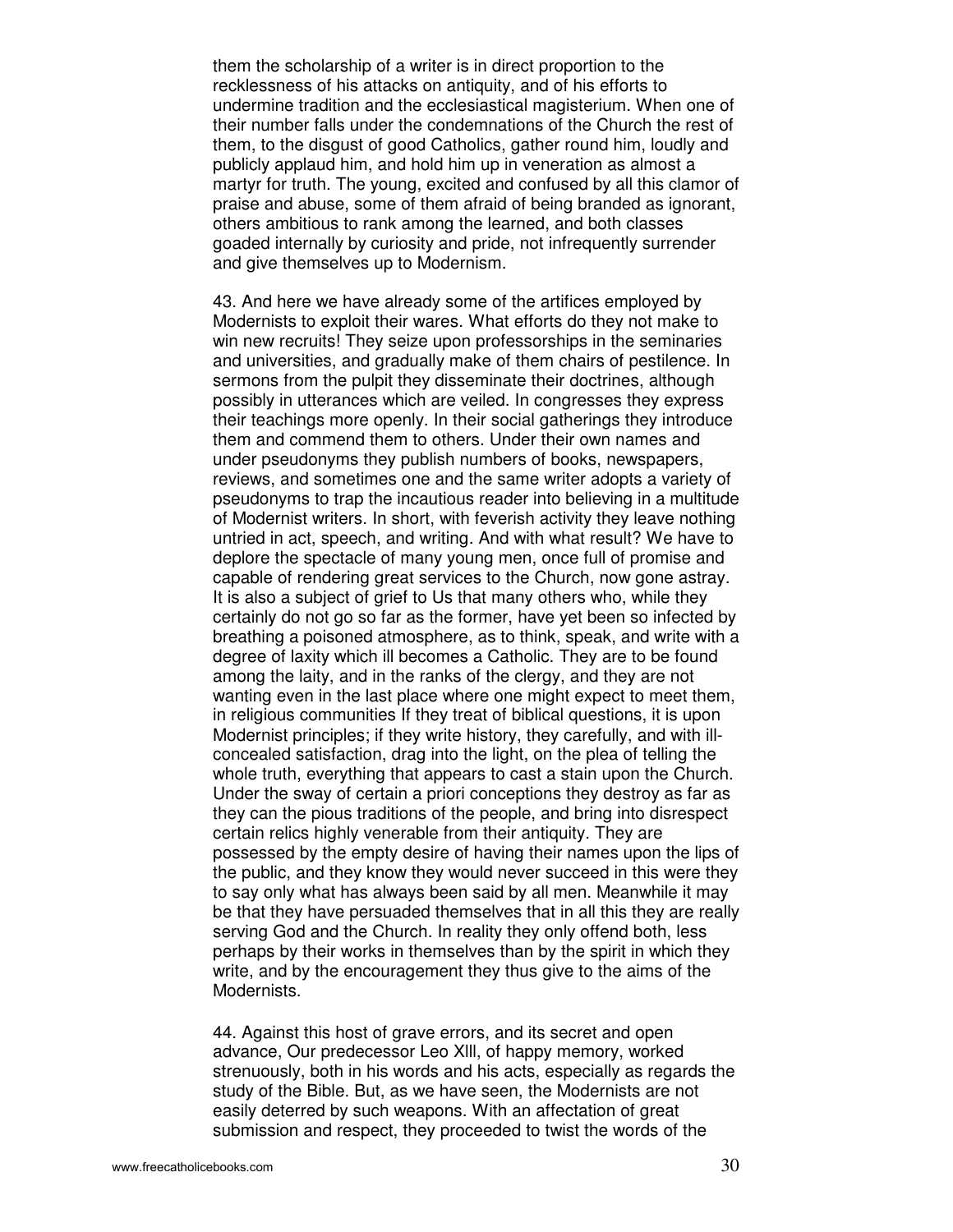Pontiff to their own sense, while they described his action as directed against others than themselves. Thus the evil has gone on increasing from day to day. We, therefore, Venerable Brethren, have decided to suffer no longer delay, and to adopt measures which are more efficacious. We exhort and conjure you to see to it that in this most grave matter no one shall be in a position to say that you have been in the slightest degree wanting in vigilance, zeal, or firmness. And what We ask of you and expect of you, We ask and expect also of all other pastors of souls, of all educators and professors of clerics, and in a very special way of the superiors of religious communities.

45. In the first place, with regard to studies, We will and strictly ordain that scholastic philosophy be made the basis of the sacred sciences. It goes without saying that "if anything is met with among the scholastic doctors which may be regarded as something investigated with an excess of subtlety, or taught without sufficient consideration; anything which is not in keeping with the certain results of later times; anything, in short, which is altogether destitute of probability, We have no desire whatever to propose it for the imitation of present generations."[24] And let it be clearly understood above all things that when We prescribe scholastic philosophy We understand chiefly that which the Angelic Doctor has bequeathed to us, and We, therefore, declare that all the ordinances of Our predecessor on this subject continue fully in force, and, as far as may be necessary, We do decree anew, and confirm, and order that they shall be strictly observed by all. In seminaries where they have been neglected it will be for the Bishops to exact and require their observance in the future; and let this apply also to the superiors of religious orders. Further, We admonish professors to bear well in mind that they cannot set aside St. Thomas, especially in metaphysical questions, without grave disadvantage.

46. On this philosophical foundation the theological edifice is to be carefully raised. Promote the study of theology, Venerable Brethren, by all means in your power, so that your clerics on leaving the seminaries may carry with them a deep admiration and love of it, and always find in it a source of delight. For "in the vast and varied abundance of studies opening before the mind desirous of truth, it is known to everyone that theology occupies such a commanding place, that according to an ancient adage of the wise it is the duty of the other arts and sciences to serve it, and to wait upon it after the manner of handmaidens."[25] We will add that We deem worthy of praise those who with full respect for tradition, the Fathers, and the ecclesiastical magisterium, endeavor, with well-balanced judgment, and guided by Catholic principles (which is not always the case), to illustrate positive theology by throwing upon it the light of true history. It is certainly necessary that positive theology should be held in greater appreciation than it has been in the past, but this must be done without detriment to scholastic theology; and those are to be disapproved as Modernists who exalt positive theology in such a way as to seem to despise the scholastic.

47. With regard to secular studies, let it suffice to recall here what our predecessor has admirably said: ''Apply yourselves energetically to the study of natural sciences: in which department the things that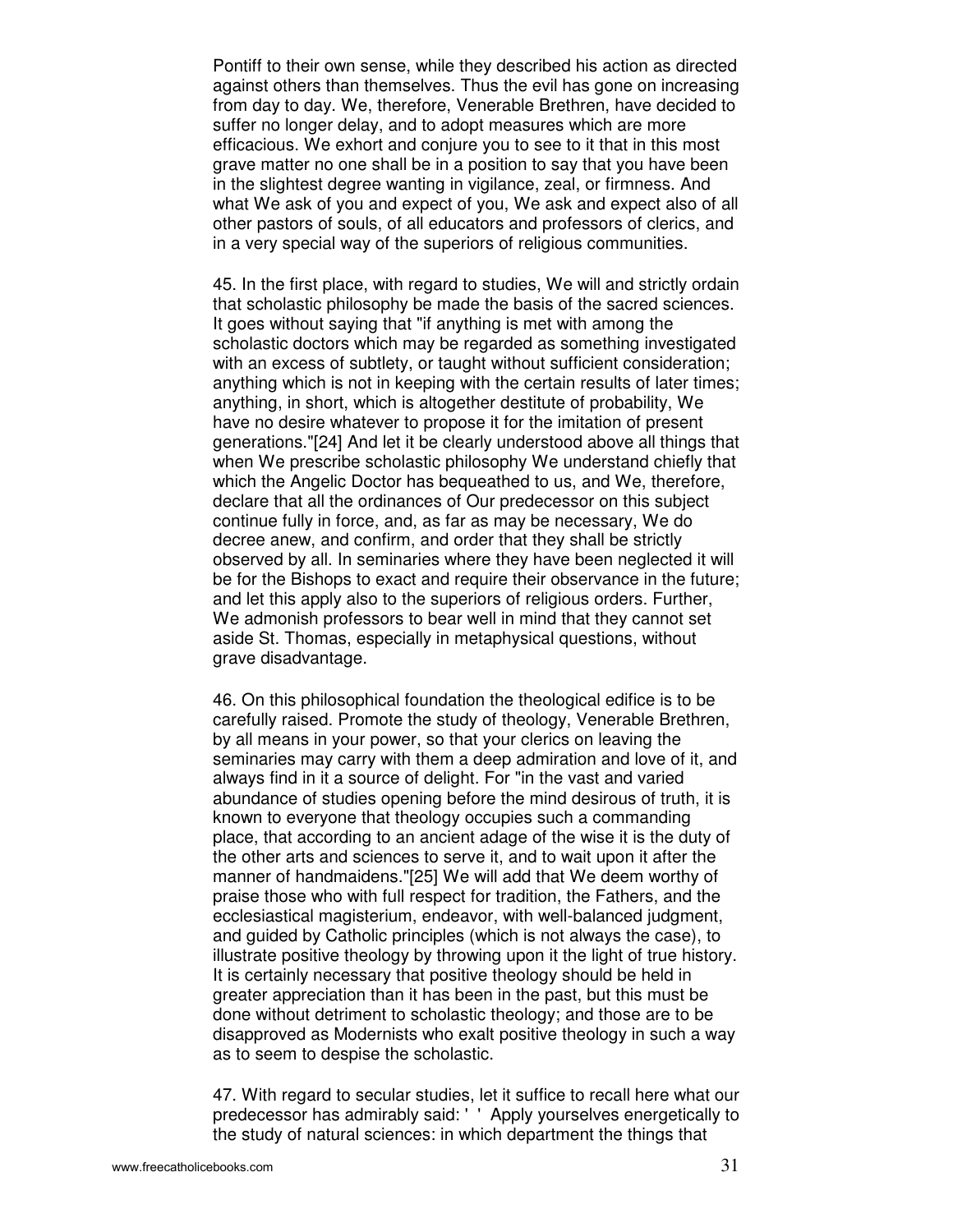have been so brilliantly discovered, and so usefully applied, to the admiration of the present age, will be the object of praise and commendation to those who come after us."[26] But this is to be done without interfering with sacred studies, as Our same predecessor prescribed in these most weighty words: "If you carefully search for the cause of those errors you will find that it lies in the fact that in these days when the natural sciences absorb so much study, the more severe and lofty studies have been proportionately neglected - some of them have almost passed into oblivion, some of them are pursued in a half-hearted or superficial way, and, sad to say, now that the splendor of the former estate is dimmed, they have been disfigured by perverse doctrines and monstrous errors."[27] We ordain, therefore, that the study of natural sciences in the seminaries be carried out according to this law.

48. All these prescriptions, both Our own and those of Our predecessor, are to be kept in view whenever there is question of choosing directors and professors for seminaries and Catholic Universities. Anyone who in any way is found to be tainted with Modernism is to be excluded without compunction from these offices, whether of government or of teaching, and those who already occupy them are to be removed. The same policy is to be adopted towards those who openly or secretly lend countenance to Modernism either by extolling the Modernists and excusing their culpable conduct, or by carping at scholasticism, and the Fathers, and the magisterium of the Church, or by refusing obedience to ecclesiastical authority in any of its depositories; and towards those who show a love of novelty in history, archaeology, biblical exegesis; and finally towards those who neglect the sacred sciences or appear to prefer to them the secular. In all this question of studies, Venerable Brethren, you cannot be too watchful or too constant, but most of all in the choice of professors, for as a rule the students are modeled after the pattern of their masters. Strong in the consciousness of your duty, act always in this matter with prudence and with vigor.

49. Equal diligence and severity are to be used in examining and selecting candidates for Holy Orders. Far, far from the clergy be the love of novelty! God hateth the proud and the obstinate mind. For the future the doctorate of theology and canon law must never be conferred on anyone who has not first of all made the regular course of scholastic philosophy; if conferred, it shall be held as null and void. The rules laid down in 1896 by the Sacred Congregation of Bishops and Regulars for the clerics, both secular and regular, of Italy, concerning the frequenting of the Universities, We now decree to be extended to all nation.[28] Clerics and priests inscribed in a Catholic Institute or University must not in the future follow in civil Universities those courses for which there are chairs in the Catholic Institutes to which they belong. If this has been permitted anywhere in the past, We ordain that it be not allowed for the future. Let the Bishops who form the Governing Board of such Catholic Institutes or Universities watch with all care that these Our commands be constantly observed.

50. It is also the duty of the Bishops to prevent writings of Modernists, or whatever savors of Modernism or promotes it, from being read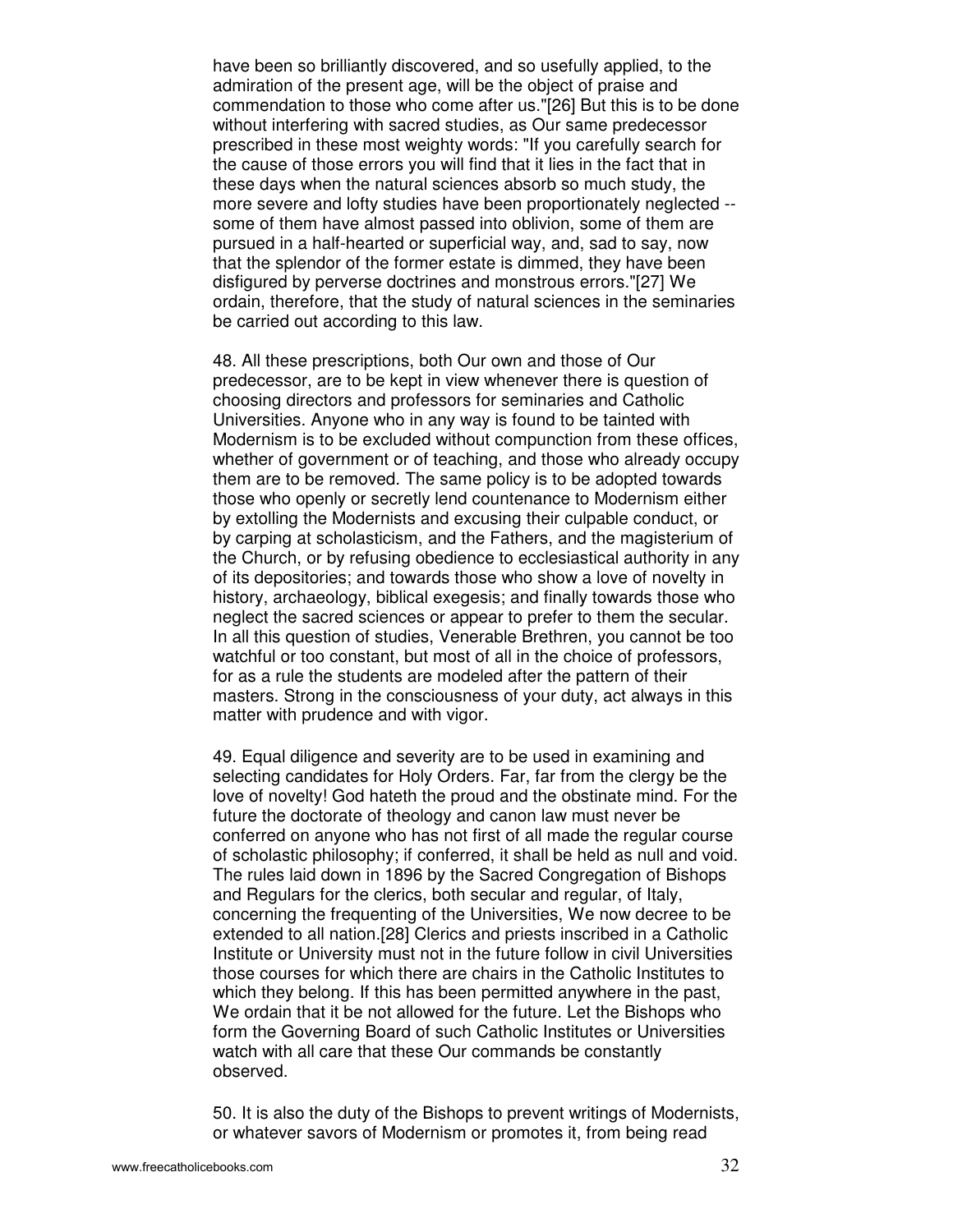when they have been published, and to hinder their publication when they have not. No books or papers or periodicals whatever of this kind are to be permitted to seminarists or university students. The injury to them would be not less than that which is caused by immoral reading -- nay, it would be greater, for such writings poison Christian life at its very fount. The same decision is to be taken concerning the writings of some Catholics, who, though not evilly disposed themselves, are ill-instructed in theological studies and imbued with modern philosophy, and strive to make this harmonize with the faith, and, as they say, to turn it to the profit of the faith. The name and reputation of these authors cause them to read without suspicion, and they are, therefore, all the more dangerous in gradually preparing the way for Modernism.

51. To add some more general directions, Venerable Brethren, in a matter of such moment, We order that you do everything in your power to drive out of your dioceses, even by solemn interdict, any pernicious books that may be in circulation there. The Holy See neglects no means to remove writings of this kind, but their number has now grown to such an extent that it is hardly possible to subject them all to censure. Hence it happens sometimes that the remedy arrives too late, for the disease has taken root during the delay. We will, therefore, that the Bishops putting aside all fear and the prudence of the flesh, despising the clamor of evil men, shall, gently, by all means, but firmly, do each his own part in this work, remembering the injunctions of Leo XIII in the Apostolic Constitution Officiorum: "Let the Ordinaries, acting in this also as Delegates of the Apostolic See, exert themselves to proscribe and to put out of reach of the faithful injurious books or other writings printed or circulated in their dioceses."[29] In this passage the Bishops, it is true, receive an authorization, but they have also a charge laid upon them. Let no Bishop think that he fulfills his duty by denouncing to Us one or two books, while a great many others of the same kind are being published and circulated. Nor are you to be deterred by the fact that a book has obtained elsewhere the permission which is commonly called the Imprimatur, both because this may be merely simulated, and because it may have been granted through carelessness or too much indulgence or excessive trust placed in the author, which last has perhaps sometimes happened in the religious orders. Besides, just as the same food does not agree with everyone, it may happen that a book, harmless in one place, may, on account of the different circumstances, be hurtful in another. Should a Bishop, therefore, after having taken the advice of prudent persons, deem it right to condemn any of such books in his diocese, We give him ample faculty for the purpose and We lay upon him the obligation of doing so. Let all this be done in a fitting manner, and in certain cases it will suffice to restrict the prohibition to the clergy; but in all cases it will be obligatory on Catholic booksellers not to put on sale books condemned by the Bishop. And while We are treating of this subject, We wish the Bishops to see to it that booksellers do not, through desire for gain, engage in evil trade. It is certain that in the catalogs of some of them the books of the Modernists are not infrequently announced with no small praise. If they refuse obedience, let the Bishops, after due admonition, have no hesitation in depriving them of the title of Catholic booksellers. This applies, and with still more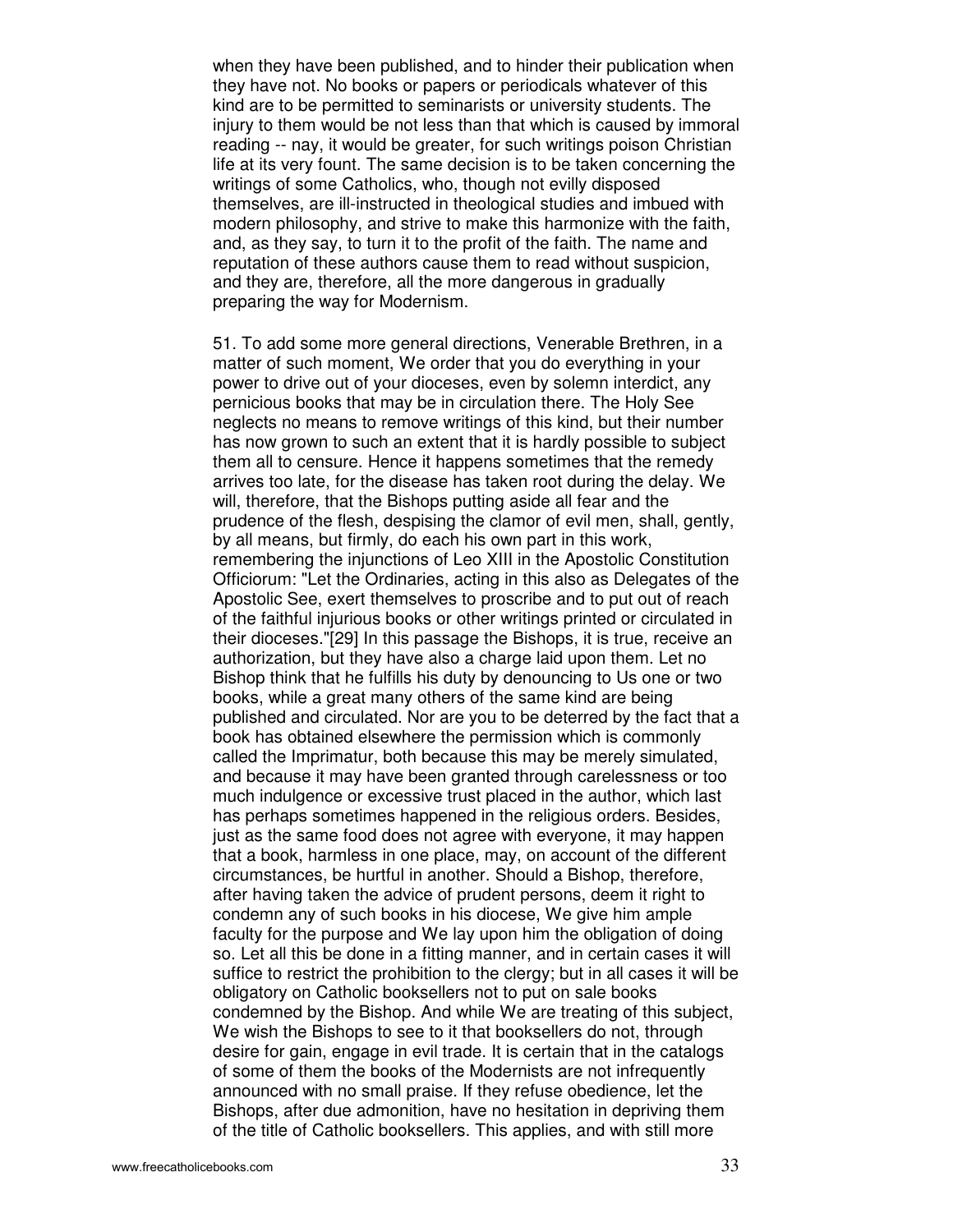reason, to those who have the title of Episcopal booksellers. If they have that of Pontifical booksellers, let them be denounced to the Apostolic See. Finally, We remind all of Article XXVI of the abovementioned Constitution Officiorum: "All those who have obtained an apostolic faculty to read and keep forbidden books, are not thereby authorized to read and keep books and periodicals forbidden by the local Ordinaries unless the apostolic faculty expressly concedes permission to read and keep books condemned by anyone whomsoever."

52. It is not enough to hinder the reading and the sale of bad books - it is also necessary to prevent them from being published. Hence, let the Bishops use the utmost strictness in granting permission to print. Under the rules of the Constitution Officiorum, many publications require the authorization of the Ordinary, and in certain dioceses (since the Bishop cannot personally make himself acquainted with them all) it has been the custom to have a suitable number of official censors for the examination of writings. We have the highest esteem for this institution of censors, and We not only exhort, but We order that it be extended to all dioceses. In all episcopal Curias, therefore, let censors be appointed for the revision of works intended for publication, and let the censors be chosen from both ranks of the clergy -- secular and regular -- men whose age, knowledge, and prudence will enable them to follow the safe and golden means in their judgments. It shall be their office to examine everything which requires permission for publication according to Articles XLI and XLII of the above-mentioned Constitution. The censor shall give his verdict in writing. If it be favorable, the Bishop will give the permission for publication by the word Imprimatur, which must be preceded by the Nihil obstat and the name of the censor. In the Roman Curia official censors shall be appointed in the same way as elsewhere, and the duty of nominating them shall appertain to the Master of the Sacred Palace, after they have been proposed to the Cardinal Vicar and have been approved and accepted by the Sovereign Pontiff. It will also be the office of the Master of the Sacred Palace to select the censor for each writing. Permission for publication will be granted by him as well as by the Cardinal Vicar or his Vicegerent, and this permission, as above prescribed, must he preceded by the Nihil obstat and the name of the censor. Only on a very rare and exceptional occasion, and on the prudent decision of the Bishop, shall it be possible to omit mention of the censor. The name of the censor shall never be made known to the authors until he shall have given a favorable decision, so that he may not have to suffer inconvenience either while he is engaged in the examination of a writing or in case he should withhold his approval. Censors shall never be chosen from the religious orders until the opinion of the Provincial, or in Rome, of the General, has been privately obtained, and the Provincial or the General must give a conscientious account of the character, knowledge, and orthodoxy of the candidate. We admonish religious superiors of their most solemn duty never to allow anything to be published by any of their subjects without permission from themselves and from the Ordinary. Finally, We affirm and declare that the title of censor with which a person may be honored has no value whatever, and can never be adduced to give credit to the private opinions of him who holds it.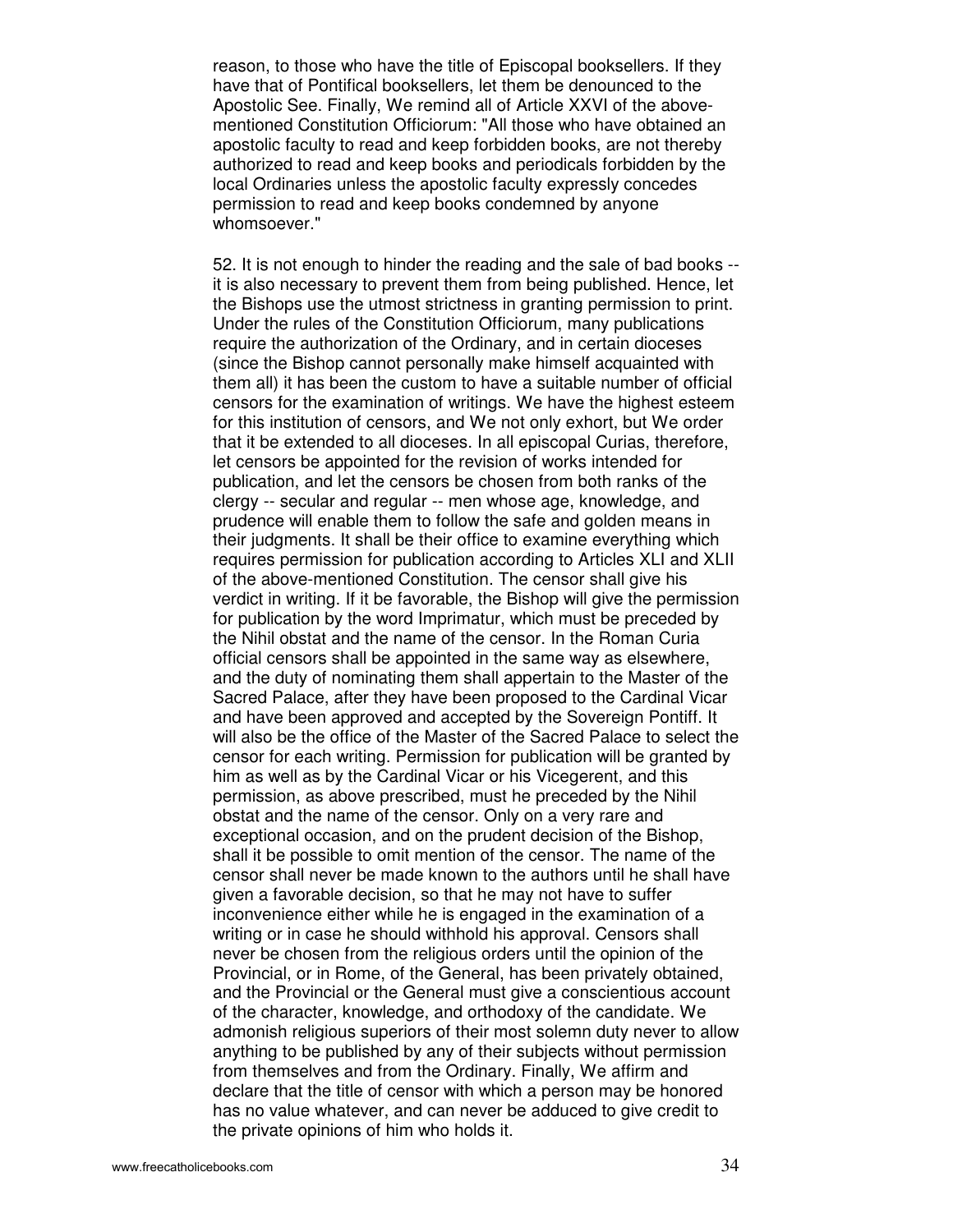53. Having said this much in general, We now ordain in particular a more careful observance of Article XLII of the above-mentioned Constitution Officiorum, according to which "it is forbidden to secular priests, without the previous consent of the Ordinary, to undertake the editorship of papers or periodicals." This permission shall be withdrawn from any priest who makes a wrong use of it after having received an admonition thereupon. With regard to priests who are correspondents or collaborators of periodicals, as it happens not infrequently that they contribute matter infected with Modernism to their papers or periodicals, let the Bishops see to it that they do not offend in this manner; and if they do, let them warn the offenders and prevent them from writing. We solemnly charge in like manner the superiors of religious orders that they fulfill the same duty, and should they fail in it, let the Bishops make due provision with authority from the Supreme Pontiff. Let there be, as far as this is possible, a special censor for newspapers and periodicals written by Catholics. It shall be his office to read in due time each number after it has been published, and if he find anything dangerous in it let him order that it be corrected as soon as possible. The Bishop shall have the same right even when the censor has seen nothing objectionable in a publication.

54. We have already mentioned congresses and public gatherings as among the means used by the Modernists to propagate and defend their opinions. In the future, Bishops shall not permit congresses of priests except on very rare occasions. When they do permit them it shall only be on condition that matters appertaining to the Bishops or the Apostolic See be not treated in them, and that no resolutions or petitions be allowed that would imply a usurpation of sacred authority, and that absolutely nothing be said in them which savors of Modernism, presbyterianism, or laicism. At congresses of this kind, which can only be held after permission in writing has been obtained in due time and for each case it shall not be lawful for priests of other dioceses to be present without the written permission of their Ordinary. Further, no priest must lose sight of the solemn recommendation of Leo XIII: "Let priests hold as sacred the authority of their pastors, let them take it for certain that the sacerdotal ministry, if not exercised under the guidance of the Bishops, can never be either holy, or very fruitful, or worthy of respect.' ' [30]

55. But of what avail, Venerable Brethren, will be all Our commands and prescriptions if they be not dutifully and firmly carried out? In order that this may be done it has seemed expedient to us to extend to all dioceses the regulations which the Bishops of Umbria, with great wisdom, laid down for theirs many years ago. "In order," they say, '' to extirpate the errors already propagated and to prevent their further diffusion, and to remove those teachers of impiety through whom the pernicious effects of such diffusion are being perpetuated, this sacred Assembly, following the example of St. Charles Borromeo, has decided to establish in each of the dioceses a Council consisting of approved members of both branches of the clergy, which shall be charged with the task of noting the existence of errors and the devices by which new ones are introduced and propagated, and to inform the Bishop of the whole, so that he may take counsel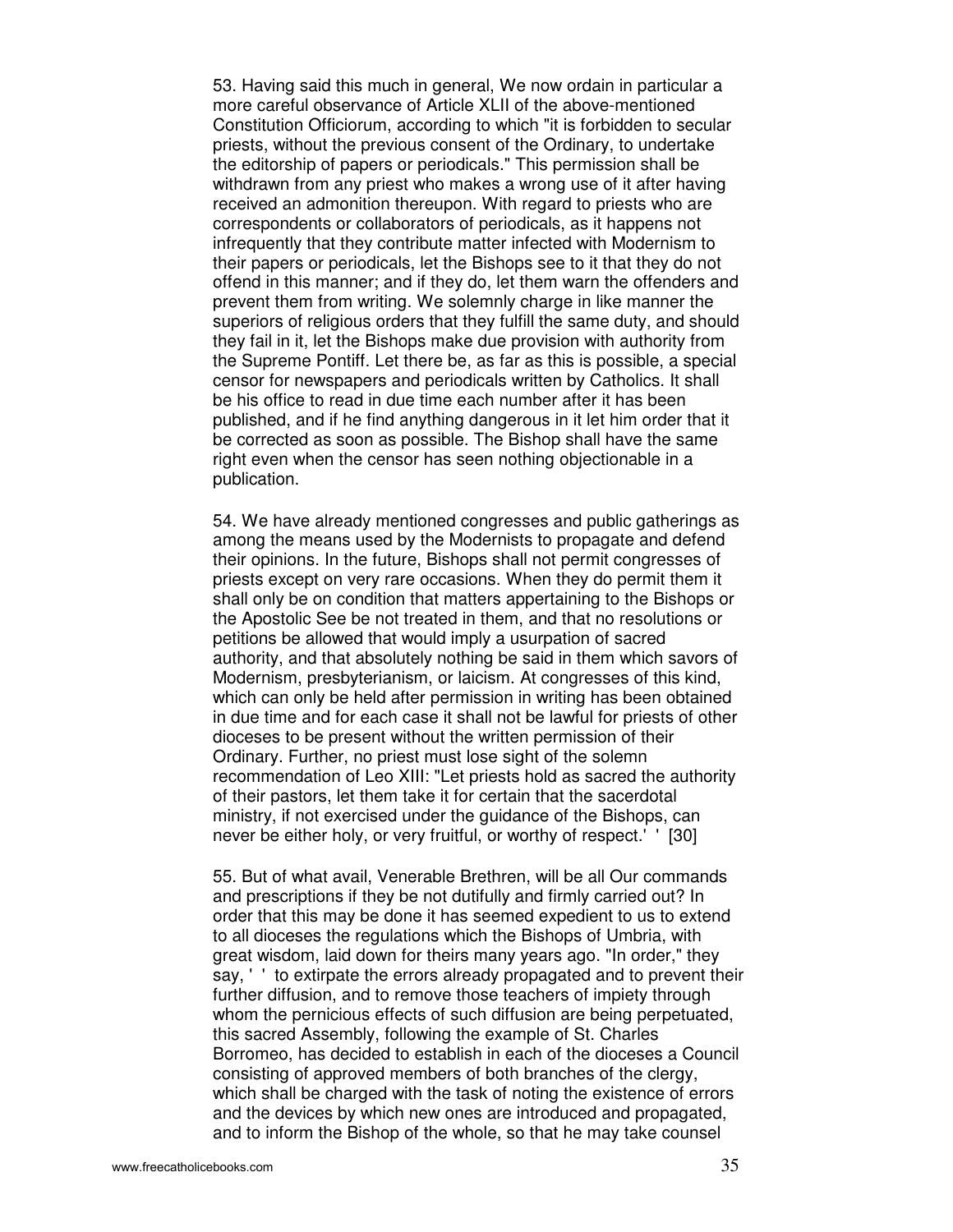with them as to the best means for suppressing the evil at the outset and preventing it spreading for the ruin of souls or, worse still, gaining strength and growth."[31] We decree, therefore, that in every diocese a council of this kind, which We are pleased to name the "Council of Vigilance,'' be instituted without delay. The priests called to form part in it shall be chosen somewhat after the manner above prescribed for the censors, and they shall meet every two months on an appointed day in the presence of the Bishop. They shall be bound to secrecy as to their deliberations and decisions, and in their functions shall be included the following: they shall watch most carefully for every trace and sign of Modernism both in publications and in teaching, and to preserve the clergy and the young from it they shall take all prudent, prompt, and efficacious measures. Let them combat novelties of words, remembering the admonitions of Leo XIII: "It is impossible to approve in Catholic publications a style inspired by unsound novelty which seems to deride the piety of the faithful and dwells on the introduction of a new order of Christian life, on new directions of the Church, on new aspirations of the modern soul, on a new social vocation of the clergy, on a new Christian civilization, and many other things of the same kind."[32] Language of the kind here indicated is not to be tolerated either in books or in lectures. The Councils must not neglect the books treating of the pious traditions of different places or of sacred relics. Let them not permit such questions to be discussed in journals or periodicals destined to foster piety, either with expressions savoring of mockery or contempt, or by dogmatic pronouncements, especially when, as is often the case, what is stated as a certainty either does not pass the limits of probability or is based on prejudiced opinion. Concerning sacred relics, let this be the rule: if Bishops, who alone are judges in such matters, know for certain that a relic is not genuine, let them remove it at once from the veneration of the faithful; if the authentications of a relic happen to have been lost through civil disturbances, or in any other way, let it not be exposed for public veneration until the Bishop has verified it. The argument of prescription or well-founded presumption is to have weight only when devotion to a relic is commendable by reason of its antiquity, according to the sense of the Decree issued in 1896 by the Congregation of Indulgences and Sacred Relics: "Ancient relics are to retain the veneration they have always enjoyed except when in individual instances there are clear arguments that they are false or superstitious." In passing judgment on pious traditions let it always be borne in mind that in this matter the Church uses the greatest prudence, and that she does not allow traditions of this kind to be narrated in books except with the utmost caution and with the insertion of the declaration imposed by Urban VIII; and even then she does not guarantee the truth of the fact narrated; she simply does not forbid belief in things for which human evidence is not wanting. On this matter the Sacred Congregation of Rites, thirty years ago, decreed as follows: "These apparitions or revelations have neither been approved nor condemned by the Holy See, which has simply allowed them to be believed on purely human faith, on the tradition which they relate, corroborated by testimony and documents worthy of credence."[33] Anyone who follows this rule has no cause to fear. For the devotion based on any apparition, in so far as it regards the fact itself, that is to say, in so far as the devotion is relative, always implies the condition of the fact being true; while in so far as it is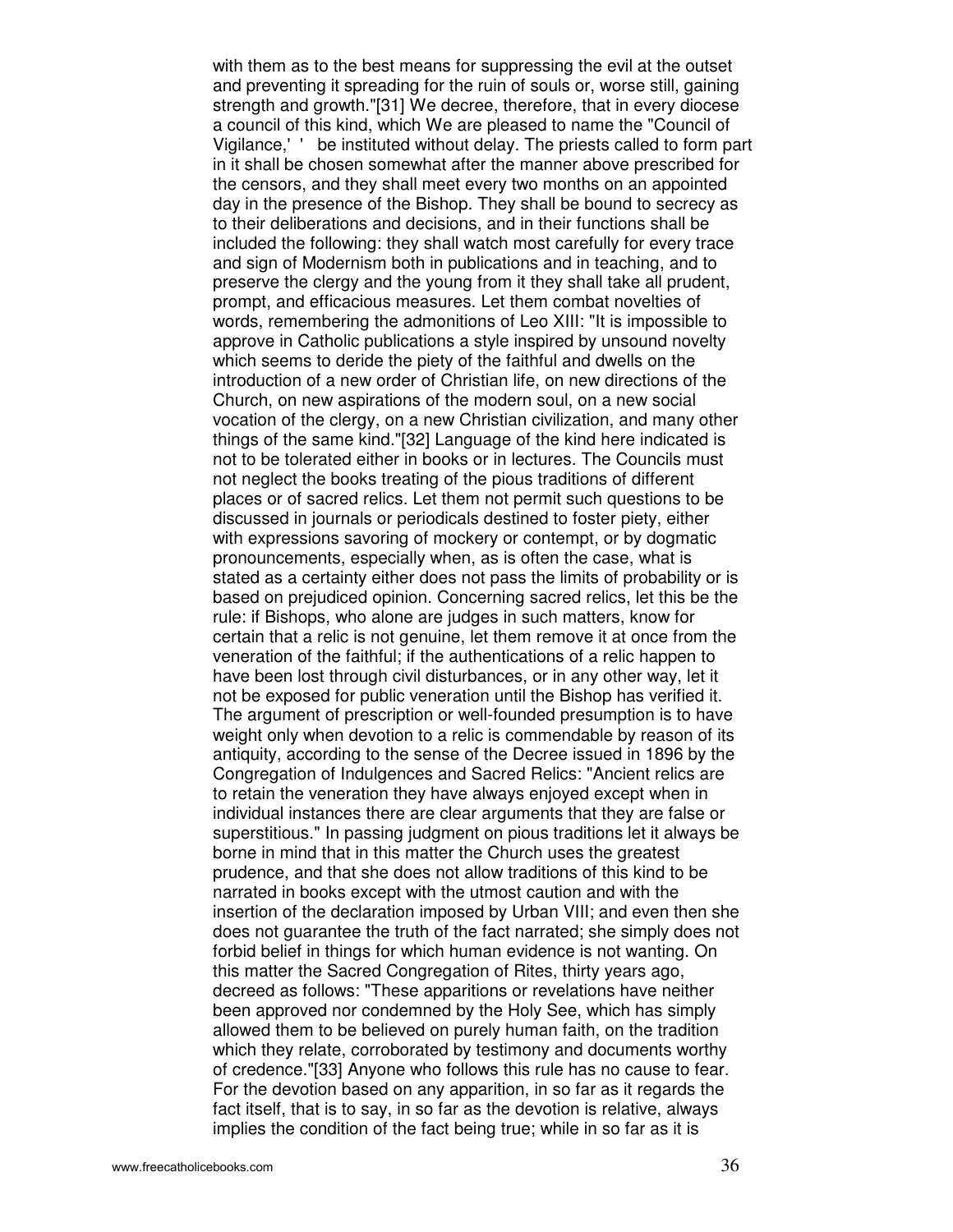absolute, it is always based on the truth, seeing that its object is the persons of the saints who are honored. The same is true of relics. Finally, We entrust to the Councils of Vigilance the duty of overlooking assiduously and diligently social institutions as well as writings on social questions so that they may harbor no trace of Modernism, but obey the prescriptions of the Roman Pontiffs.

56. Lest what We have laid down thus far should pass into oblivion, We will and ordain that the Bishops of all dioceses, a year after the publication of these letters and every three years thenceforward, furnish the Holy See with a diligent and sworn report on the things which have been decreed in this Our Letter, and on the doctrines that find currency among the clergy, and especially in the seminaries and other Catholic institutions, those not excepted which are not subject to the Ordinary, and We impose the like obligation on the Generals of religious orders with regard to those who are under them.

57. This, Venerable Brethren, is what We have thought it Our duty to write to you for the salvation of all who believe. The adversaries of the Church will doubtless abuse what We have said to refurbish the old calumny by which We are traduced as the enemy of science and of the progress of humanity. As a fresh answer to such accusations, which the history of the Christian religion refutes by never-failing evidence, it is Our intention to establish by every means in our power a special Institute in which, through the co-operation of those Catholics who are most eminent for their learning, the advance of science and every other department of knowledge may be promoted under the guidance and teaching of Catholic truth. God grant that We may happily realize Our design with the assistance of all those who bear a sincere love for the Church of Christ. But of this We propose to speak on another occasion.

Meanwhile, Venerable Brethren, fully confident in your zeal and energy, We beseech for you with Our whole heart the abundance of heavenly light, so that in the midst of this great danger to souls from the insidious invasions of error upon every hand, you may see clearly what ought to be done, and labor to do it with all your strength and courage. May Jesus Christ, the author and finisher of our faith, be with you in His power; and may the Immaculate Virgin, the destroyer of all heresies, be with you by her prayers and aid. And We, as a pledge of Our affection and of the Divine solace in adversity, most lovingly grant to you, your clergy and people, the Apostolic Benediction.

58. Given at St. Peter' sRome, September 8, 1907, in the fifth year of Our Pontificate. PIUS X, POPE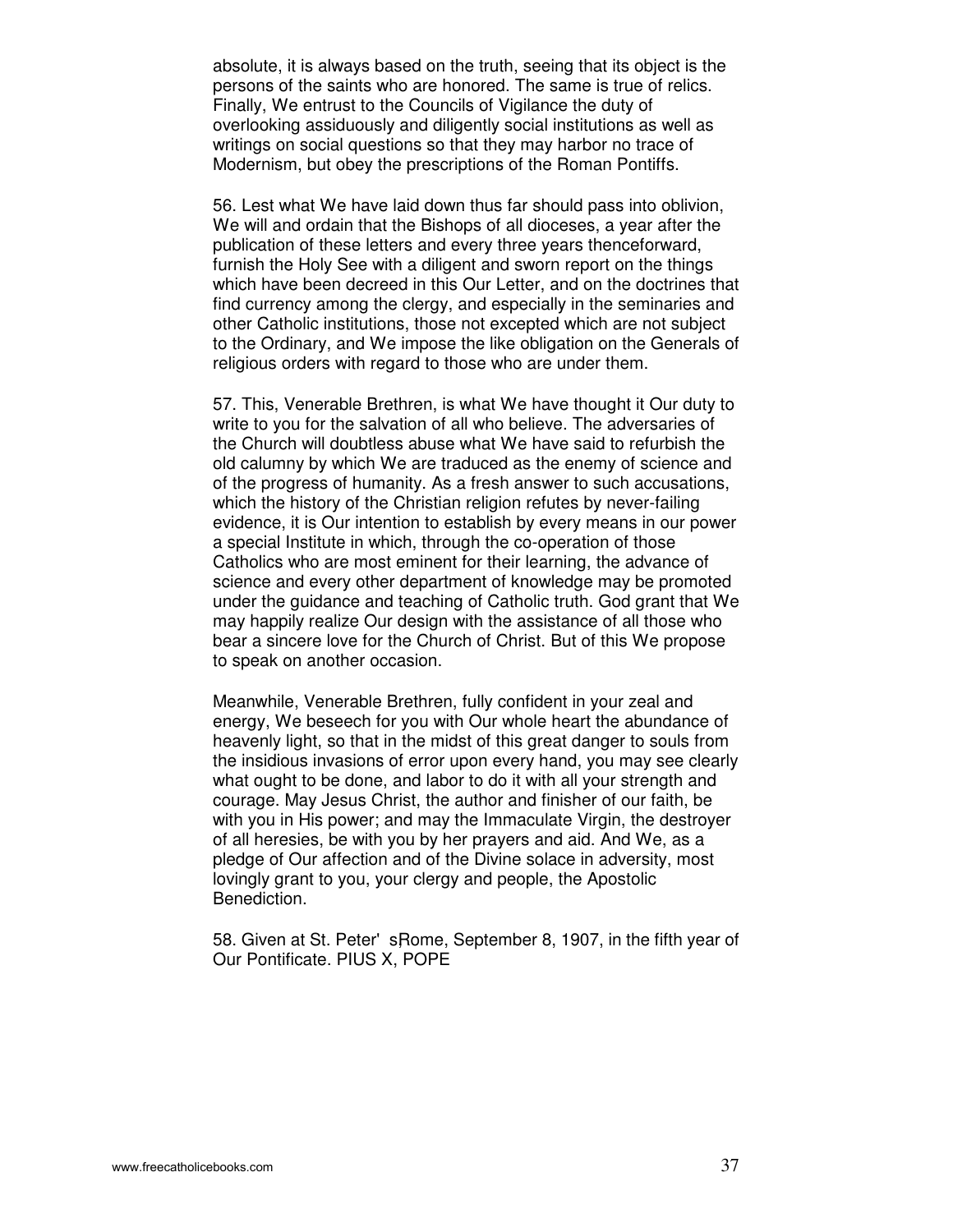#### **REFERENCES**

- *· 1. Acts 20:30.*
- *· 2. Titus 1:10.*
- *· 3. ii Tim. 3:13.*
- *· 4. De Revelatione, can. 1.*
- *· 5. Ibid., can. 2.*
- *· 6. De Fide, can. 3. 7. De Revelatione, can. 3.*
- *· 8. Gregory XVI, encyclical of June 25, 1834, Singulari Nos.*
- *· 9. Brief to the Bishop of Breslau, June 15, 1857.*
- *· 10. Gregory IX Epist. ad Magistros theol. paris. July 7, 1223.*

*· 11. Proposition 29, condemned by Leo X in the bull of May 16, 1520, Exsurge Domine: Via nobis facta est enervandi auctoritatem Conciliorum et libere contradicendi eorum gestis et iudicandi eorum decreta, at confidenter confitendi quidquid verum videtur, sive probatum fuerit, sive reprobatum a quocumque Concilio.*

*· 12. Sess. Vll, De Sacramentis in genere, can. 5.* 

*· 13. Proposition 2: "Propositio, quae statuit, potestatem a Deo Datam Ecclesiae ut communicaretur Pastoribus, qui sunt eius ministri pro salute animarum; sic intellecta, ut a communitate fidelium in Pastores derivetur ecclesiastici ministerii ac regiminis potestas: haeretica." Proposition 3: "Insuper, quae .statuit Romanun Pontificem esse caput ministeriale; sic explicata ut Romanus Pontifex non a Christo in persona beati Petri, sed ab Ecclesia potestatem ministerii accipiat, qua velut Petri successor, verus Christi vicarius ac totius Ecclesiae caput pollet in universa Ecclesia: haerectica."* 

- *· 14. Pius IX,encyclical of November 9, 1846, Qui pluribus.*
- *· 15. Syllabus, Prop. 5.*
- *· 16. Constitution Dei Filius, cap. 4.*
- *· 17. Loc. cit.*
- *· 18. Rom. 1:21-22.*
- *· 19. Vatican Council, De Revelatione con. 2.*